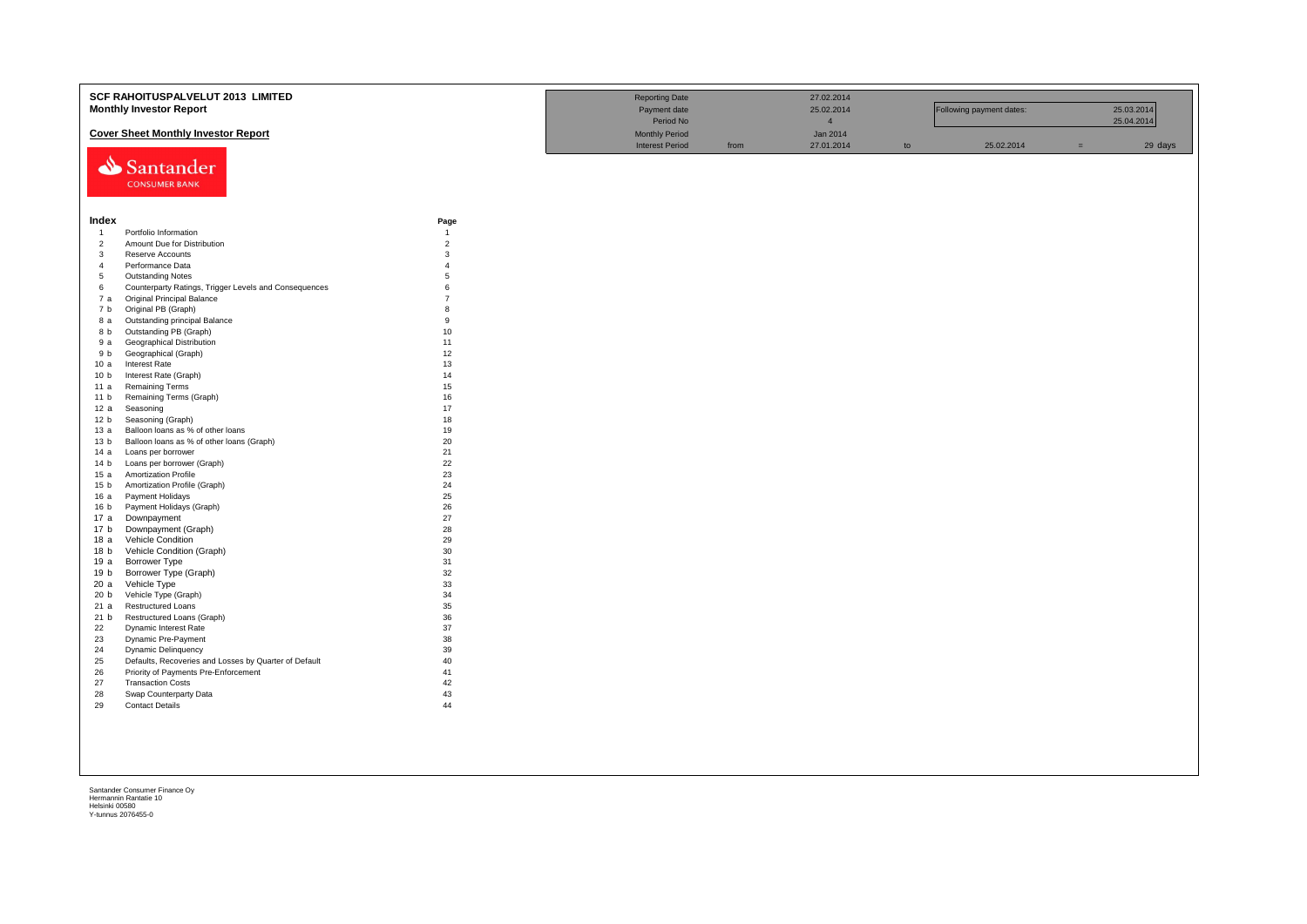| <b>SCF RAHOITUSPALVELUT 2013 LIMITED</b><br><b>Monthly Investor Report</b><br>1. Portfolio Information<br>Santander<br><b>CONSUMER BANK</b>          |                                                                                   | <b>Reporting Date</b><br>Payment date<br>Period No<br><b>Monthly Period</b><br><b>Interest Period</b><br>from | 27.02.2014<br>25.02.2014<br>$\overline{4}$<br>Jan 2014<br>27.01.2014 | to $25.02.2014 =$ | 29 days |
|------------------------------------------------------------------------------------------------------------------------------------------------------|-----------------------------------------------------------------------------------|---------------------------------------------------------------------------------------------------------------|----------------------------------------------------------------------|-------------------|---------|
| <b>Outstanding receivables</b>                                                                                                                       | <b>Current Period</b><br><b>Aggregated Outstanding</b><br><b>Principal Amount</b> | <b>Previous Period</b><br><b>Aggregated Outstanding</b><br><b>Principal Amount</b>                            |                                                                      |                   |         |
| <b>Opening balance</b>                                                                                                                               | 439 817 265,31 EUR                                                                | 458 398 636,54 EUR                                                                                            |                                                                      |                   |         |
| Scheduled Loan Principal Repayments<br>Prepayments<br>Deemed Collections - Other<br><b>Total Principal Payments Received</b>                         | 10 734 554,56 EUR<br>10 880 469,55 EUR<br>- EUR<br>21 615 024,11 EUR              | 10 222 665,40 EUR<br>8 341 808,08 EUR<br>- EUR<br>18 564 473,48 EUR                                           |                                                                      |                   |         |
| New Defaulted Auto Loans in Period<br><b>Closing Balance</b>                                                                                         | 58 536,44 EUR<br>418 143 704,76 EUR                                               | 16 897,75 EUR<br>439 817 265,31 EUR                                                                           |                                                                      |                   |         |
| <b>Total revenue collections</b><br>Revenue and fees received on loan balances<br>Recoveries on loans in default<br>Total Revenue Received in Period | 2 286 788,05 EUR<br>16 207,19 EUR<br>2 302 995,24 EUR                             | 2 043 201,26 EUR<br>309,99 EUR<br>2043 511,25 EUR                                                             |                                                                      |                   |         |
| # Loans<br>At beginning of period<br>Paid in Full<br>Repurchased (Deemed Collections)<br>New loans into default<br>At end of period                  | 37 223 Loans<br>1 065 Loans<br>- Loans<br>6 Loans<br>36 152 Loans                 | 38 064 Loans<br>838 Loans<br>- Loans<br>3 Loans<br>37 223 Loans                                               |                                                                      |                   |         |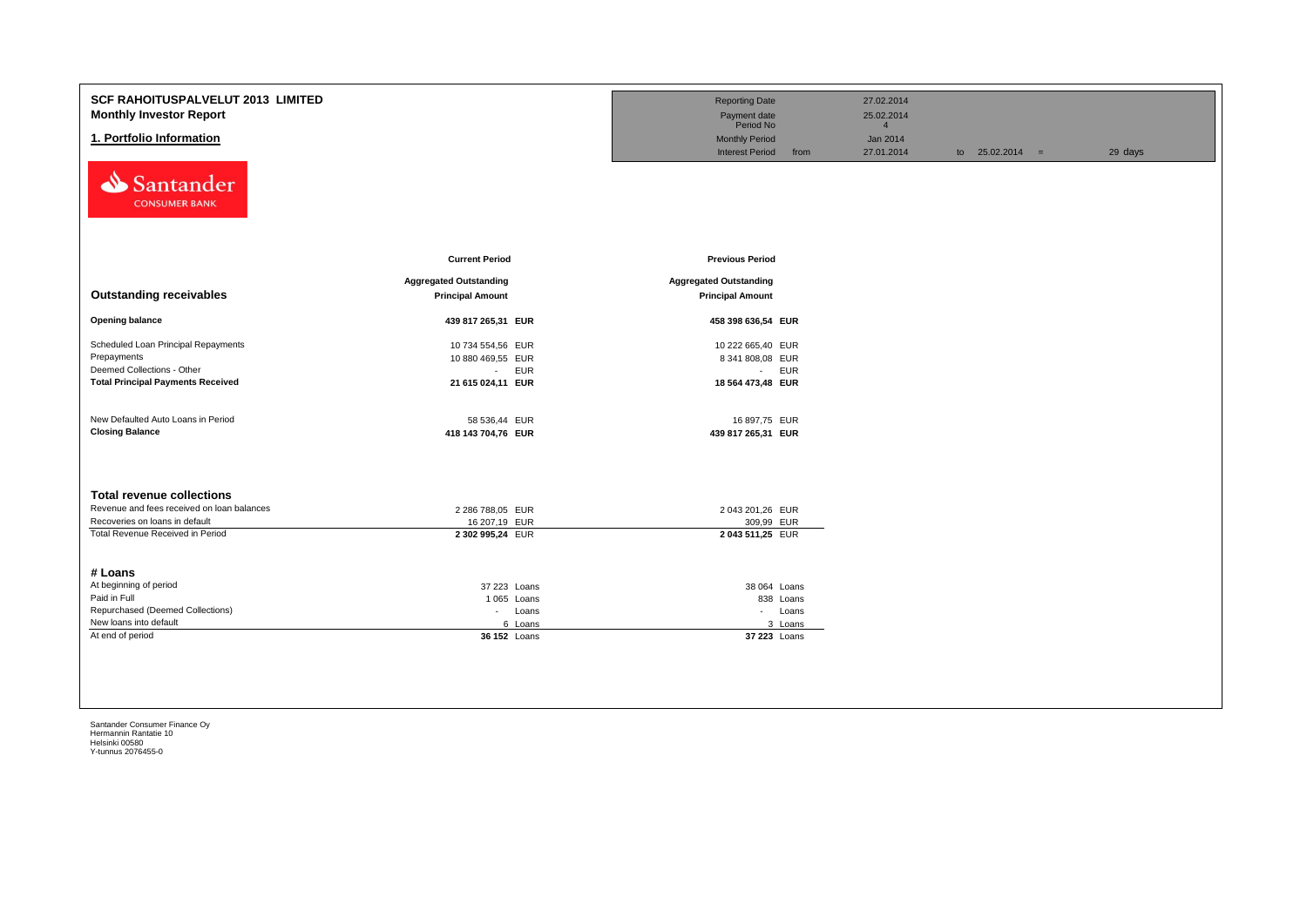| <b>SCF RAHOITUSPALVELUT 2013 LIMITED</b><br><b>Monthly Investor Report</b><br>2. Amount Due for Distribution<br>Santander<br><b>CONSUMER BANK</b>                                                                                                                                                                                                                                                                     |                                                                               | <b>Reporting Date</b><br>Payment date<br>Period No<br><b>Monthly Period</b><br>Interest Period from 27.01.2014 | 27.02.2014<br>25.02.2014<br>$\overline{4}$<br>Jan 2014 | to                                                 | 25.02.2014                                | $=$ | 29 days |
|-----------------------------------------------------------------------------------------------------------------------------------------------------------------------------------------------------------------------------------------------------------------------------------------------------------------------------------------------------------------------------------------------------------------------|-------------------------------------------------------------------------------|----------------------------------------------------------------------------------------------------------------|--------------------------------------------------------|----------------------------------------------------|-------------------------------------------|-----|---------|
| <b>Purchaser Available Distribution Amount</b>                                                                                                                                                                                                                                                                                                                                                                        | <b>Current Period</b>                                                         |                                                                                                                |                                                        |                                                    | <b>Previous Period</b>                    |     |         |
| a. Collections (Principal, interest, and fee etc)<br>b. Stamp Duty, Taxes, Liabilities etc. Paid by the Seller to the Purchaser<br>c. Default, Interest, Indemnities etc Paid by the Seller to the Purchaser<br>d. Other amounts Paid by the Seller to the Purchaser<br>e. Interest Earned by the Purchaser<br>f. Other amounts received by the purchaser<br>Total Amount for Purchaser Available Distribution Amount | 23 918 019 EUR<br>0 EUR<br>0 EUR<br>0 EUR<br>0 EUR<br>0 EUR<br>23 918 019 EUR |                                                                                                                |                                                        | 20 607 985 EUR<br>20 607 985 EUR                   | 0 EUR<br>0 EUR<br>0 EUR<br>0 EUR<br>0 EUR |     |         |
| <b>Issuer Available Distribution Amount</b>                                                                                                                                                                                                                                                                                                                                                                           |                                                                               |                                                                                                                |                                                        |                                                    |                                           |     |         |
| a. Amounts due to Issuer from Purchaser under the Loan Agreement<br>b. Reserve Fund<br>c. Interest Earned by the Issuer<br>d. Other amounts received by the issuer<br><b>Total Amount for Issuer Available Distribution Amount</b>                                                                                                                                                                                    | 23 683 767 EUR<br>12 833 875 EUR<br>666 EUR<br>0 EUR<br>36 518 308 EUR        |                                                                                                                |                                                        | 20 361 184 EUR<br>12 833 875 EUR<br>33 194 970 EUR | -89 EUR<br>0 EUR                          |     |         |
|                                                                                                                                                                                                                                                                                                                                                                                                                       |                                                                               |                                                                                                                |                                                        |                                                    |                                           |     |         |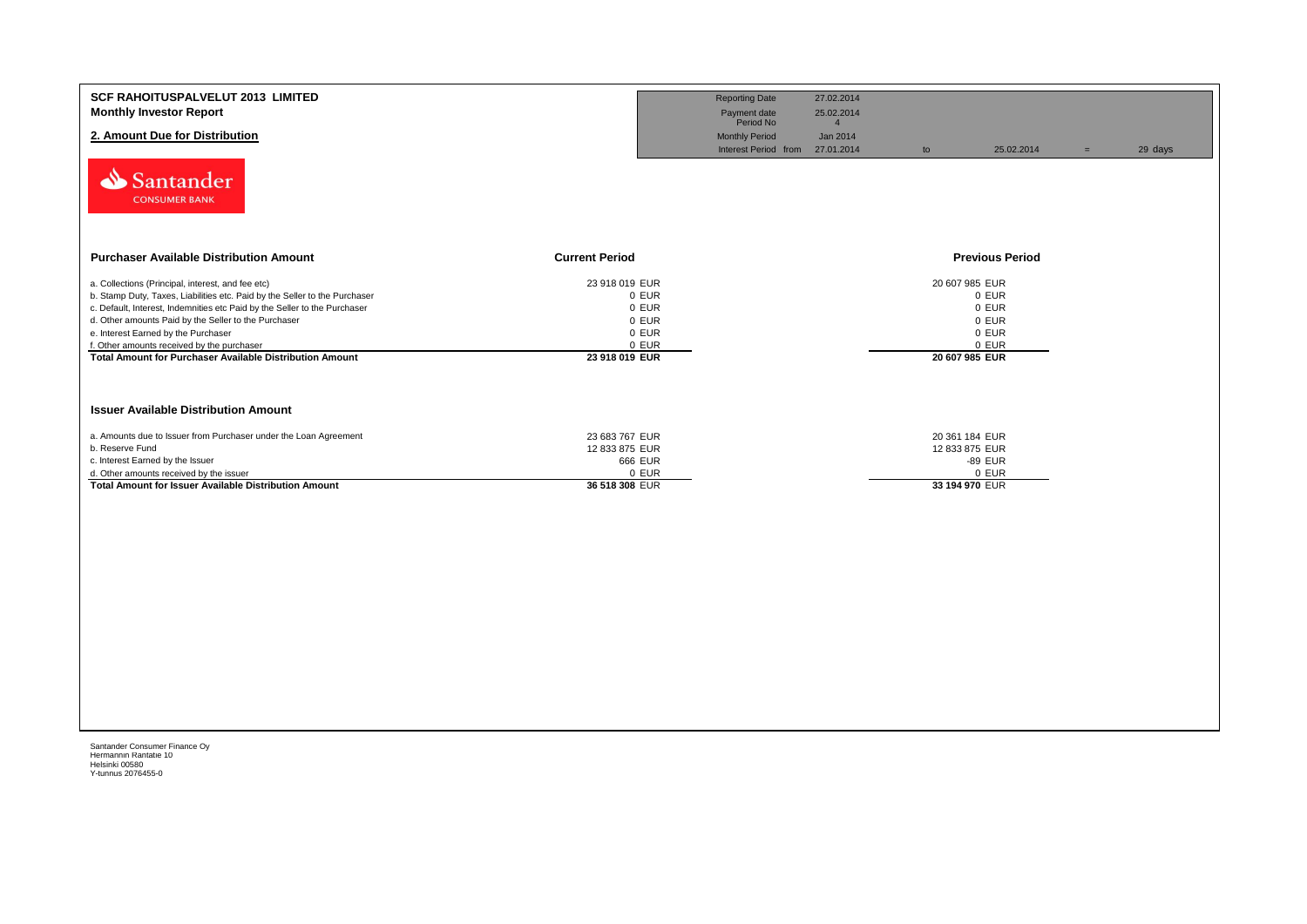| <b>SCF RAHOITUSPALVELUT 2013 LIMITED</b><br><b>Monthly Investor Report</b>                                                                                                                                                                                                                                                                                    |      | <b>Reporting Date</b><br>Payment date<br>Period No |            | 27.02.2014<br>25.02.2014<br>$\overline{4}$ |    |            |     |         |
|---------------------------------------------------------------------------------------------------------------------------------------------------------------------------------------------------------------------------------------------------------------------------------------------------------------------------------------------------------------|------|----------------------------------------------------|------------|--------------------------------------------|----|------------|-----|---------|
| 3. Reserve Accounts                                                                                                                                                                                                                                                                                                                                           |      | <b>Monthly Period</b>                              |            | Jan 2014                                   |    |            |     |         |
|                                                                                                                                                                                                                                                                                                                                                               |      | <b>Interest Period</b>                             | from       | 27.01.2014                                 | to | 25.02.2014 | $=$ | 29 days |
| Santander<br><b>CONSUMER BANK</b>                                                                                                                                                                                                                                                                                                                             |      |                                                    |            |                                            |    |            |     |         |
| <b>Note Balance</b>                                                                                                                                                                                                                                                                                                                                           |      |                                                    |            |                                            |    |            |     |         |
| Beginning of Period                                                                                                                                                                                                                                                                                                                                           |      | 513 355 000,00 EUR                                 |            |                                            |    |            |     |         |
| End of Period                                                                                                                                                                                                                                                                                                                                                 |      | 479 099 830,00 EUR                                 |            |                                            |    |            |     |         |
| <b>Reserve Fund</b>                                                                                                                                                                                                                                                                                                                                           | in % |                                                    |            |                                            |    |            |     |         |
| Beginning of Period                                                                                                                                                                                                                                                                                                                                           | 1,5% | 7 700 325,00 EUR                                   |            |                                            |    |            |     |         |
| Cash Outflow                                                                                                                                                                                                                                                                                                                                                  |      | 7 700 325,00 EUR                                   |            |                                            |    |            |     |         |
| Cash Inflow                                                                                                                                                                                                                                                                                                                                                   |      | 7 700 325,00 EUR                                   |            |                                            |    |            |     |         |
| <b>End of Period</b>                                                                                                                                                                                                                                                                                                                                          | 1,5% | 7 700 325,00 EUR                                   |            |                                            |    |            |     |         |
| <b>Required Reserve Amount</b>                                                                                                                                                                                                                                                                                                                                | 1,5% | 7 700 325,00 EUR                                   |            |                                            |    |            |     |         |
| <b>Liquidity Balance</b>                                                                                                                                                                                                                                                                                                                                      |      |                                                    |            |                                            |    |            |     |         |
| Beginning of Period                                                                                                                                                                                                                                                                                                                                           | 1,0% | 5 133 550,00 EUR                                   |            |                                            |    |            |     |         |
| Cash Outflow                                                                                                                                                                                                                                                                                                                                                  |      | 5 133 550,00 EUR                                   |            |                                            |    |            |     |         |
| Cash Inflow                                                                                                                                                                                                                                                                                                                                                   |      | 5 133 550,00 EUR                                   |            |                                            |    |            |     |         |
| End of Period                                                                                                                                                                                                                                                                                                                                                 | 1,0% | 5 133 550,00 EUR                                   |            |                                            |    |            |     |         |
| <b>Required Reserve Amount</b>                                                                                                                                                                                                                                                                                                                                | 1,0% | 5 133 550,00 EUR                                   |            |                                            |    |            |     |         |
| <b>Servicer Advance Reserve Fund</b>                                                                                                                                                                                                                                                                                                                          |      |                                                    |            |                                            |    |            |     |         |
| Beginning of Period                                                                                                                                                                                                                                                                                                                                           |      | 100 000,00 EUR                                     |            |                                            |    |            |     |         |
| <b>Cash Outflow</b>                                                                                                                                                                                                                                                                                                                                           |      | $\blacksquare$                                     | <b>EUR</b> |                                            |    |            |     |         |
| Cash Inflow                                                                                                                                                                                                                                                                                                                                                   |      | $\blacksquare$                                     | <b>EUR</b> |                                            |    |            |     |         |
| End of Period                                                                                                                                                                                                                                                                                                                                                 |      | 100 000,00 EUR                                     |            |                                            |    |            |     |         |
| <b>Required Reserve Amount</b>                                                                                                                                                                                                                                                                                                                                |      | 100 000,00 EUR                                     |            |                                            |    |            |     |         |
| <b>Set-off from Deposits</b><br>No borrowers whose loans were sold to SCF Rahoituspalvelut 2013 held deposits with Santander Consumer Bank AS. The risk of set-off from deposits is therefore zero.<br>We hereby confirm that the Seller confirms its ongoing retention of a net economic interest of at least 5% in accordance with Article 122a of the CRD. |      |                                                    |            |                                            |    |            |     |         |
|                                                                                                                                                                                                                                                                                                                                                               |      |                                                    |            |                                            |    |            |     |         |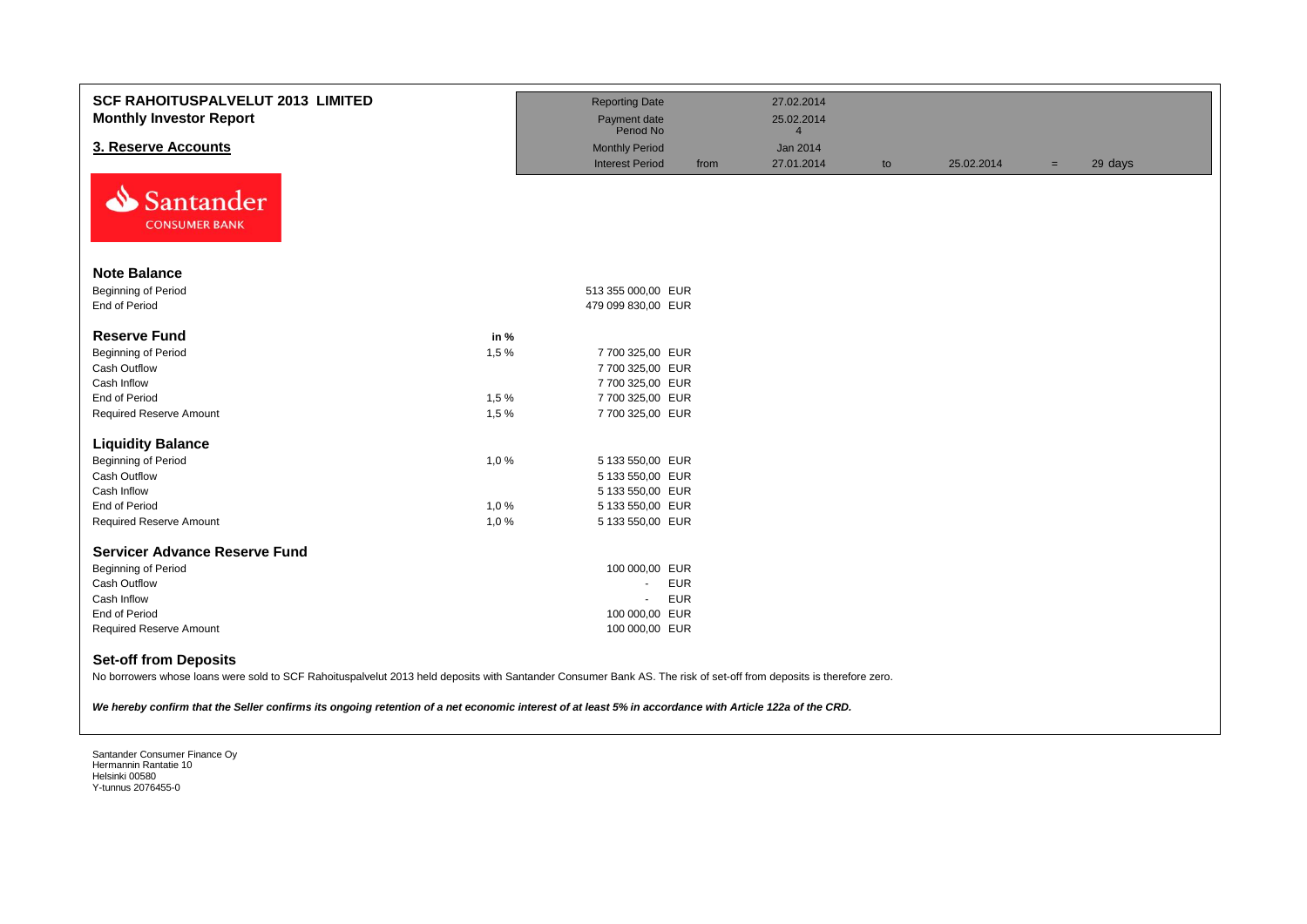| <b>SCF RAHOITUSPALVELUT 2013 LIMITED</b><br><b>Monthly Investor Report</b><br>4. Performance Data |                                     |                    |         | <b>Reporting Date</b><br>Payment date<br>Period No<br><b>Monthly Period</b> |      | 27.02.2014<br>25.02.2014<br>$\Delta$<br>Jan 2014 |    |            |     |         |
|---------------------------------------------------------------------------------------------------|-------------------------------------|--------------------|---------|-----------------------------------------------------------------------------|------|--------------------------------------------------|----|------------|-----|---------|
| ⇘<br>Santander<br><b>CONSUMER BANK</b>                                                            |                                     |                    |         | <b>Interest Period</b>                                                      | from | 27.01.2014                                       | to | 25.02.2014 | $=$ | 29 days |
| <b>Asset Balance</b>                                                                              |                                     |                    |         |                                                                             |      |                                                  |    |            |     |         |
| Beginning of Period                                                                               |                                     | 439 817 265,31 EUR |         |                                                                             |      |                                                  |    |            |     |         |
| End of Period                                                                                     |                                     | 418 143 704,76 EUR |         |                                                                             |      |                                                  |    |            |     |         |
| <b>Portfolio Performance:</b>                                                                     | <b>EUR</b>                          | $\%$               | # Ioans |                                                                             |      |                                                  |    |            |     |         |
| <b>Performing Receivables:</b>                                                                    |                                     |                    |         |                                                                             |      |                                                  |    |            |     |         |
| Current                                                                                           | 387 318 836,49                      | 92,63%             | 33 673  |                                                                             |      |                                                  |    |            |     |         |
| 1-29 days past due                                                                                | 24 880 198,35                       | 5,95 %<br>0,00%    | 2 0 0 0 |                                                                             |      |                                                  |    |            |     |         |
| <b>Delinquent Receivables:</b>                                                                    |                                     |                    |         |                                                                             |      |                                                  |    |            |     |         |
| 30-59 days past due                                                                               | 4 382 441,93                        | 1,05 %             | 358     |                                                                             |      |                                                  |    |            |     |         |
| 60-89 days past due                                                                               | 823 213,57                          | 0,20%              | 62      |                                                                             |      |                                                  |    |            |     |         |
| 90-119 days past due                                                                              | 390 624,85                          | 0,09%              | 33      |                                                                             |      |                                                  |    |            |     |         |
| 120-149 days past due                                                                             | 264 163,05                          | 0,06%              | 18      |                                                                             |      |                                                  |    |            |     |         |
| 150-179 days past due                                                                             | 84 226,52                           | 0,02%              | 8       |                                                                             |      |                                                  |    |            |     |         |
| <b>Total Performing and Delinquent</b>                                                            | 418 143 705                         | 100,00%            | 36 152  |                                                                             |      |                                                  |    |            |     |         |
| <b>Current Period Defaults</b><br><b>Cumulative Defaults</b><br><b>Current Period Recoveries</b>  | 58 536,44<br>75 744,18<br>16 207,19 |                    | 6<br>10 |                                                                             |      |                                                  |    |            |     |         |
| <b>Cumulative Recoveries</b>                                                                      | 16 517,18                           |                    |         |                                                                             |      |                                                  |    |            |     |         |
|                                                                                                   |                                     |                    |         |                                                                             |      |                                                  |    |            |     |         |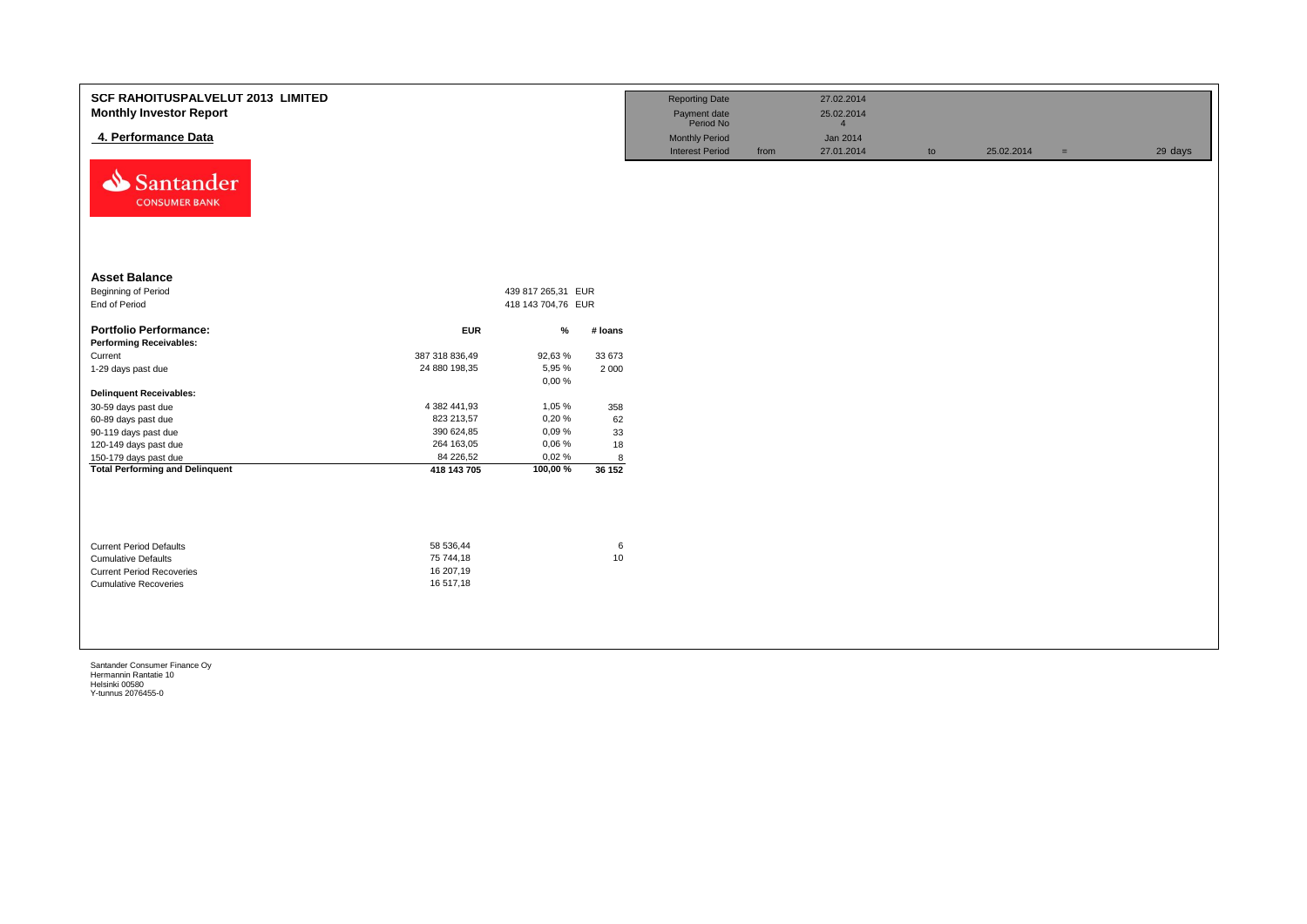#### **SCF RAHOITUSPALVELUT 2013 LIMITED Monthly Investor Report**

**5. Outstanding Notes** 



| 1. Note Balance                                                                                         | <b>All Notes</b>   | Class A            | <b>Class B</b>           | Class C           | <b>Class C</b>  |
|---------------------------------------------------------------------------------------------------------|--------------------|--------------------|--------------------------|-------------------|-----------------|
| <b>General Note Information</b>                                                                         |                    |                    |                          |                   |                 |
| <b>ISIN Code</b>                                                                                        |                    | XS0973934192       | XS0973934358             | N/A               | N/A             |
| Currency                                                                                                |                    | <b>EUR</b>         | <b>EUR</b>               | <b>EUR</b>        | <b>EUR</b>      |
| Initial Tranching                                                                                       | 100 %              | 85.5%              | 9.5%                     | 5.0%              | $0.0 \%$        |
| <b>Legal Final Maturity Date</b>                                                                        |                    | 31.08.2018         | 31.08.2018               | 31.08.2018        | 31.08.2018      |
| Rating (Fitch/Moody's)                                                                                  |                    | AAA / AAA          | A/42                     | Not rated         | Not rated       |
| Initial Notes Aggregate Principal Outstanding Balance                                                   | 513 300 000,00 EUR | 439 000 000,00 EUR | 48 800 000,00 EUR        | 25 500 000,00 EUR | 55 000,00 EUR   |
| Initial Nominal per Note                                                                                |                    | 100 000,00 EUR     | 100 000,00<br><b>EUR</b> | 100 000,00<br>EUR | 1 000,00<br>EUR |
| Initial Number of Notes per Class                                                                       | 5133               | 4390               | 488                      | 255               | 55              |
| <b>Current Note Information</b>                                                                         |                    |                    |                          |                   |                 |
| Class Principal Outstanding Opening Balance                                                             | 439 763 110.00 EUR | 365 463 110.00 EUR | 48 800 000,00 EUR        | 25 500 000,00 EUR | 55 000.00       |
| Available Distribution Amount                                                                           | 36 518 307,92 EUR  |                    |                          |                   |                 |
| Amortisation                                                                                            | 21 674 405.24 EUR  |                    |                          |                   |                 |
| <b>Redemption per Class</b>                                                                             | 21 674 405,24 EUR  | 21 674 405.24 EUR  | <b>EUR</b>               | <b>EUR</b>        | <b>EUR</b>      |
| Redemption per Note                                                                                     |                    | 4 937,22 EUR       | <b>EUR</b>               | <b>EUR</b>        | <b>EUR</b>      |
| Class Principal Outstanding Closing Balance                                                             | 418 088 704.76 EUR | 343 788 704.76 EUR | 48 800 000.00 EUR        | 25 500 000.00 EUR | 55 000.00       |
| <b>Current Tranching</b>                                                                                |                    | 82,23%             | 11.67%                   | 6.10%             | 0.01%           |
| Current Pool Factor                                                                                     |                    | 0,78               | 1,00                     | 1,00              | 1.00            |
|                                                                                                         |                    |                    |                          |                   |                 |
| 2. Payments to Investors per Note                                                                       | <b>All Notes</b>   | <b>Class A</b>     | <b>Class B</b>           | Class C           | <b>Class C</b>  |
| Interest rate Basis: 1-M EURIBOR / Spread                                                               |                    |                    |                          |                   |                 |
| Day Count Convention                                                                                    |                    | (30/360)           | (30/360)                 | (30/360)          | (30/360)        |
| <b>Interest Days</b>                                                                                    | 29                 |                    |                          |                   |                 |
| Principal Outstanding per Note Beginning of Period                                                      |                    | 83 249.00 EUR      | 100 000,00 EUR           | 100 000,00 EUR    | 1 000.00 EUR    |
| >Principal Repayment per note                                                                           |                    | 4 937,22 EUR       | <b>EUR</b>               | EUR               | <b>EUR</b>      |
| Principal Outstanding per Note End of Period                                                            |                    | 78 311,78 EUR      | 100 000,00 EUR           | 100 000,00 EUR    | 1 000,00 EUR    |
| >Interest accrued for the period                                                                        |                    | 55,64 EUR          | 75.17 EUR                | 83,50 EUR         | 0.835 EUR       |
| Interest Payment                                                                                        | 302 225,01         | 244 251,18 EUR     | 36 681,33 EUR            | 21 292,50 EUR     | 45,93 EUR       |
| Interest Payment per Note                                                                               |                    | 55.64 EUR          | 75.17 EUR                | 83.50 EUR         | 0.84 EUR        |
|                                                                                                         |                    |                    |                          |                   |                 |
|                                                                                                         |                    |                    |                          |                   |                 |
|                                                                                                         |                    |                    |                          |                   |                 |
| 3. Credit Enhancements<br>Initial total CE (Subordination, Reserve)<br>Current CE (incl. Excess Spread) |                    | 16,98 %<br>29,65 % | 7,48%<br>17,99 %         | 2,50 %<br>11,88%  |                 |

| <b>Reporting Date</b>     |      | 27.02.2014 |    |            |     |         |  |
|---------------------------|------|------------|----|------------|-----|---------|--|
| Payment date<br>Period No |      | 25.02.2014 |    |            |     |         |  |
| <b>Monthly Period</b>     |      | Jan 2014   |    |            |     |         |  |
| <b>Interest Period</b>    | from | 27.01.2014 | to | 25.02.2014 | $=$ | 29 days |  |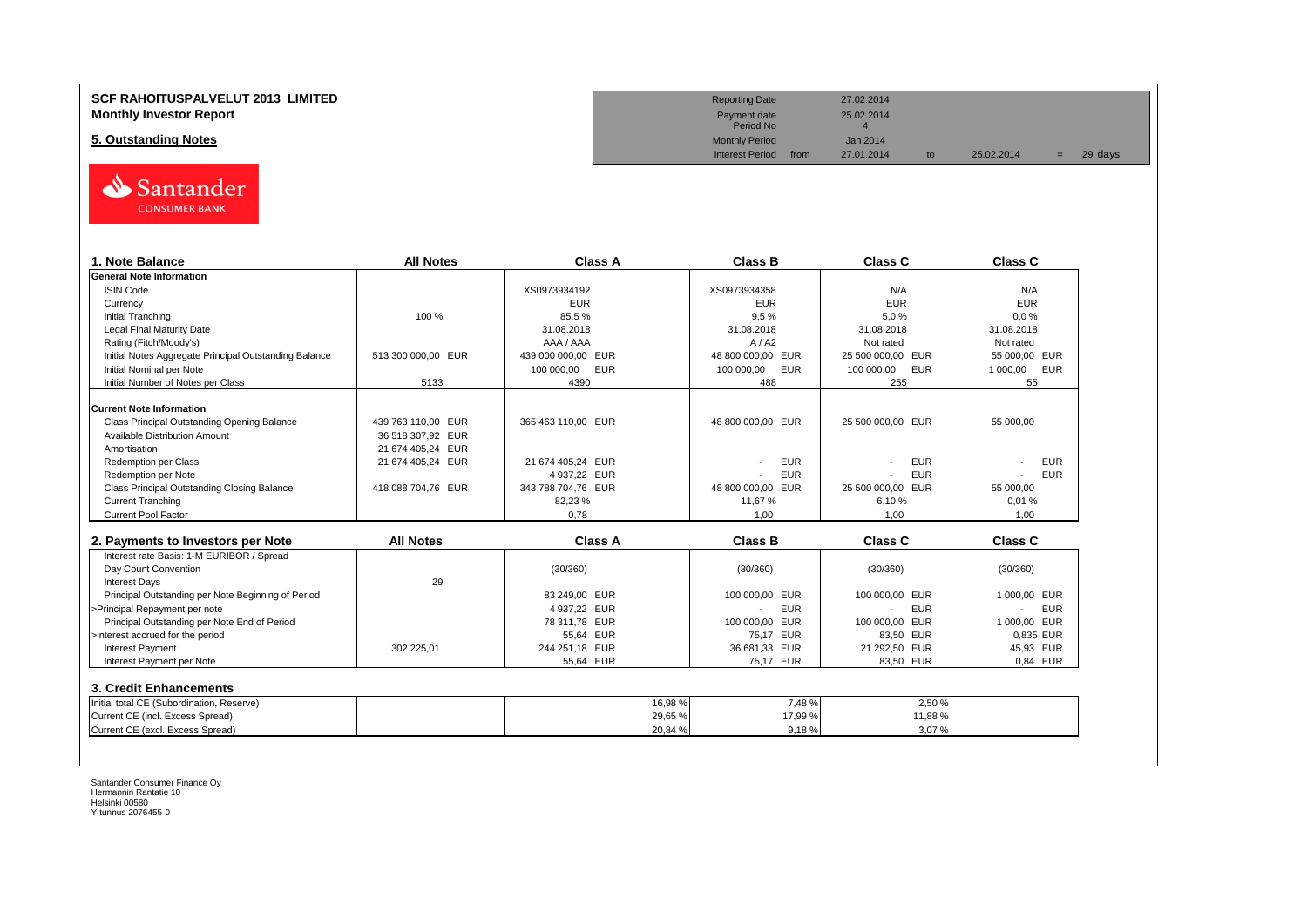## **SCF RAHOITUSPALVELUT 2013 LIMITED**<br>**Monthly Investor Report** Payment date 25.02.2014

**6. Counterparty Ratings, Trigger Levels and Consequences** 

Reporting Date 27.02.2014<br>Payment date 25.02.2014<br>Period No 4<br>Monthly Period Jan 2014

 $Interest Period: 27.01.2014$  to  $25.02.2014$  = 29 days

Santander

|                                   |                                                                |          |                        |                   | <b>Rating Triggers</b>  |                |                             |                  |                                                                                                                               |                   |                                                                                                                                                                                                                                                                                                                                                                                                                                                                                                                                                                                                |
|-----------------------------------|----------------------------------------------------------------|----------|------------------------|-------------------|-------------------------|----------------|-----------------------------|------------------|-------------------------------------------------------------------------------------------------------------------------------|-------------------|------------------------------------------------------------------------------------------------------------------------------------------------------------------------------------------------------------------------------------------------------------------------------------------------------------------------------------------------------------------------------------------------------------------------------------------------------------------------------------------------------------------------------------------------------------------------------------------------|
|                                   |                                                                |          |                        | <b>Short Term</b> |                         |                |                             | <b>Long Term</b> |                                                                                                                               |                   |                                                                                                                                                                                                                                                                                                                                                                                                                                                                                                                                                                                                |
|                                   |                                                                |          | Fitch                  |                   | Moody's                 |                | Fitch                       |                  | Moody's                                                                                                                       |                   |                                                                                                                                                                                                                                                                                                                                                                                                                                                                                                                                                                                                |
| <b>Transaction Role</b>           | Counterparty                                                   | Criteria | Current                | Criteria          | Current                 | Criteria       | Current                     | Criteria         | Current                                                                                                                       | Trigger breached? | Summary of Contractual Requirements if Rating Trigger Breach                                                                                                                                                                                                                                                                                                                                                                                                                                                                                                                                   |
| Issuer                            | Rahoituspalvelut 2013 Limited<br>Santander Consumer Finance Oy |          | No rating              |                   | No rating               |                | No rating                   |                  | No rating                                                                                                                     | N/A               |                                                                                                                                                                                                                                                                                                                                                                                                                                                                                                                                                                                                |
| Seller<br>Servicer                | Santander Consumer Finance Oy                                  |          | No rating<br>No rating |                   | No rating<br>No rating  |                | No rating<br>No rating      |                  | No rating<br>No rating                                                                                                        | N/A<br>N/A        |                                                                                                                                                                                                                                                                                                                                                                                                                                                                                                                                                                                                |
| Servicer's Owner                  | Santander Consumer Finance                                     | N/A      | F <sub>2</sub>         | N/A               | P-2 Outlook<br>Negative | <b>BBB</b>     | BBB+<br>Outlook<br>negative | Baa3             | Baa2<br>Outlook<br>negative                                                                                                   | No                | Banco Santander S.A. undertakes in the Servicing Agreement to act as Back-Up Servicer Facilitator,<br>which will require it to (i) select a bank or financial institution having the requirements set out in the<br>Servicing Agreement and willing to assume the duties of a successor servicer in the event that a<br>Servicer Termination Notice is delivered, (ii) review the information provided to it by the Servicer<br>under the Servicing Agreement, (iii) enter into appropriate data confidentiality provisions and (iv)<br>notify the Servicer if it requires further assistance. |
| <b>Transaction Account Bank</b>   | Deutsche Bank AG                                               | F1       | $F1+$                  | $P-1$             | $P-1$                   | $\mathsf{A}$   | $A+$                        | A2               | the transfer (within 30 calendar days) of:<br>Account; and<br><b>No</b><br>A2<br>credit of the Purchaser Transaction Account, |                   | The Issuer and the Purchaser shall (with the prior written consent of the Note Trustee) arrange for<br>(i) in relation to the Issuer, the Issuer Secured Accounts and the Expenses Loan Payment Account and<br>all of the funds standing to the credit of the Issuer Secured Accounts and the Expenses Loan Payment<br>(ii) in relation to the Purchaser, the Purchaser Transaction Account and all funds standing to the<br>to another bank that meets the applicable Required Ratings.                                                                                                       |
| Paying Agent and related roles    | Deutsche Bank AG                                               |          | $F1+$                  |                   | $P-1$                   |                | $A+$                        |                  | A <sub>2</sub>                                                                                                                |                   |                                                                                                                                                                                                                                                                                                                                                                                                                                                                                                                                                                                                |
| Corporate Service Provider        | Deutsche International Corporate Services                      |          | $F1+$                  |                   | $P-1$                   |                | $A+$                        |                  | A2                                                                                                                            |                   |                                                                                                                                                                                                                                                                                                                                                                                                                                                                                                                                                                                                |
| Note Trustee and Security Trustee | Deutsche Trustee Company Limited                               |          | $F1+$                  |                   | $P-1$                   |                | $A+$                        |                  | A2                                                                                                                            |                   |                                                                                                                                                                                                                                                                                                                                                                                                                                                                                                                                                                                                |
| <b>Collections Account Bank</b>   | Skandinaviska Enskilda Banken                                  | F1       | F1                     | $P-1$             | $P-1$                   | $\overline{A}$ | $A+$                        | A2               | A1                                                                                                                            | No                | The Servicer shall (with the prior written consent of the Note Trustee) use reasonable endeavours to<br>arrange for the transfer (within 30 calendar days) of the Issuer Collections Account and all of the<br>funds standing to the credit of the Issuer Collections Account to another bank which meets the<br><b>Required Ratings.</b>                                                                                                                                                                                                                                                      |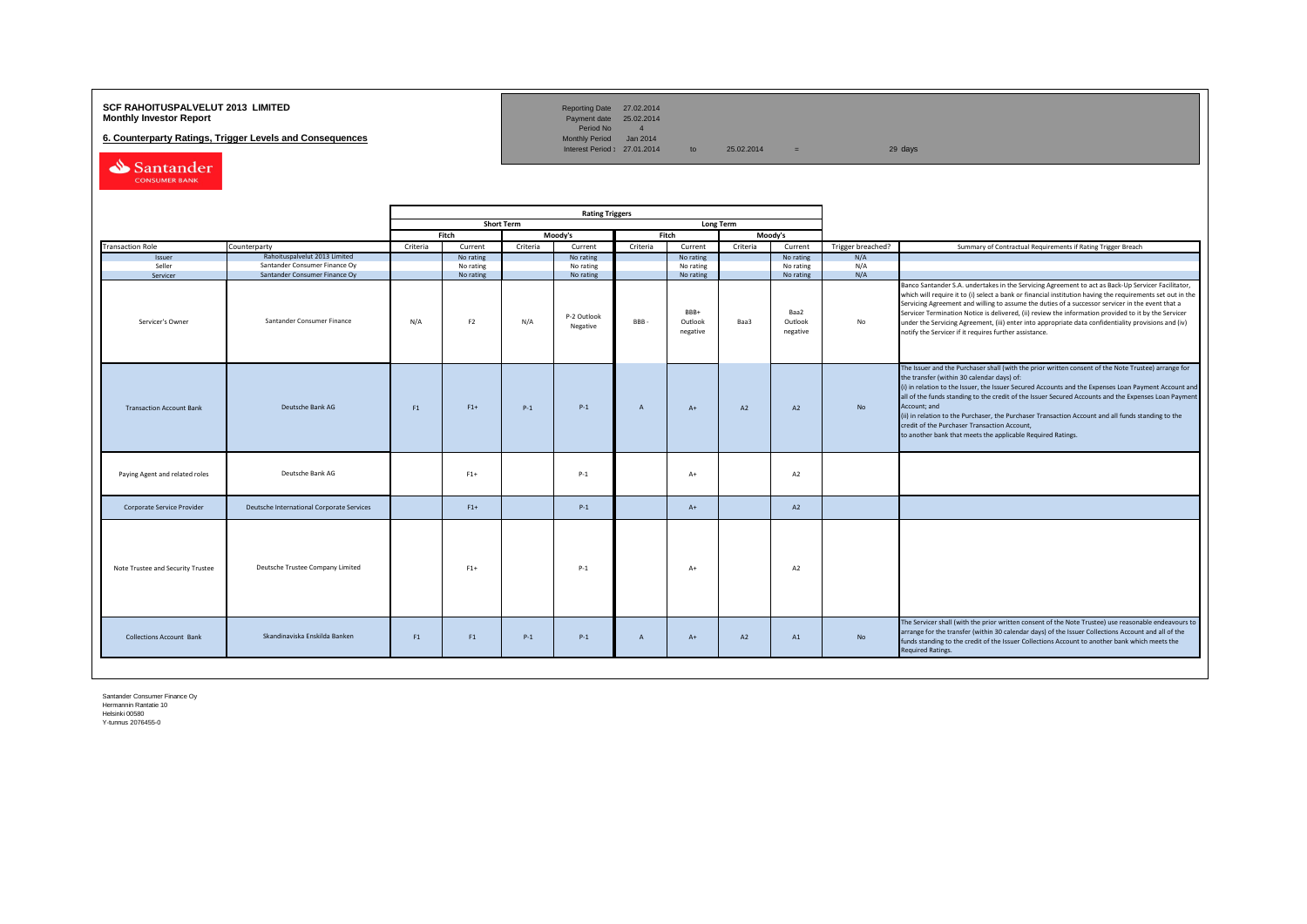## **SCF RAHOITUSPALVELUT 2013 LIMITED** Reporting Date 27.02.2014 **Monthly Investor Report Payment date** Payment date 25.02.2014

# **7.a Original Portfolio Principal Balance** Monthly Period Jan 2014<br>Interest Period from 27.01.2014



Average amount - all: 12 666

Interest Period from 27.01.2014 to 25.02.2014 = 29 days

|                  |            |               |           |                         | <b>TOTAL</b> |                               |                     |
|------------------|------------|---------------|-----------|-------------------------|--------------|-------------------------------|---------------------|
|                  | <b>Min</b> | <b>Max</b>    | <b>No</b> | <b>Original balance</b> | %            | <b>WA mounths to maturity</b> | <b>WA seasoning</b> |
|                  |            | 0 5 0 0 0     | 7722      | 25 239 514              | 4,9%         | 19,0                          | 13,7                |
|                  |            | 5 000 10 000  | 12 105    | 90 402 977              | 17,6%        | 33,1                          | 12,1                |
|                  |            | 10 000 15 000 | 8965      | 110 601 458             | 21,5%        | 40,4                          | 10,9                |
|                  |            | 15 000 20 000 | 5 1 8 0   | 89 340 707              | 17,4%        | 43,5                          | 10,1                |
|                  |            | 20 000 25 000 | 2882      | 64 224 790              | 12,5%        | 44,9                          | 9,8                 |
| Original balance |            | 25 000 30 000 | 1476      | 40 132 379              | 7,8%         | 45,1                          | 9,3                 |
|                  |            | 30 000 35 000 | 797       | 25 750 357              | 5,0%         | 44,8                          | 9,8                 |
|                  |            | 35 000 40 000 | 473       | 17 609 997              | 3,4%         | 44,3                          | 9,9                 |
|                  |            | 40 000 45 000 | 294       | 12 468 941              | 2,4 %        | 44,6                          | 9,7                 |
|                  |            | 45 000 50 000 | 238       | 11 245 953              | 2,2%         | 45,3                          | 10,0                |
|                  |            | 50 000 55 000 | 119       | 6 227 331               | 1,2%         | 46,6                          | 9,0                 |
|                  |            | 55 000 60 000 | 78        | 4 470 912               | 0,9%         | 47,1                          | 8,8                 |
|                  | $60000 +$  |               | 201       | 15 640 043              | 3,0%         | 44,3                          | 8,3                 |
|                  |            |               |           |                         |              |                               |                     |
|                  | Total      |               | 40 530    | 513 355 357             | 100%         |                               |                     |

Period No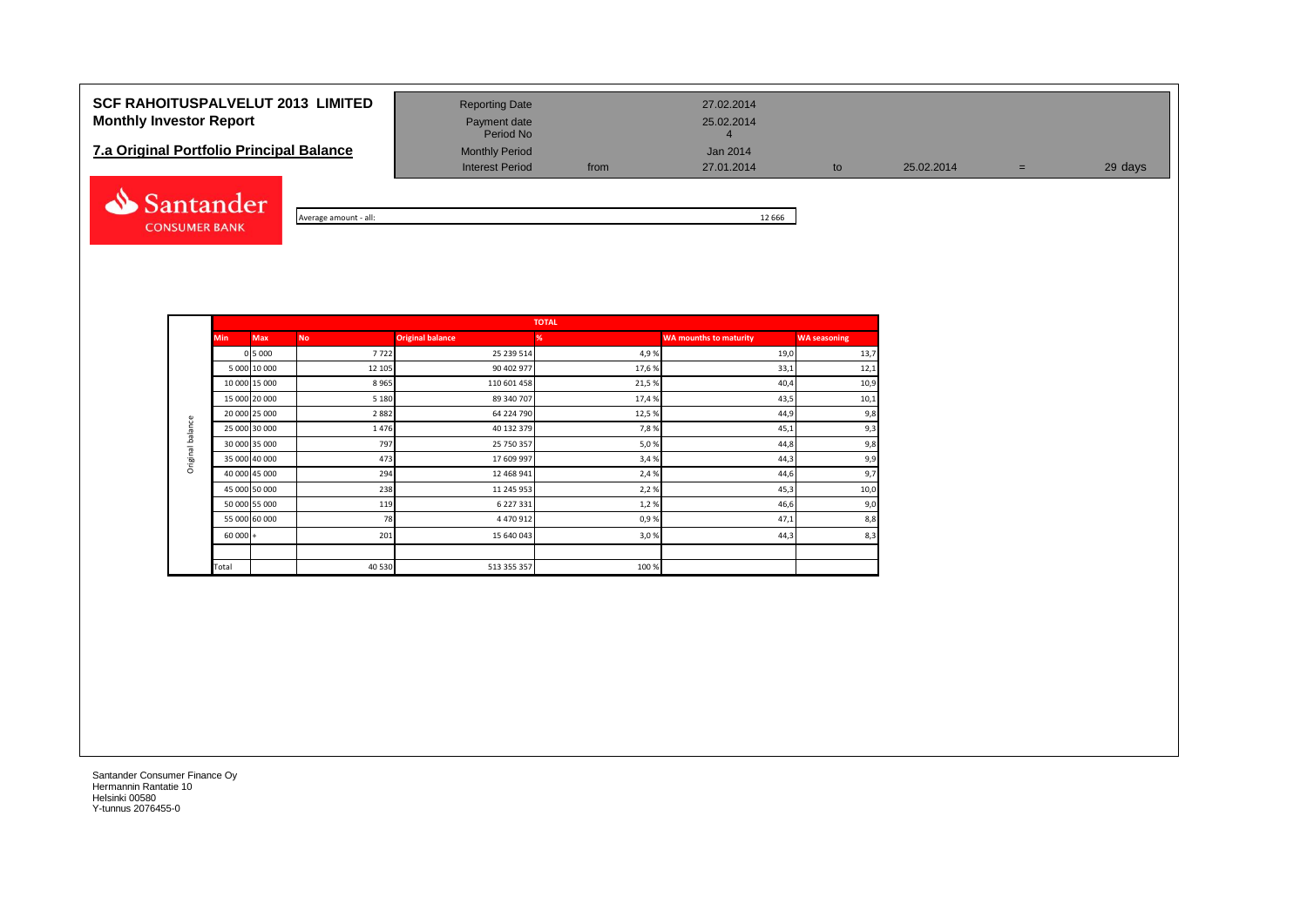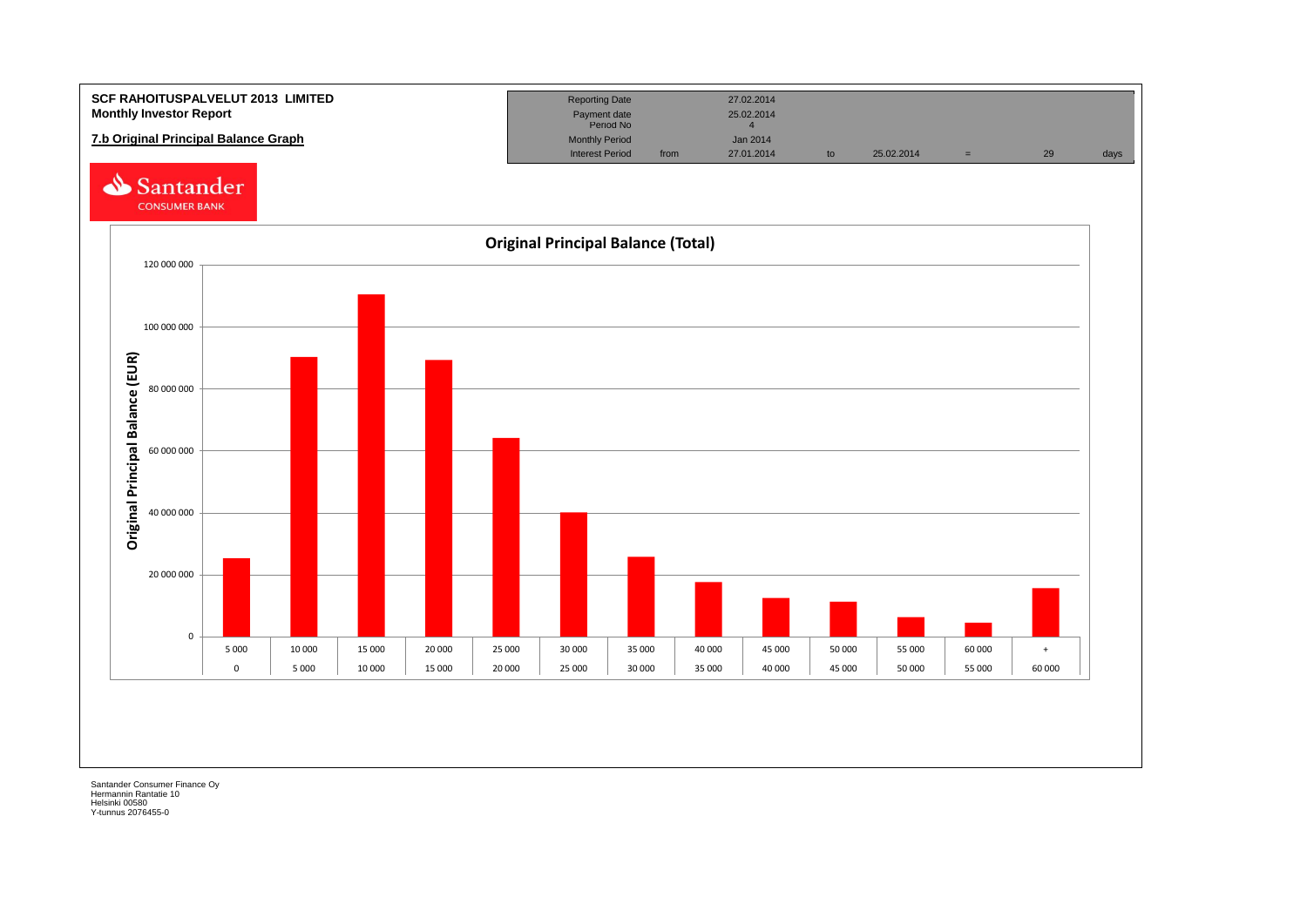#### **SCF RAHOITUSPALVELUT 2013 LIMITED Monthly Investor Report**

#### **8.a Outstanding Principal Balance**



| <b>Reporting Date</b>     |      | 27.02.2014 |    |            |   |         |
|---------------------------|------|------------|----|------------|---|---------|
| Payment date<br>Period No |      | 25.02.2014 |    |            |   |         |
| <b>Monthly Period</b>     |      | Jan 2014   |    |            |   |         |
| <b>Interest Period</b>    | from | 27.01.2014 | to | 25.02.2014 | = | 29 days |

Average amount - all: 11 566

|                     | <b>TOTAL</b> |               |           |                            |         |                              |                     |
|---------------------|--------------|---------------|-----------|----------------------------|---------|------------------------------|---------------------|
|                     | <b>Min</b>   | Max           | <b>No</b> | <b>Outstanding balance</b> | %       | <b>WA months to maturity</b> | <b>WA seasoning</b> |
|                     |              | 0 5 000       | 8501      | 25 300 436                 | 6,05 %  | 21,1                         | 18,4                |
|                     |              | 5 000 10 000  | 10923     | 80 971 904                 | 19,36 % | 34,9                         | 15,7                |
|                     |              | 10 000 15 000 | 7715      | 94 731 218                 | 22,66 % | 41,8                         | 14,1                |
|                     |              | 15 000 20 000 | 4080      | 70 347 730                 | 16,82 % | 44,2                         | 13,4                |
|                     |              | 20 000 25 000 | 2 2 5 0   | 49 960 981                 | 11,95 % | 45,1                         | 13,0                |
|                     |              | 25 000 30 000 | 1075      | 29 251 098                 | 7,00 %  | 45,3                         | 12,7                |
| Outstanding balance |              | 30 000 35 000 | 591       | 19 083 852                 | 4,56 %  | 44,9                         | 13,0                |
|                     |              | 35 000 40 000 | 336       | 12 500 352                 | 2,99 %  | 44,9                         | 13,1                |
|                     |              | 40 000 45 000 | 261       | 11 077 097                 | 2,65 %  | 45,2                         | 13,2                |
|                     |              | 45 000 50 000 | 140       | 6 5 9 4 7 9 5              | 1,58%   | 45,3                         | 12,8                |
|                     |              | 50 000 55 000 | 83        | 4 3 2 8 0 1 2              | 1,04 %  | 44,8                         | 12,8                |
|                     |              | 55 000 60 000 | 61        | 3 4 9 4 1 7 5              | 0,84 %  | 47,0                         | 11,6                |
|                     | $60000 +$    |               | 136       | 10 502 055                 | 2,51%   | 46,1                         | 11,9                |
|                     |              |               |           |                            |         |                              |                     |
|                     | Total        |               | 36 152    | 418 143 705                |         |                              |                     |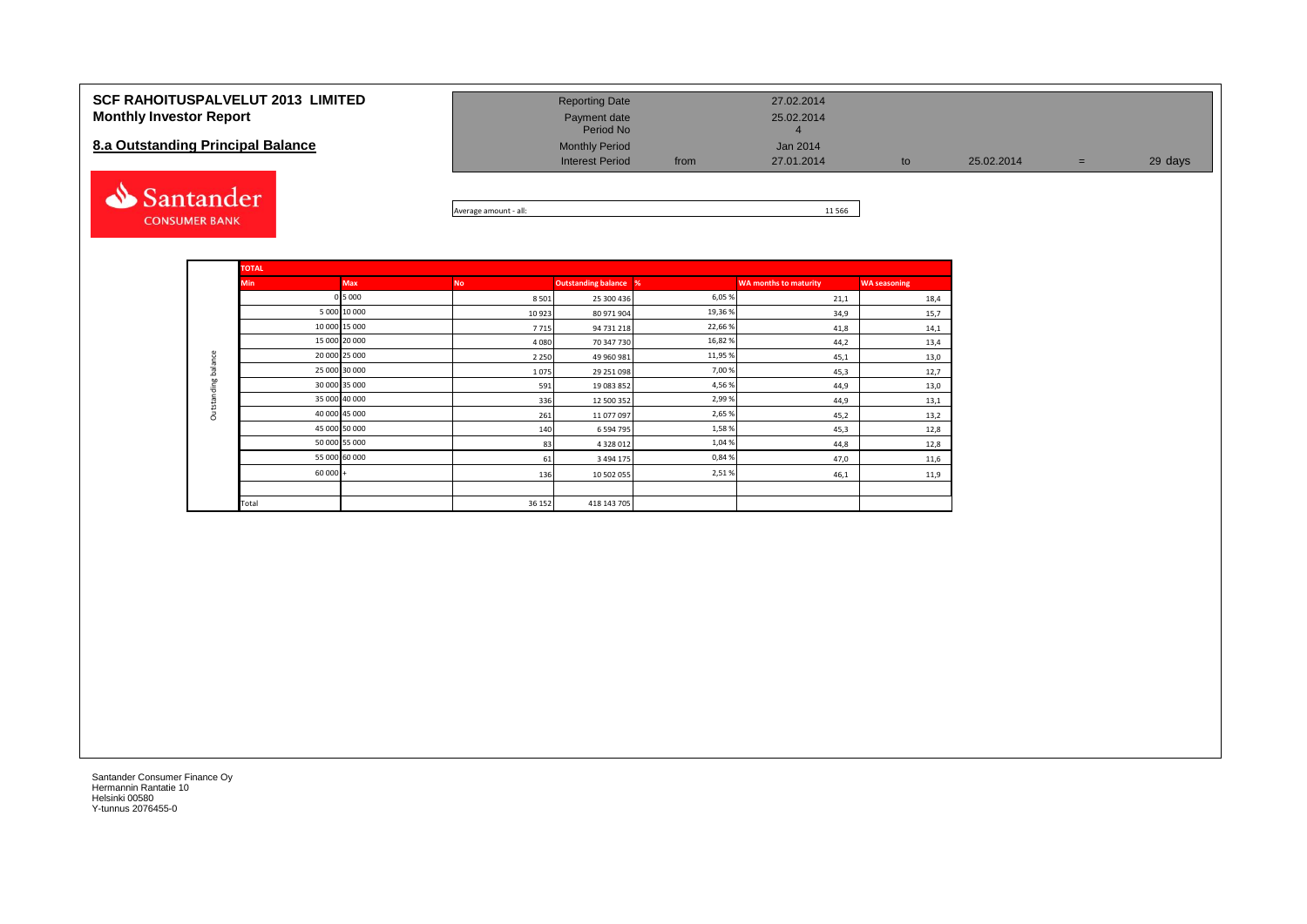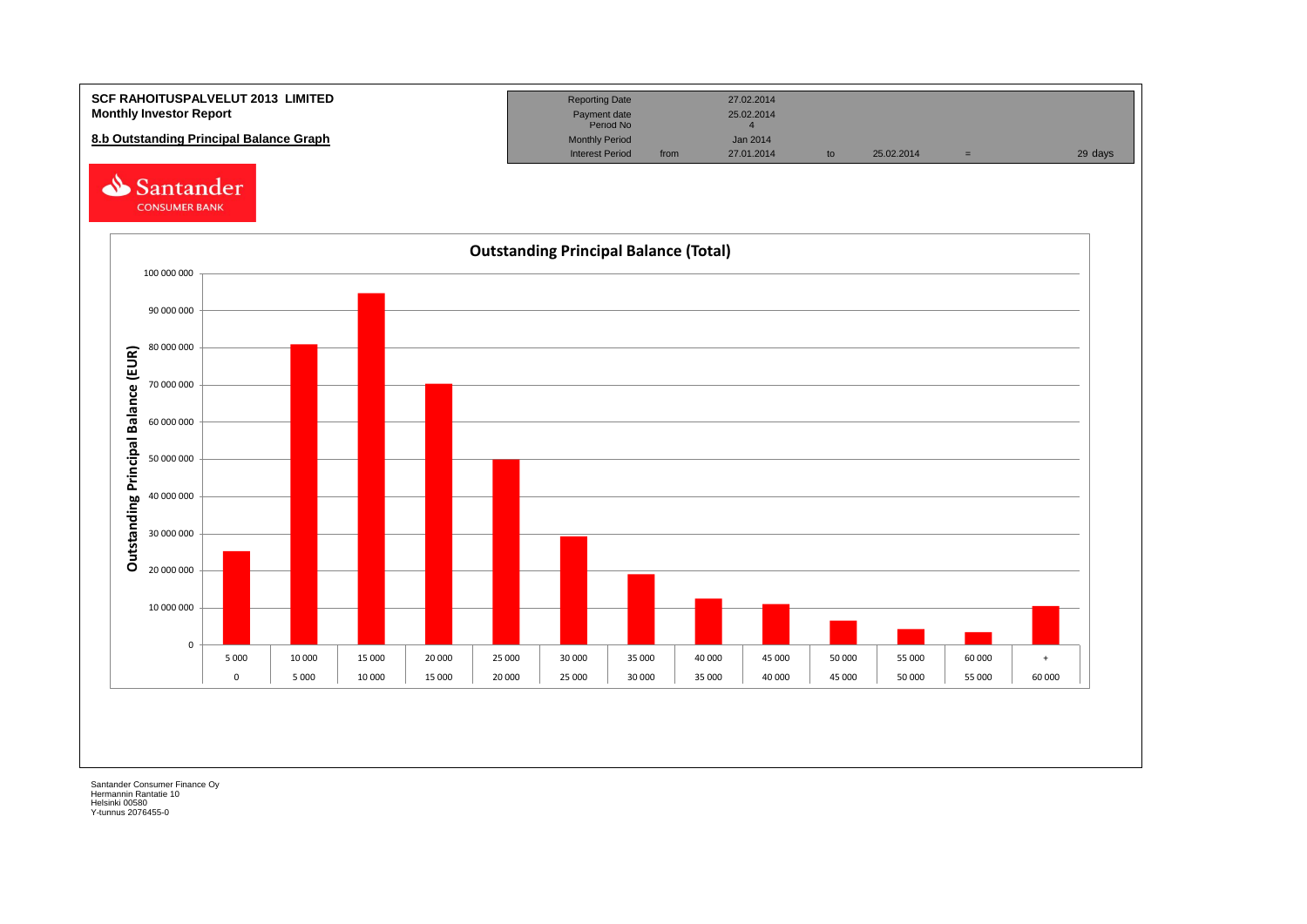| <b>SCF RAHOITUSPALVELUT 2013 LIMITED</b> | <b>Reporting Date</b>     |      | 27.02.2014 |    |            |         |
|------------------------------------------|---------------------------|------|------------|----|------------|---------|
| <b>Monthly Investor Report</b>           | Payment date<br>Period No |      | 25.02.2014 |    |            |         |
| 9.a Geographical Distribution            | <b>Monthly Period</b>     |      | Jan 2014   |    |            |         |
|                                          | <b>Interest Period</b>    | from | 27.01.2014 | to | 25.02.2014 | 29 days |



|              |                  |           |                            | <b>TOTAL</b>             |            |                              |                     |
|--------------|------------------|-----------|----------------------------|--------------------------|------------|------------------------------|---------------------|
|              | <b>District</b>  | <b>No</b> | <b>Outstanding balance</b> | % of Outstanding balance | % of Loans | <b>WA months to maturity</b> | <b>WA seasoning</b> |
|              | Central Finland  | 3828      | 43 043 777                 | 10,29 %                  | 10,59%     | 40,8                         | 14,0                |
|              | Eastern Finland  | 1023      | 10 823 333                 | 2,59%                    | 2,83%      | 40,9                         | 13,9                |
|              | East Tavastia    | 2 1 2 5   | 23 847 448                 | 5,70%                    | 5,88%      | 40,4                         | 14,6                |
|              | Greater Helsinki | 12 840    | 155 108 015                | 37,09%                   | 35,52%     | 40,9                         | 14,1                |
| distribution | Northern Finland | 3452      | 40 527 472                 | 9,69%                    | 9,55%      | 41,6                         | 14,1                |
|              | Northern Savonia | 1437      | 16 071 499                 | 3,84 %                   | 3,97%      | 40,7                         | 13,9                |
| Geographic   | Ostrobothnia     | 2 3 0 5   | 25 028 941                 | 5,99%                    | 6,38%      | 39,5                         | 14,2                |
|              | South-Eastern Fi | 1986      | 22 548 868                 | 5,39%                    | 5,49%      | 41,3                         | 13,9                |
|              | South-Western Fi | 3858      | 43 760 613                 | 10,47%                   | 10,67%     | 40,8                         | 14,3                |
|              | Western Tavastia | 3 2 9 8   | 37 383 738                 | 8,94 %                   | 9,12%      | 40,7                         | 14,3                |
|              |                  |           |                            |                          |            |                              |                     |
|              |                  |           |                            |                          |            |                              |                     |
|              | Total            | 36 152    | 418 143 705                | 100 %                    | 100,00%    |                              |                     |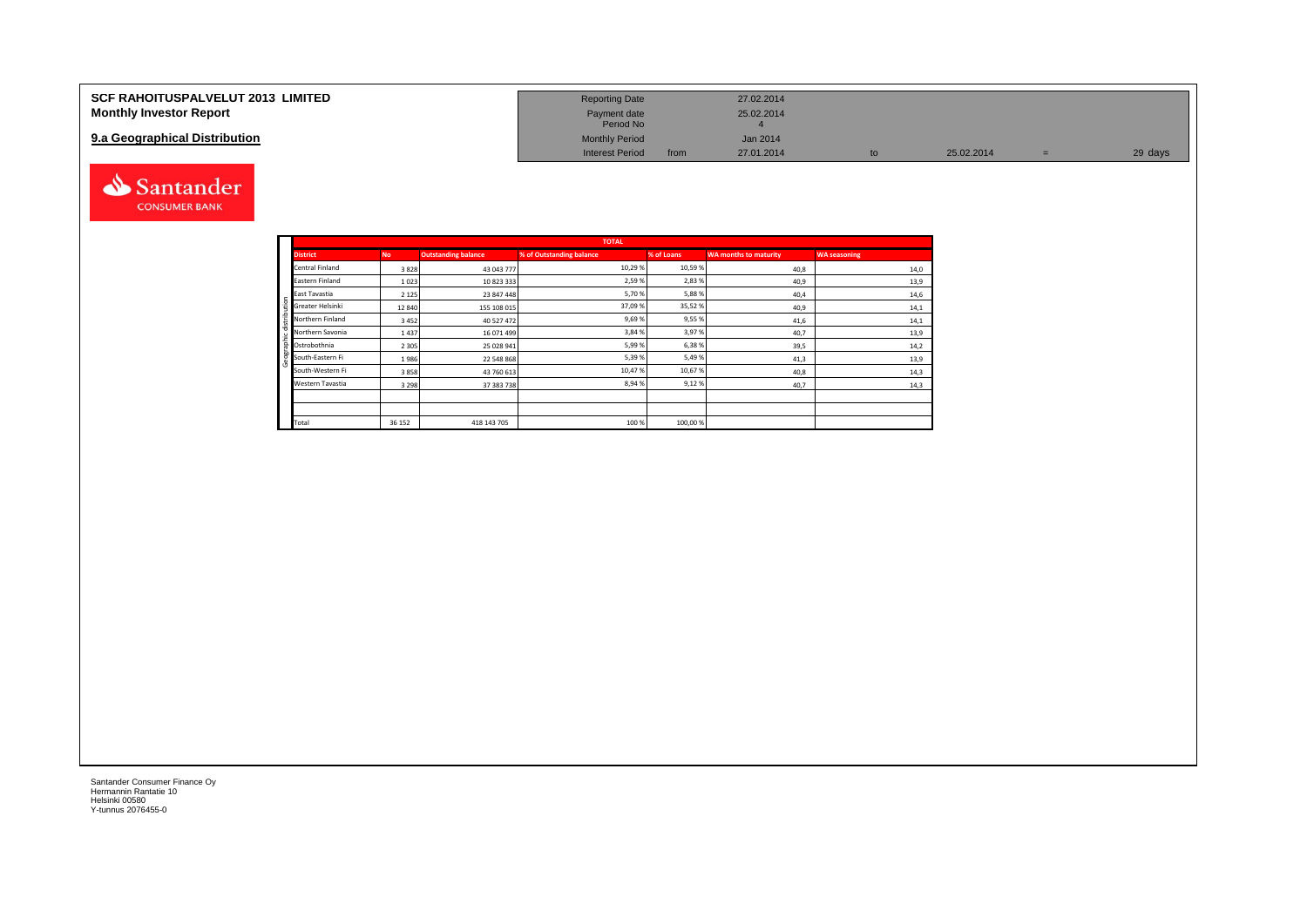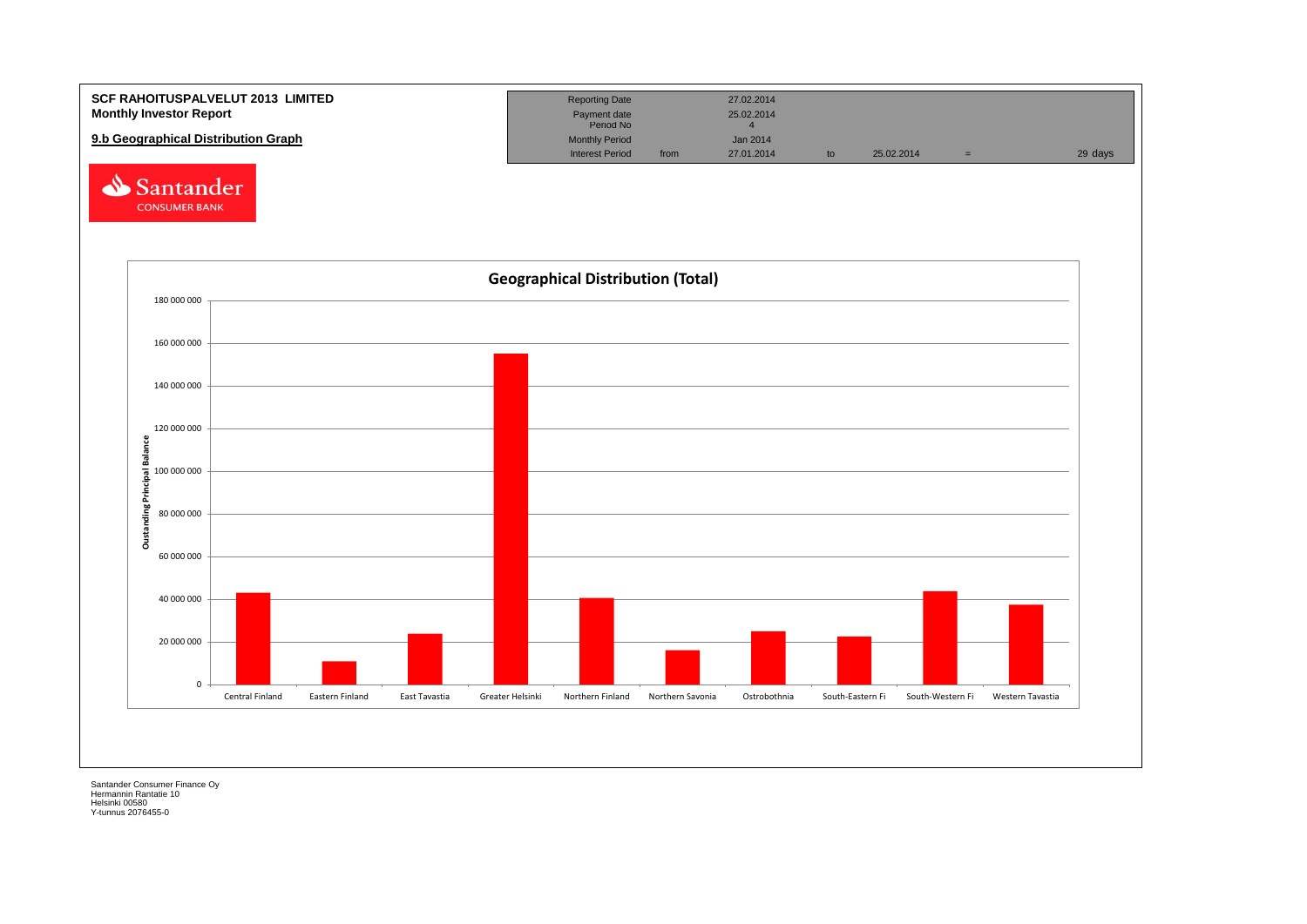#### **SCF RAHOITUSPALVELUT 2013 LIMITED Monthly Investor Report**

#### **10.a Interest Rate**



| <b>Reporting Date</b>     |      | 27.02.2014      |    |            |     |         |
|---------------------------|------|-----------------|----|------------|-----|---------|
| Payment date<br>Period No |      | 25.02.2014      |    |            |     |         |
| <b>Monthly Period</b>     |      | <b>Jan 2014</b> |    |            |     |         |
| <b>Interest Period</b>    | from | 27.01.2014      | to | 25.02.2014 | $=$ | 29 days |

|            |          |         |           |                            | <b>TOTAL</b>                                         |      |                     |
|------------|----------|---------|-----------|----------------------------|------------------------------------------------------|------|---------------------|
|            | $Min (=$ | Max (<) | <b>No</b> | <b>Outstanding balance</b> | % of total Outstanding balance WA months to maturity |      | <b>WA seasoning</b> |
|            |          | 1%      | 1039      | 9151875,55                 | 2,19%                                                | 33,4 | 13,1                |
|            | 1 %      | 2 %     | 3432      | 37 093 497                 | 8,87%                                                | 39,7 | 12,2                |
| ution      | 2 %      | 4 %     | 7275      | 103 449 909                | 24,74%                                               | 42,9 | 12,8                |
|            | 4 %      | 6 %     | 16 344    | 196 836 636                | 47,07%                                               | 40,7 | 14,9                |
| strib<br>岩 | 6 %      | 8%      | 7997      | 71 065 356                 | 17,00 %                                              | 39,6 | 14,9                |
| α          | 8 %      | 10%     | 65        | 546 431                    | 0,13%                                                | 42,7 | 10,8                |
| ğ<br>Ξ     | 10%      | 12%     |           |                            |                                                      |      |                     |
|            | 12%      | 14 %    |           |                            |                                                      |      |                     |
|            | 14 %     | 16 %    |           |                            |                                                      |      |                     |
|            | 16 %     | 18%     |           |                            |                                                      |      |                     |
|            |          |         |           |                            |                                                      |      |                     |
|            | Total    |         | 36 15 2   | 418 143 705                | 100 %                                                |      |                     |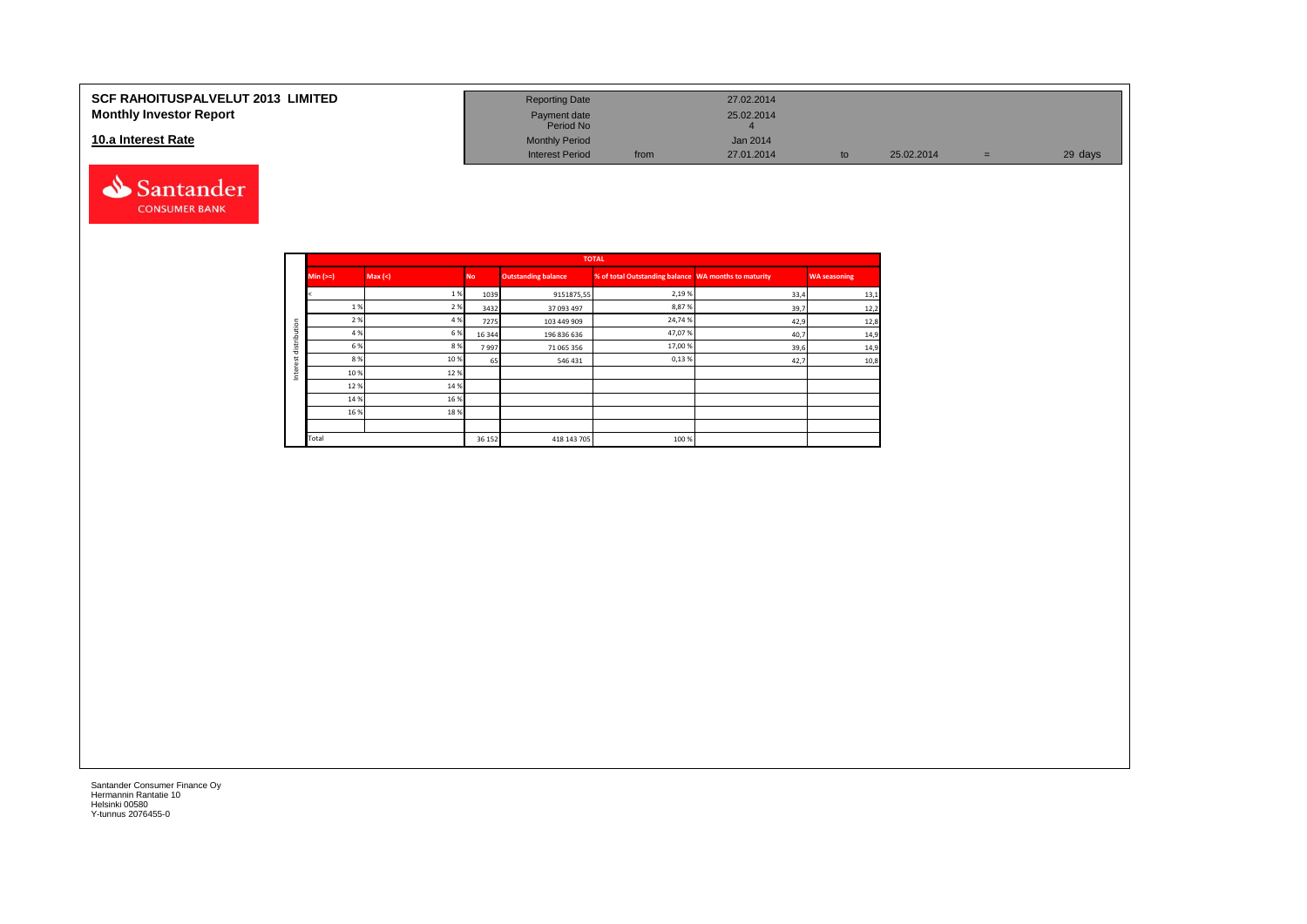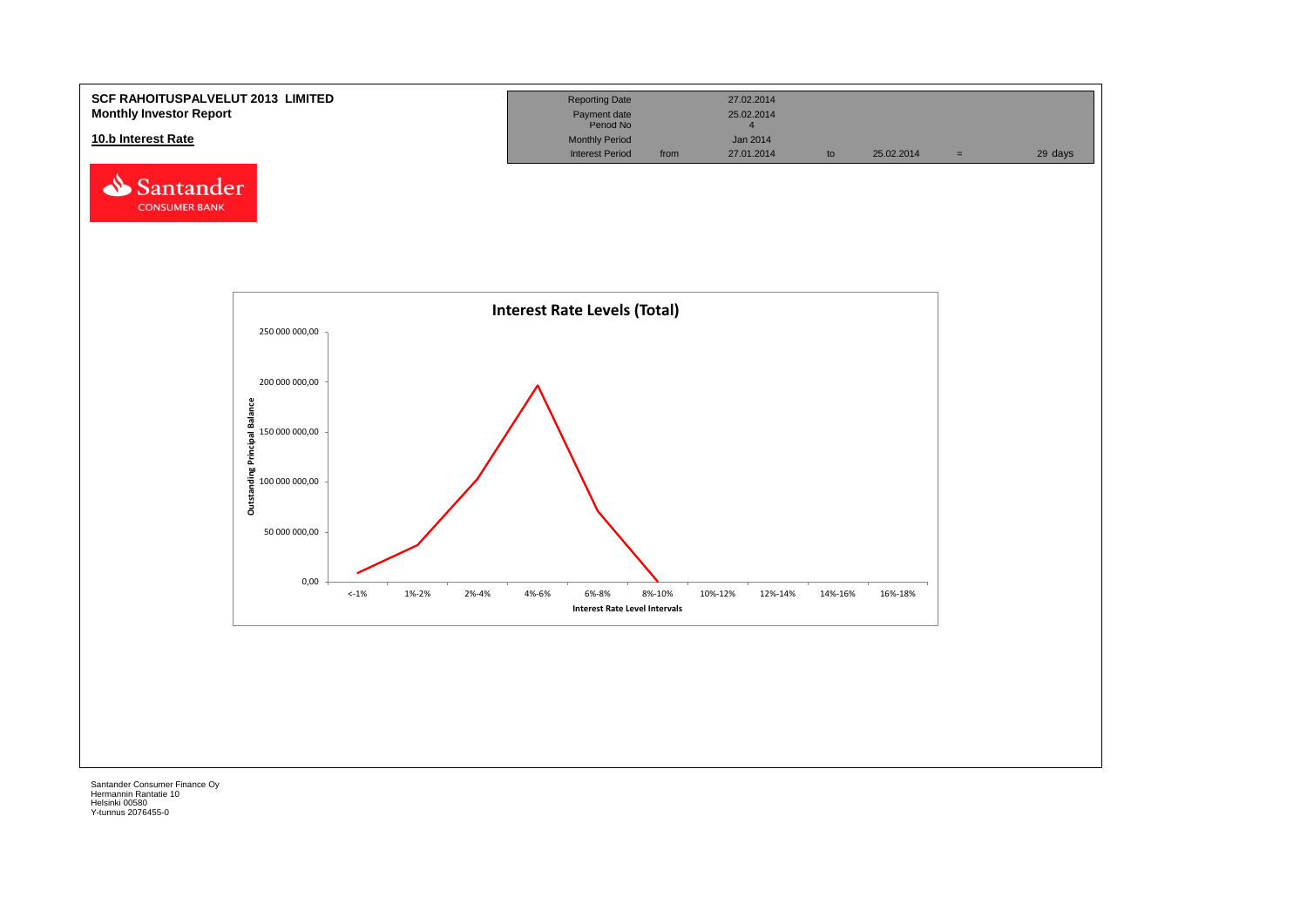### **SCF RAHOITUSPALVELUT 2013 LIMITED Monthly Investor Report**

#### **11.a Remaining Terms**



| <b>Reporting Date</b>     |      | 27.02.2014      |    |            |     |         |
|---------------------------|------|-----------------|----|------------|-----|---------|
| Payment date<br>Period No |      | 25.02.2014<br>4 |    |            |     |         |
| <b>Monthly Period</b>     |      | Jan 2014        |    |            |     |         |
| <b>Interest Period</b>    | from | 27.01.2014      | to | 25.02.2014 | $=$ | 29 days |

|                     |            |            |           | <b>TOTAL</b>               |         |                              |                     |
|---------------------|------------|------------|-----------|----------------------------|---------|------------------------------|---------------------|
|                     | <b>Min</b> | <b>Max</b> | <b>No</b> | <b>Outstanding balance</b> | %       | <b>WA months to maturity</b> | <b>WA seasoning</b> |
|                     |            |            | 29        | 37 480                     | 0,01%   | 0,0                          | 45,9                |
|                     |            | 12         | 3 2 0 5   | 9 374 765                  | 2,24 %  | 7,8                          | 31,3                |
|                     | 13         | 24         | 6349      | 39 693 217                 | 9,49%   | 18,9                         | 21,0                |
|                     | 25         | 36         | 7034      | 65 344 189                 | 15,63%  | 30,2                         | 17,5                |
| maturity            | 37         | 48         | 11 3 6 3  | 160 500 532                | 38,38 % | 42,8                         | 15,3                |
| 5                   | 49         | 60         | 8 1 7 2   | 143 193 522                | 34,25%  | 51,7                         | 8,2                 |
|                     | 61         | 72         |           |                            |         |                              |                     |
| Months <sub>1</sub> | 73         | 84         |           |                            |         |                              |                     |
|                     | 85         | 96         |           |                            |         |                              |                     |
|                     | 97         | 108        |           |                            |         |                              |                     |
|                     | 109        | 120        |           |                            |         |                              |                     |
|                     | 121        |            |           |                            |         |                              |                     |
|                     |            |            |           |                            |         |                              |                     |
|                     | Total      |            | 36 152    | 418 143 705                | 100 %   |                              |                     |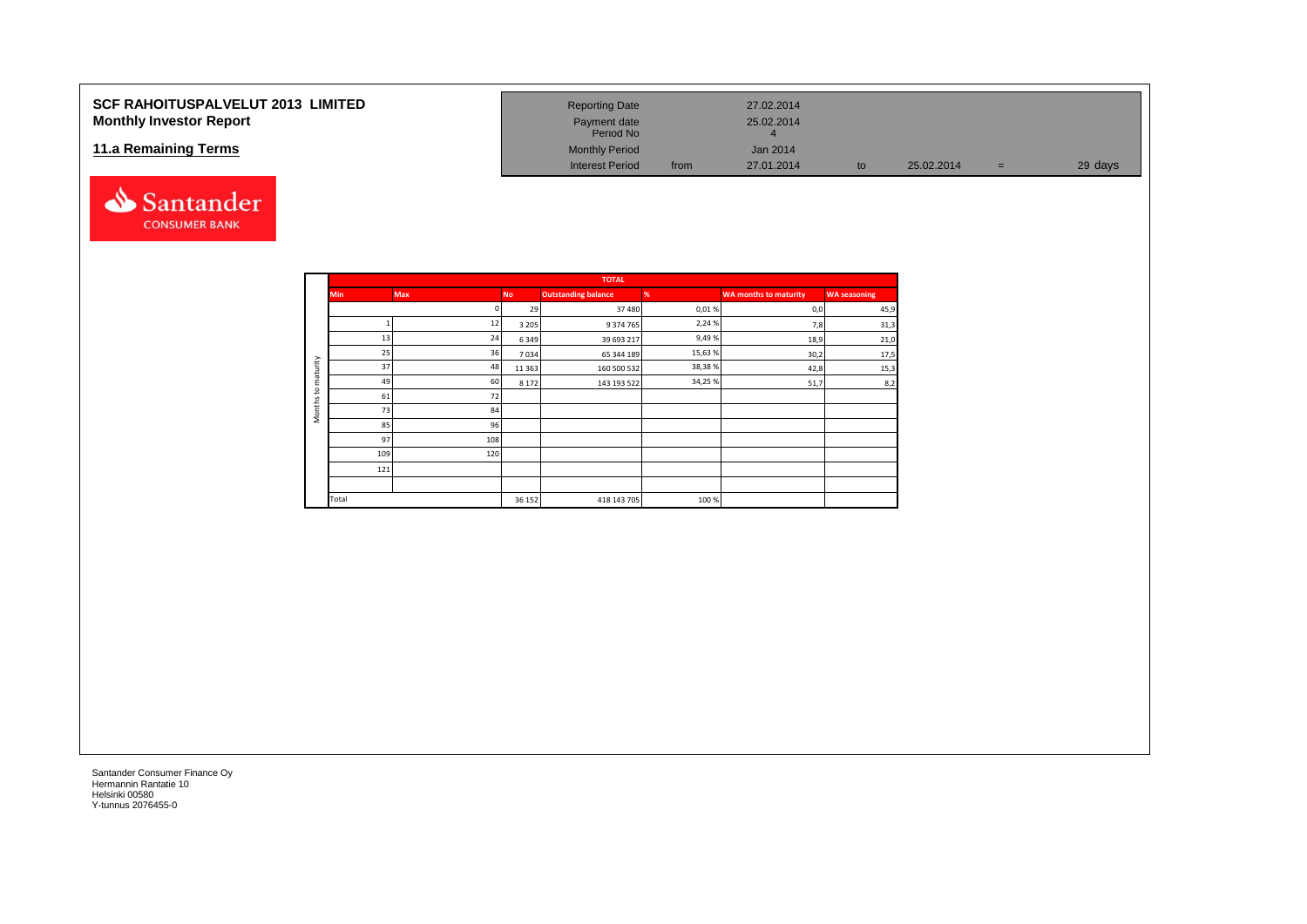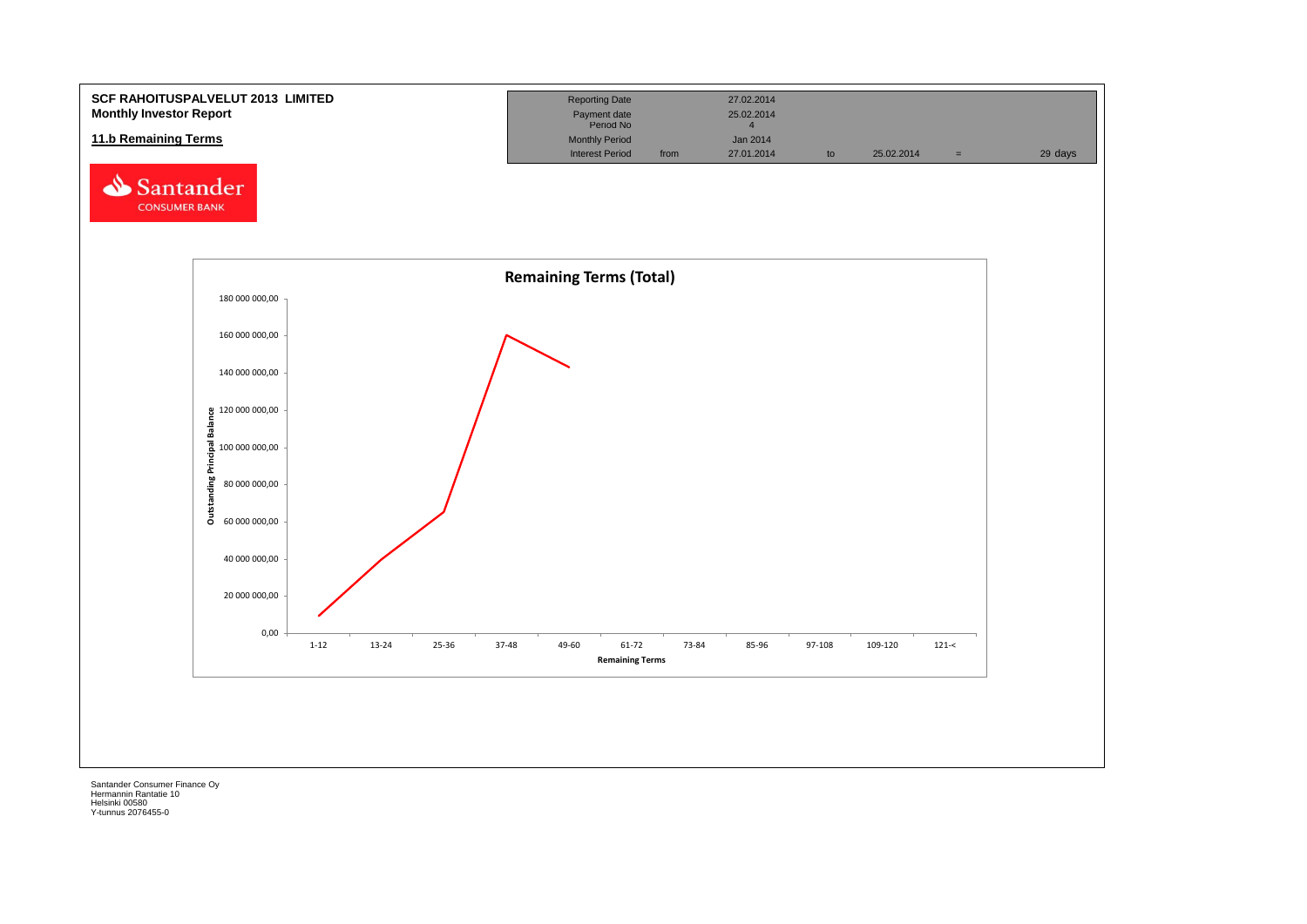| <b>SCF RAHOITUSPALVELUT 2013 LIMITED</b> | <b>Reporting Date</b>     |      | 27.02.2014 |            |     |         |
|------------------------------------------|---------------------------|------|------------|------------|-----|---------|
| <b>Monthly Investor Report</b>           | Payment date<br>Period No |      | 25.02.2014 |            |     |         |
| 12.a Seasoning                           | <b>Monthly Period</b>     |      | Jan 2014   |            |     |         |
|                                          | <b>Interest Period</b>    | from | 27.01.2014 | 25.02.2014 | $=$ | 29 days |



Santander Consumer Bank AS Strandveien 18 PO Box 177 N-1325 Lysaker Tel.: +47 21 08 30 00 Fax.: +47 21 08 33 68

Santander **CONSUMER BANK**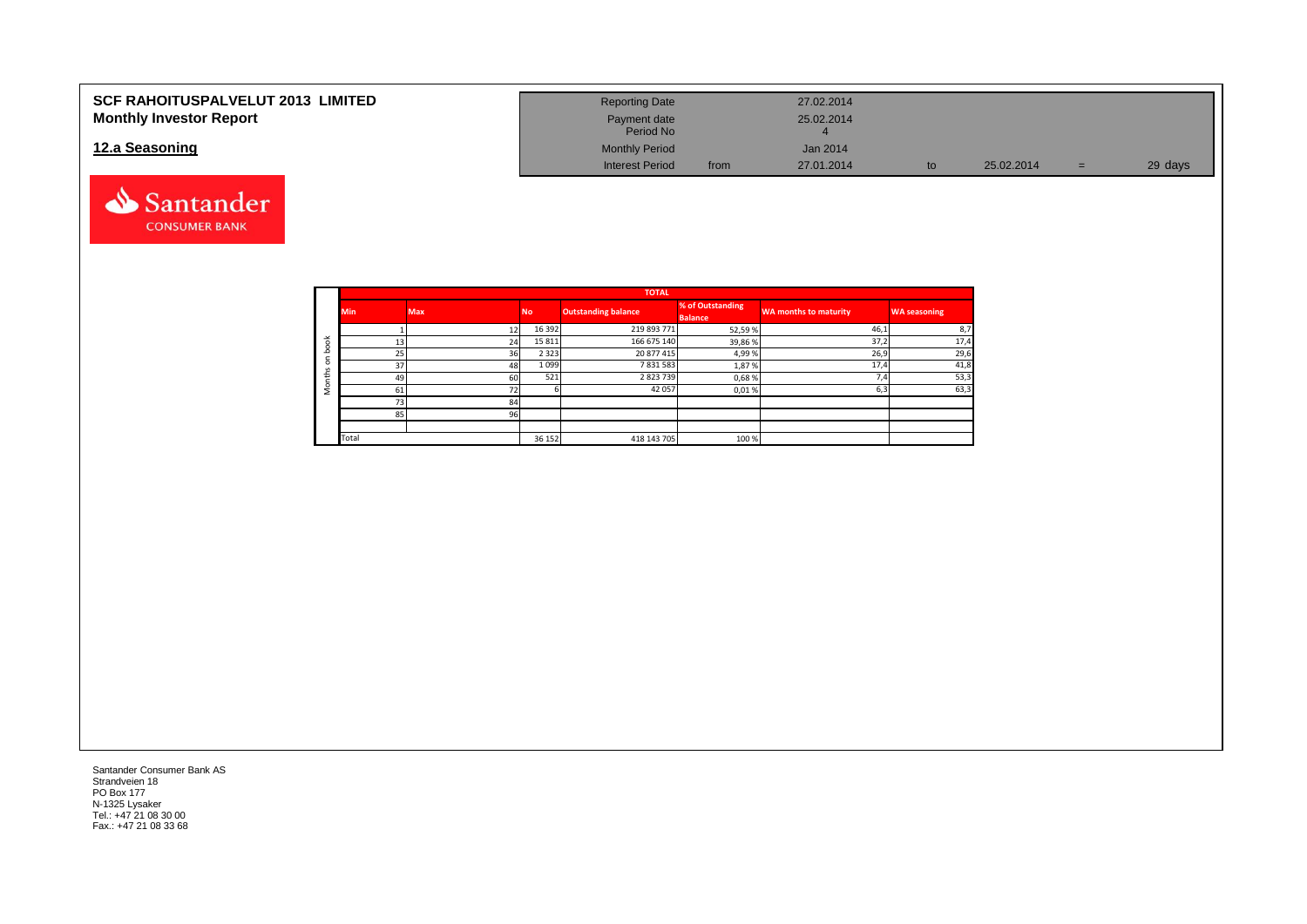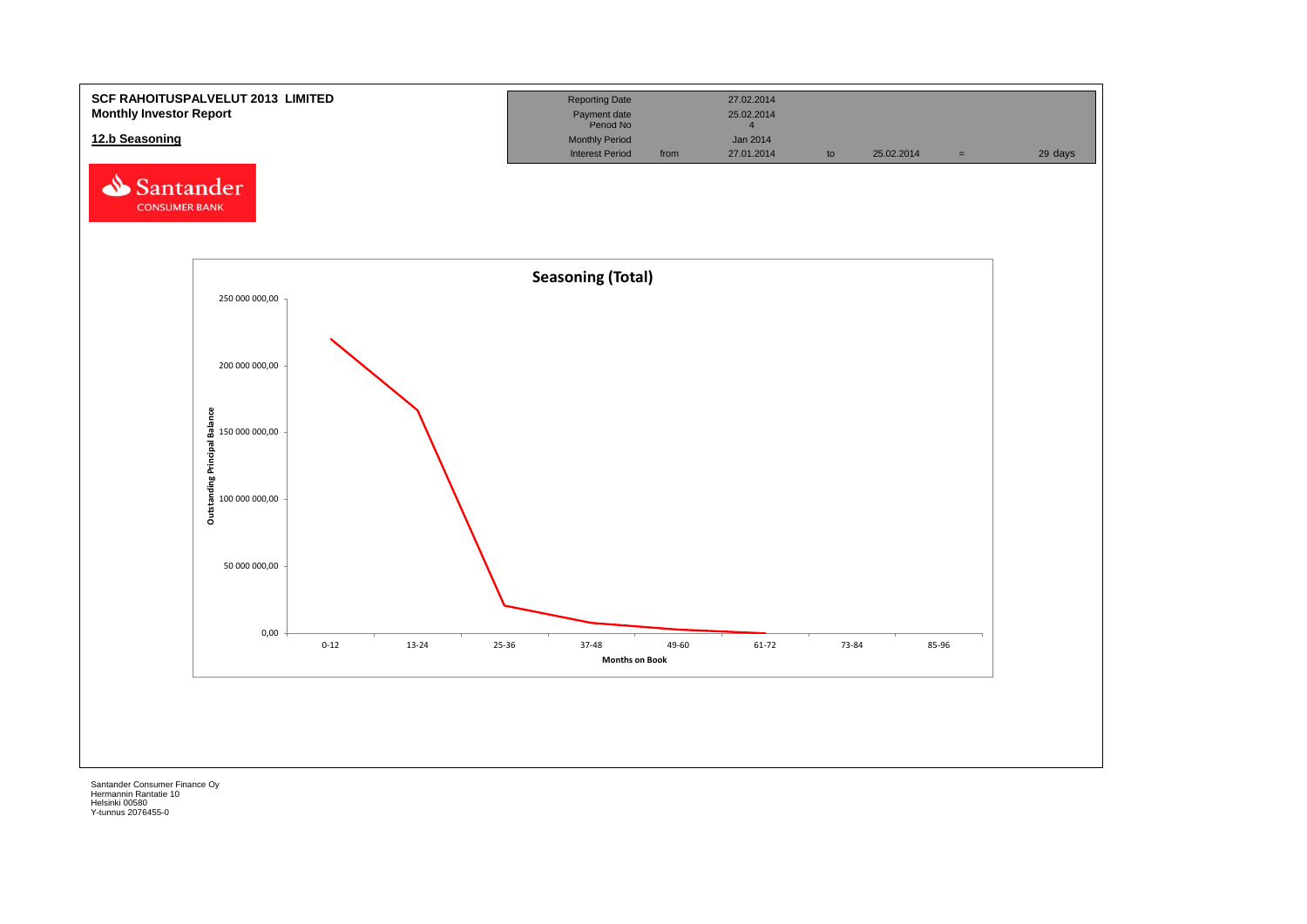| <b>SCF RAHOITUSPALVELUT 2013 LIMITED</b><br><b>Monthly Investor Report</b> | <b>Reporting Date</b><br>Payment date                        |      | 27.02.2014<br>25.02.2014 |            |     |         |
|----------------------------------------------------------------------------|--------------------------------------------------------------|------|--------------------------|------------|-----|---------|
| 13.a Balloon Ioans                                                         | Period No<br><b>Monthly Period</b><br><b>Interest Period</b> | from | Jan 2014<br>27.01.2014   | 25.02.2014 | $=$ | 29 days |

|                                                                     |                  |        |                            | <b>TOTAL</b>                       |                       |                          |                          |                     |
|---------------------------------------------------------------------|------------------|--------|----------------------------|------------------------------------|-----------------------|--------------------------|--------------------------|---------------------|
| ৯ৎ<br>∸<br>$\mathbf{v}$<br>÷<br>$\sigma$<br>$\circ$<br>∘<br>σ<br>őñ | <b>No</b><br>Min |        | <b>Outstanding balance</b> | % of Outstanding<br><b>Balance</b> | <b>Residual Value</b> | <b>Residual of Total</b> | WA months to<br>maturity | <b>WA seasoning</b> |
|                                                                     | Standard         | 28 949 | 271 088 784                | 64,83%                             | 3 2 6 5               | 0,00%                    | 39,4                     | 13,8                |
|                                                                     | Balloon          | 7 203  | 147 054 921                | 35,17%                             | 48 573 122            | 33,03%                   | 43,5                     | 14,6                |
|                                                                     |                  |        |                            |                                    |                       |                          |                          |                     |
|                                                                     | Total            | 36 152 | 418 143 705                | 100 %                              | 48 576 387            | 11,62 %                  |                          |                     |

┑

Santander Consumer Finance Oy Hermannin Rantatie 10 Helsinki 00580 Y-tunnus 2076455-0

Santander **CONSUMER BANK**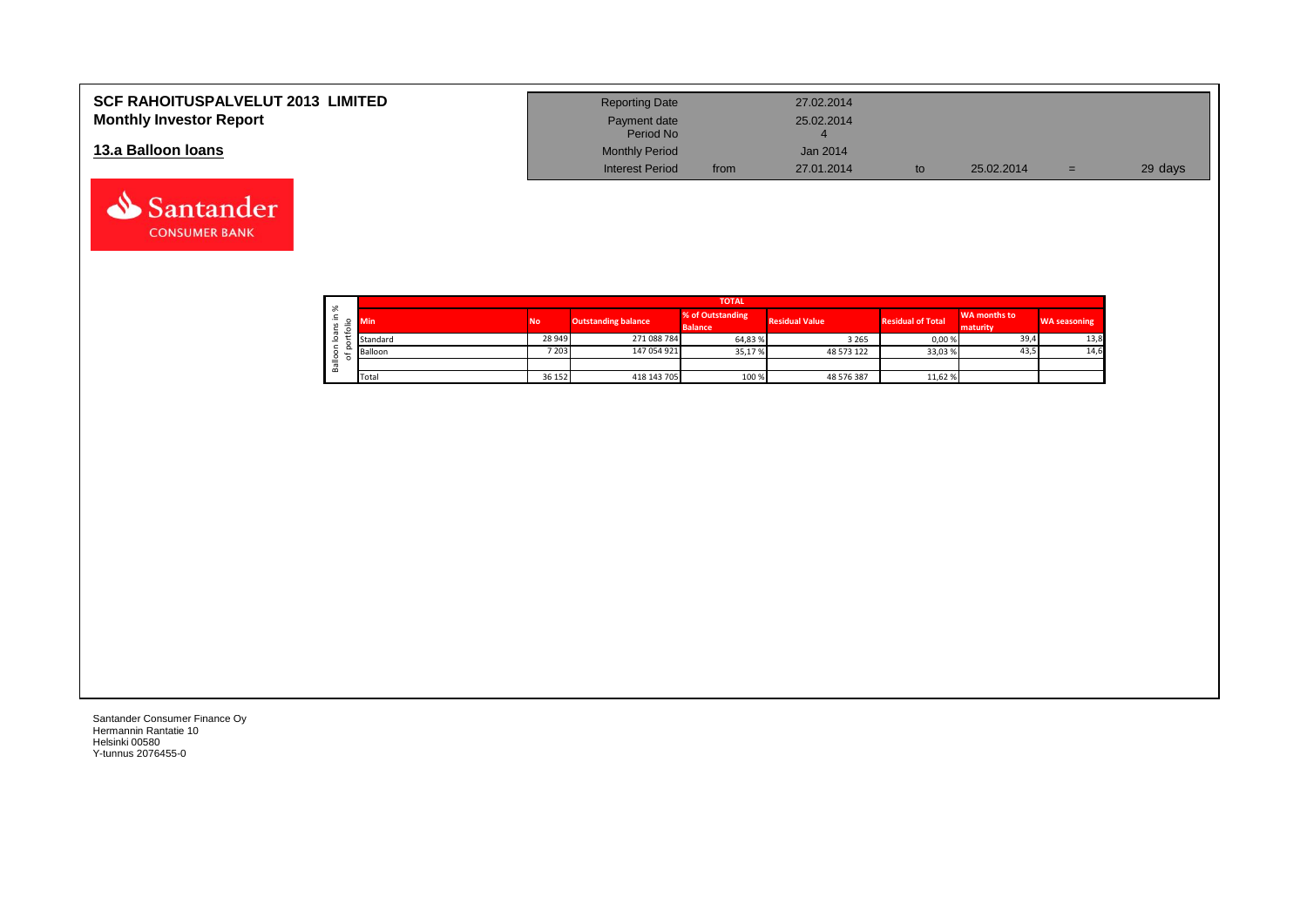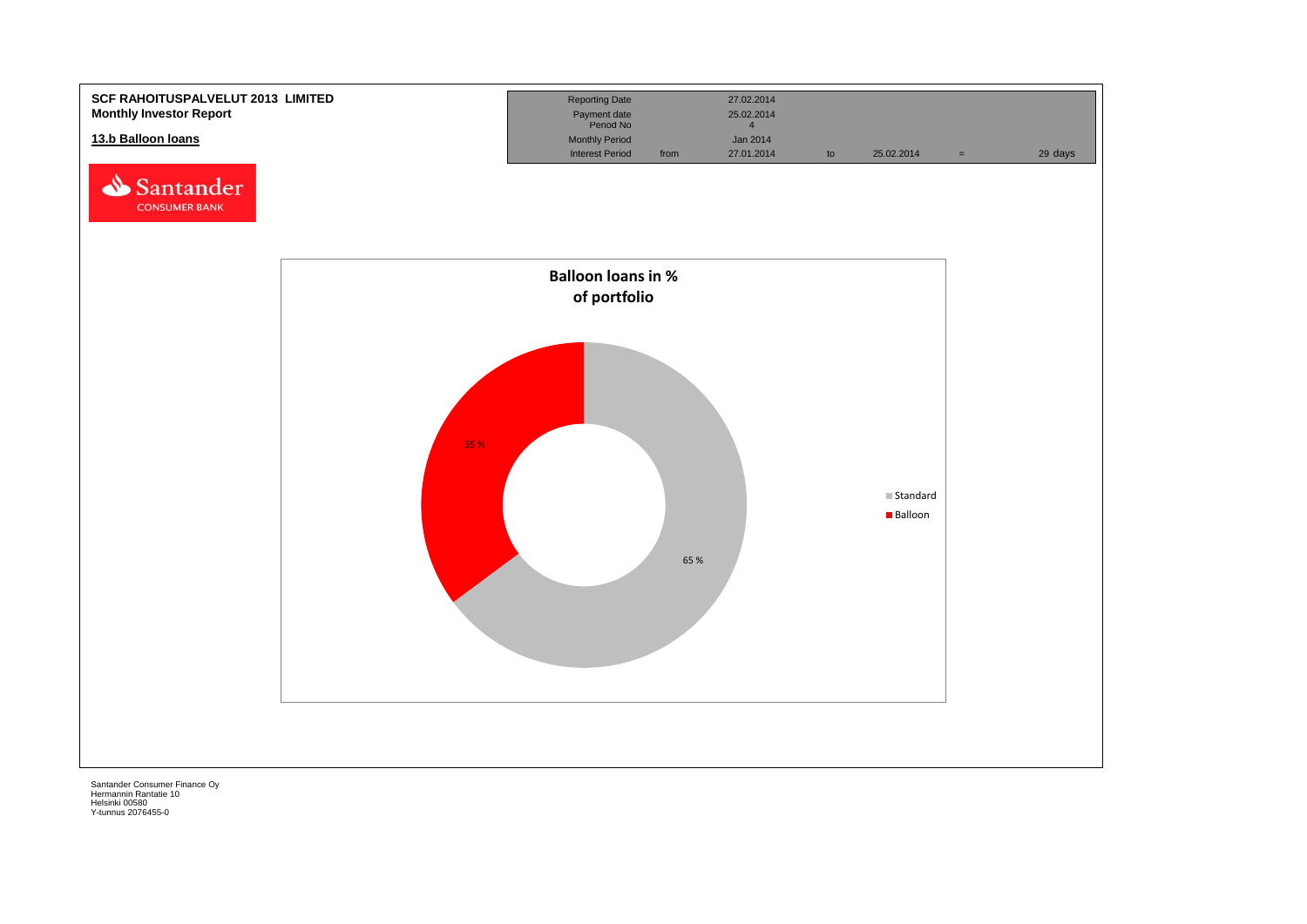| <b>SCF RAHOITUSPALVELUT 2013 LIMITED</b> | <b>Reporting Date</b>     |      | 27.02.2014 |            |     |         |
|------------------------------------------|---------------------------|------|------------|------------|-----|---------|
| <b>Monthly Investor Report</b>           | Payment date<br>Period No |      | 25.02.2014 |            |     |         |
| 14.a # loans per borrower                | <b>Monthly Period</b>     |      | Jan 2014   |            |     |         |
|                                          | <b>Interest Period</b>    | from | 27.01.2014 | 25.02.2014 | $=$ | 29 days |

|                      |                              | <b>TOTAL</b>                   |                            |        |
|----------------------|------------------------------|--------------------------------|----------------------------|--------|
|                      | <b>Total number of loans</b> | <b>Total number of debtors</b> | <b>Outstanding balance</b> | %      |
|                      | $\mathbf{1}$                 | 34 134                         | 388 746 667                | 92,97% |
|                      | $2 \overline{ }$             | 779                            | 22 445 262                 | 5,37%  |
|                      | $\overline{3}$               | 74                             | 3 486 707                  | 0,83 % |
|                      | 4                            | 20                             | 1 1 5 7 8 1 5              | 0,28%  |
|                      | 5                            | 11                             | 875 758                    | 0,21%  |
|                      | 6                            | 6                              | 529 204                    | 0,13%  |
|                      | $\overline{7}$               | $\overline{2}$                 | 121 461                    | 0,03%  |
|                      | 8                            | 1                              | 245 748                    | 0,06%  |
|                      | 10                           | 1                              | 147 819                    | 0,04 % |
|                      | 11                           | $\overline{2}$                 | 216 571                    | 0,05 % |
| # loans per borrower | 13                           | 1                              | 170 693                    | 0,04 % |
|                      |                              |                                |                            |        |
|                      |                              |                                |                            |        |
|                      |                              |                                |                            |        |
|                      |                              |                                |                            |        |
|                      |                              |                                |                            |        |
|                      |                              |                                |                            |        |
|                      |                              |                                |                            |        |
|                      |                              |                                |                            |        |
|                      |                              |                                |                            |        |
|                      |                              |                                |                            |        |
|                      |                              |                                |                            |        |
|                      |                              |                                |                            |        |
|                      | Total:                       | 35 0 31                        | 418 143 705                | 100,0% |

Santander **CONSUMER BANK**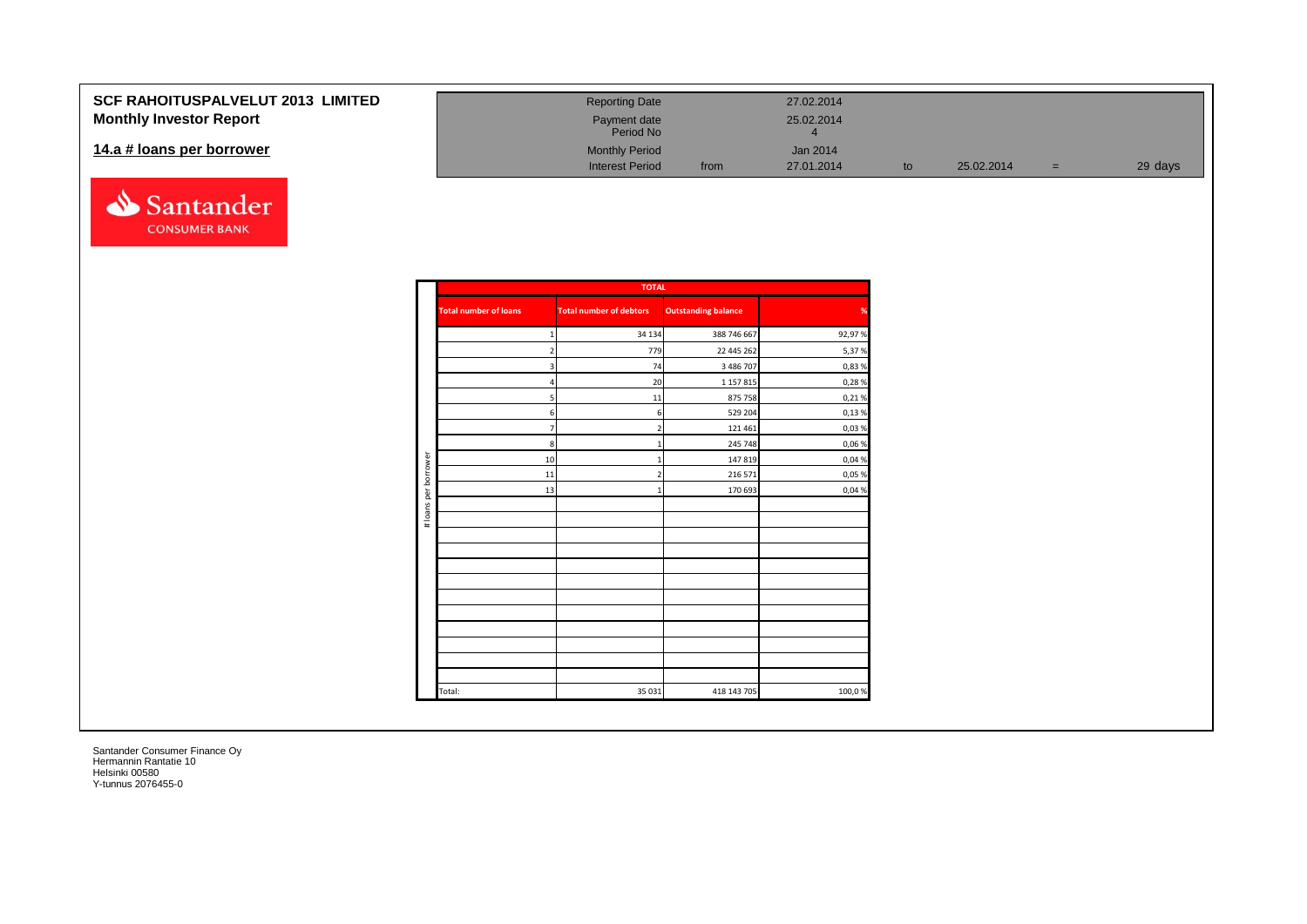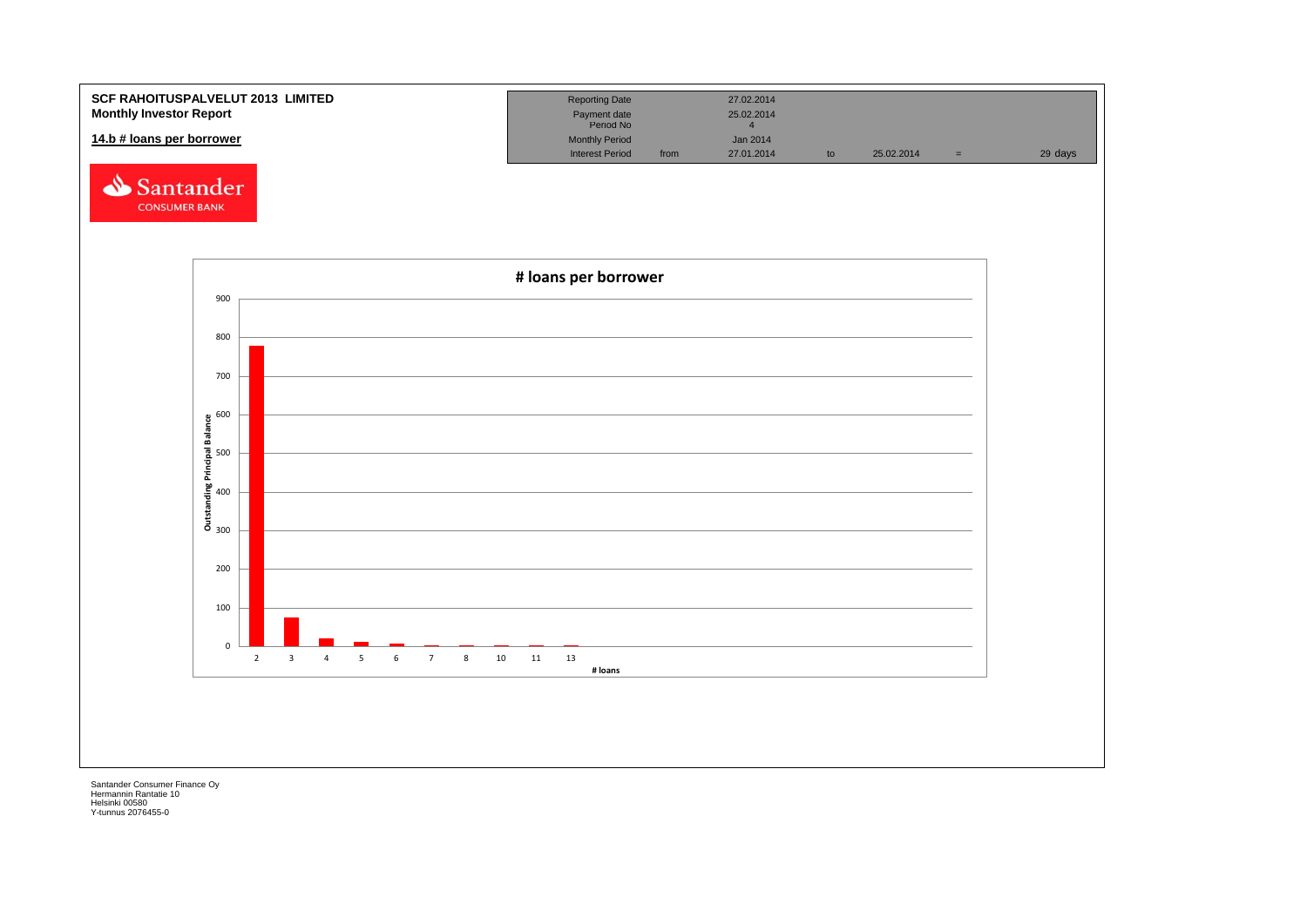# **SCF RAHOITUSPALVELUT 2013 LIMITED**<br> **Monthly Investor Report 27.02.2014**<br>
Period No Payment date 25.02.2014<br>
Period No Period No 4 **Monthly Investor Report**

#### **15.a Amortization Profile**



| 15.a Amortization Profile |                      |               | <b>Monthly Period</b>  |                        | <b>Jan 2014</b>     |                 |            |            |         |
|---------------------------|----------------------|---------------|------------------------|------------------------|---------------------|-----------------|------------|------------|---------|
|                           |                      |               | <b>Interest Period</b> | from                   | 27.01.2014          | to              | 25.02.2014 | $=$        | 29 days |
|                           |                      |               |                        |                        |                     |                 |            |            |         |
| Santander                 |                      | <b>TOTAL</b>  |                        |                        |                     |                 |            |            |         |
| <b>CONSUMER BANK</b>      |                      | <b>Period</b> | <b>Opening Balance</b> | <b>Closing Balance</b> | <b>Amortization</b> | <b>Interest</b> | Yield      | Percentage |         |
|                           |                      |               | 418 143 705            | 408 013 239            | 10 130 466          | 1 662 779       | 1,83%      | 4,28%      |         |
|                           |                      |               | 408 013 239            | 397 904 647            | 10 108 592          | 1 621 605       | 1,82%      | 4,17%      |         |
|                           |                      |               | 397 904 647            | 387 808 543            | 10 096 105          | 1581420         | 1,82%      | 4,07%      |         |
|                           |                      |               | 387 808 543            | 377 732 066            | 10 076 477          | 1541445         | 1,82%      | 3,96 %     |         |
|                           |                      |               | 377 732 066            | 367 620 186            | 10 111 880          | 1501367         | 1,82%      | 3,86 %     |         |
|                           | ods)                 |               | 367 620 186            | 357 668 069            | 9 9 5 2 1 1 7       | 1461294         | 1,82%      | 3,75 %     |         |
|                           |                      |               | 357 668 069            | 347 717 509            | 9 9 5 0 5 6 0       | 1 4 2 1 7 9 5   | 1,82%      | 3,65 %     |         |
|                           | $\circ$<br>$\bar{N}$ |               | 347 717 509            | 337 740 468            | 9 977 041           | 1 382 247       | 1,82%      | 3,54 %     |         |
|                           |                      |               | 337 740 468            | 327 806 936            | 9 9 3 5 5 3 1       | 1 342 761       | 1,82%      | 3,44 %     |         |
|                           |                      |               | 327 806 936            | 318 109 356            | 9 697 580           | 1 303 518       | 1,83%      | 3,34 %     |         |
|                           |                      | 11            | 318 109 356            | 308 517 053            | 9 5 9 2 3 0 3       | 1 265 080       | 1,83%      | 3,24 %     |         |
|                           |                      | 12            | 308 517 053            | 298 876 734            | 9 640 319           | 1 227 069       | 1,83%      | 3,13%      |         |
|                           |                      |               | 298 876 734            | 289 316 720            | 9 560 014           | 1 188 843       | 1,83%      | 3,03%      |         |
|                           |                      | 14            | 289 316 720            | 279 334 864            | 9 9 8 1 8 5 6       | 1 150 953       | 1,83%      | 2,93 %     |         |
|                           |                      | 15            | 279 334 864            | 269 751 823            | 9 5 8 3 0 4 1       | 1 1 1 1 9 1 8   | 1,83%      | 2,83 %     |         |
|                           |                      |               | 269 751 823            | 260 410 114            | 9 341 709           | 1073780         | 1,83%      | 2,73 %     |         |
|                           |                      | 17            | 260 410 114            | 251 065 631            | 9 344 483           | 1036634         | 1,83%      | 2,63 %     |         |
|                           |                      | 18            | 251 065 631            | 241 998 544            | 9 0 6 7 0 8 6       | 999 328         | 1,83%      | 2,54 %     |         |
|                           |                      |               | 241 998 544            | 233 068 341            | 8 9 3 0 2 0 3       | 963 172         | 1,83%      | 2,44 %     |         |
|                           |                      | 20            | 233 068 341            | 224 191 669            | 8876672             | 927 694         | 1,83%      | 2,35 %     |         |
|                           |                      |               |                        |                        |                     |                 |            |            |         |
|                           |                      |               |                        |                        |                     |                 |            |            |         |
|                           |                      |               |                        |                        |                     |                 |            |            |         |

Payment date<br>Period No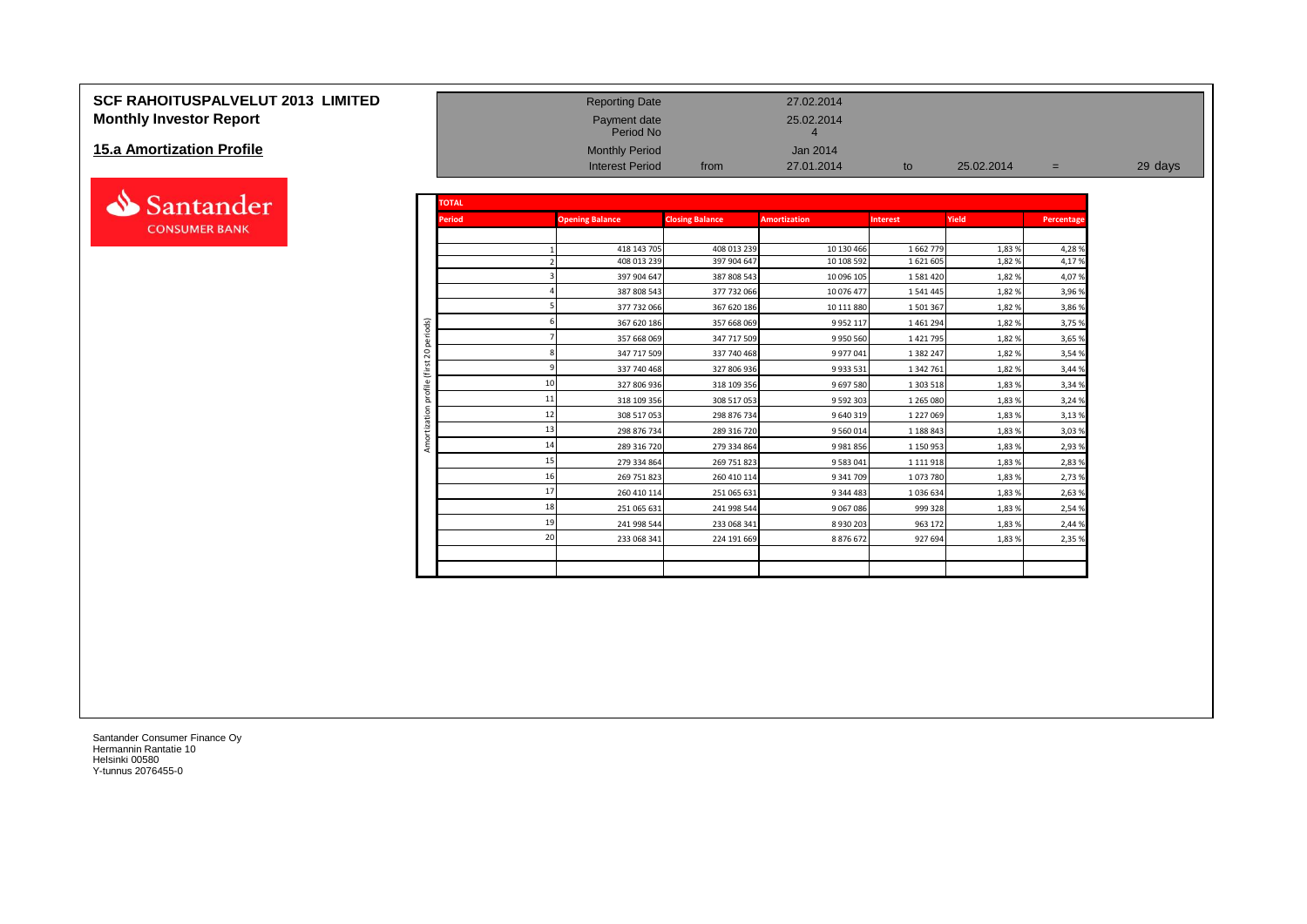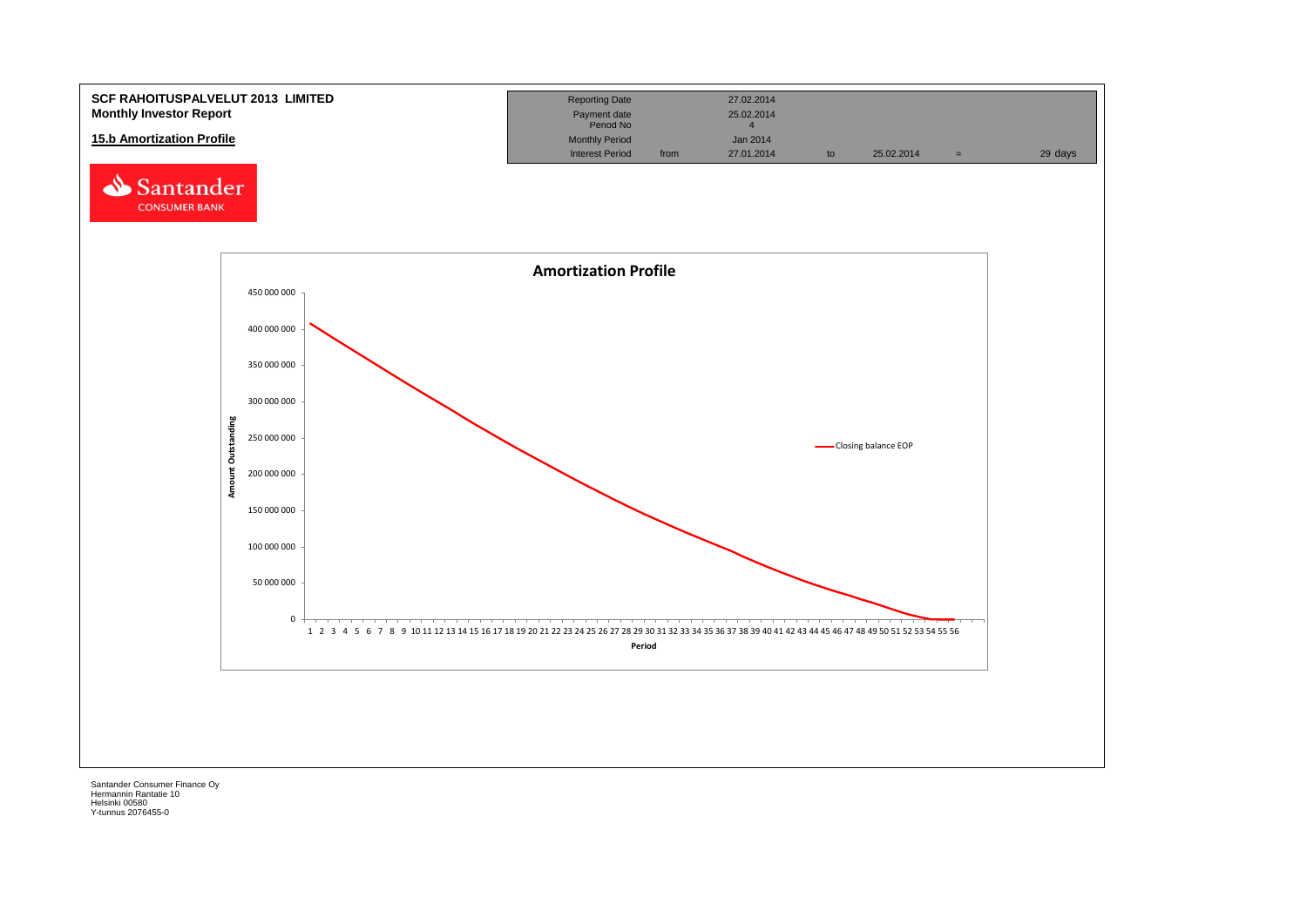| <b>SCF RAHOITUSPALVELUT 2013 LIMITED</b><br><b>Monthly Investor Report</b> |                      | <b>Reporting Date</b><br>Payment date<br>Period No |                                   | 27.02.2014<br>25.02.2014<br>$\overline{4}$ |    |            |     |         |
|----------------------------------------------------------------------------|----------------------|----------------------------------------------------|-----------------------------------|--------------------------------------------|----|------------|-----|---------|
| 16.a Payment Holidays                                                      |                      | <b>Monthly Period</b><br><b>Interest Period</b>    | from                              | Jan 2014<br>27.01.2014                     | to | 25.02.2014 | $=$ | 29 days |
| Santander<br><b>CONSUMER BANK</b>                                          |                      |                                                    |                                   |                                            |    |            |     |         |
| <b>TOTAL</b>                                                               |                      |                                                    |                                   |                                            |    |            |     |         |
| <b>Period</b>                                                              | <b>No</b><br>2013 10 | <b>Number of periods granted</b><br>107<br>72      | <b>Sum of Payments</b><br>28 5 15 | <b>Closing Balance</b><br>901 468          |    |            |     |         |
| 2013 11                                                                    |                      | 94<br>145                                          | 41 4 43                           | 1 278 284                                  |    |            |     |         |
|                                                                            | 144<br>2013 12       | 175                                                | 51 230                            | 2 2 2 1 3 1 1                              |    |            |     |         |
|                                                                            | 121<br>2014 01       | 174                                                | 52 332                            | 1706 176                                   |    |            |     |         |
|                                                                            |                      |                                                    |                                   |                                            |    |            |     |         |
|                                                                            |                      |                                                    |                                   |                                            |    |            |     |         |
| Paymet Holiday                                                             |                      |                                                    |                                   |                                            |    |            |     |         |
|                                                                            |                      |                                                    |                                   |                                            |    |            |     |         |
|                                                                            |                      |                                                    |                                   |                                            |    |            |     |         |
|                                                                            |                      |                                                    |                                   |                                            |    |            |     |         |
|                                                                            |                      |                                                    |                                   |                                            |    |            |     |         |
|                                                                            |                      |                                                    |                                   |                                            |    |            |     |         |
|                                                                            |                      |                                                    |                                   |                                            |    |            |     |         |
|                                                                            |                      |                                                    |                                   |                                            |    |            |     |         |
|                                                                            |                      |                                                    |                                   |                                            |    |            |     |         |
|                                                                            |                      |                                                    |                                   |                                            |    |            |     |         |
| Total:                                                                     | 431                  | 601                                                | 173 520                           | 6 107 239                                  |    |            |     |         |
|                                                                            |                      |                                                    |                                   |                                            |    |            |     |         |
|                                                                            |                      |                                                    |                                   |                                            |    |            |     |         |
|                                                                            |                      |                                                    |                                   |                                            |    |            |     |         |
|                                                                            |                      |                                                    |                                   |                                            |    |            |     |         |
|                                                                            |                      |                                                    |                                   |                                            |    |            |     |         |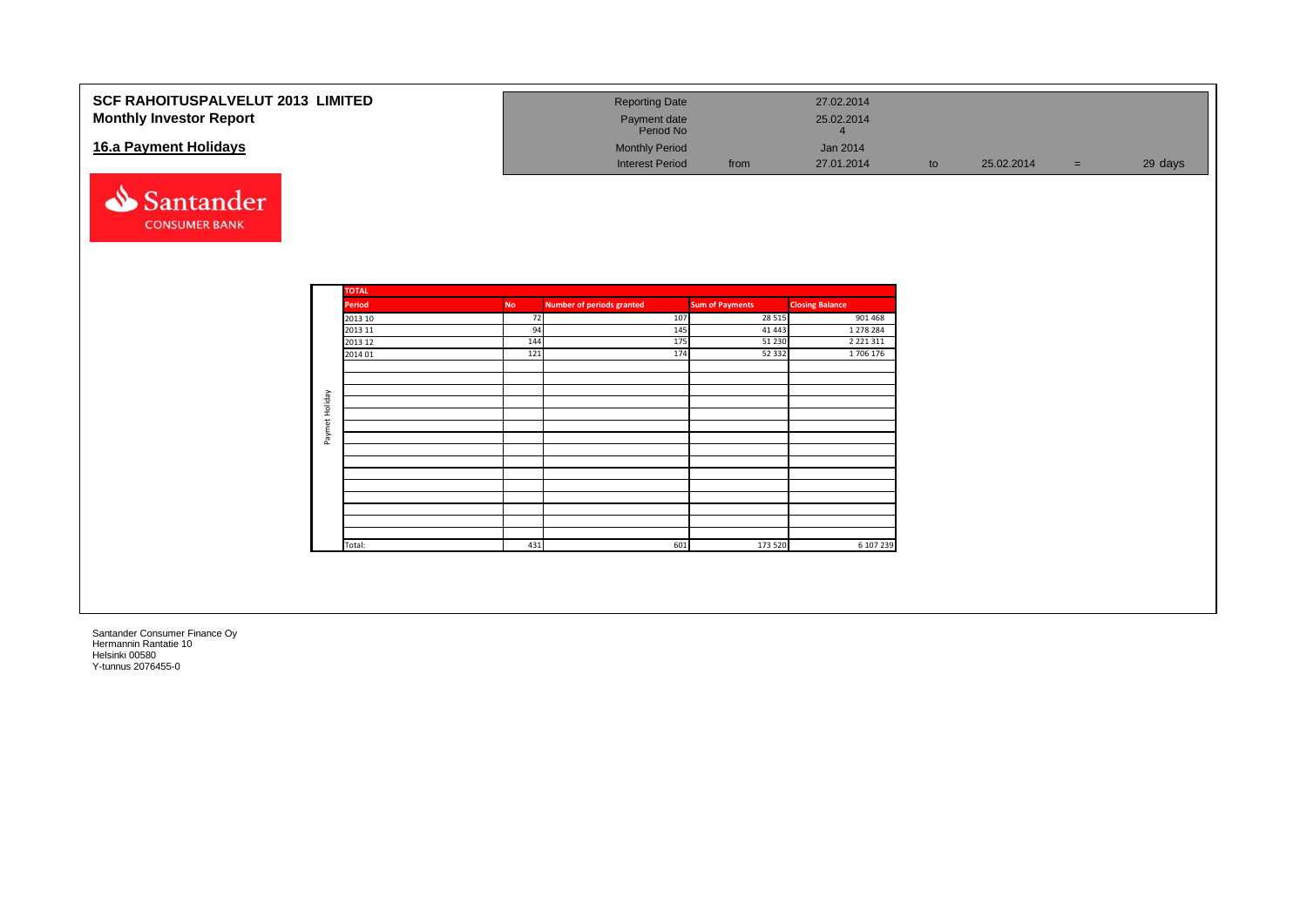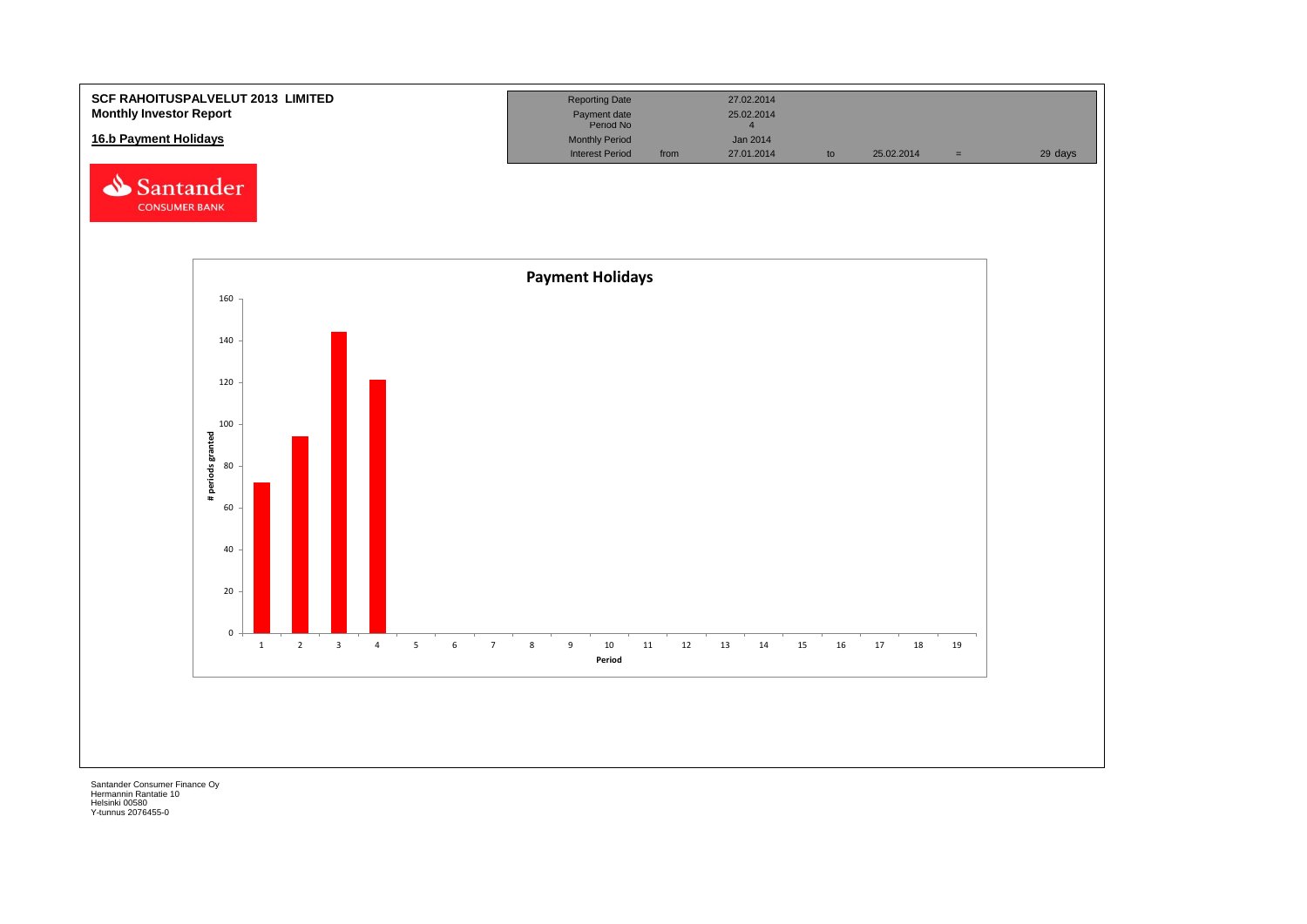| <b>SCF RAHOITUSPALVELUT 2013 LIMITED</b> | <b>Reporting Date</b>     |      | 27.02.2014      |            |         |
|------------------------------------------|---------------------------|------|-----------------|------------|---------|
| <b>Monthly Investor Report</b>           | Payment date<br>Period No |      | 25.02.2014      |            |         |
| 17.a Downpayment                         | <b>Monthly Period</b>     |      | <b>Jan 2014</b> |            |         |
|                                          | <b>Interest Period</b>    | from | 27.01.2014      | 25.02.2014 | 29 days |

|                     |            |        |           | <b>TOTAL</b>               |       |                       |                     |
|---------------------|------------|--------|-----------|----------------------------|-------|-----------------------|---------------------|
|                     | $Min (==)$ | Max(<) | <b>No</b> | <b>Outstanding balance</b> |       | WA months to maturity | <b>WA seasoning</b> |
|                     | 0%         | 5 %    | 2 5 3 3   | 39 607 570                 | 9,5%  | 46,1                  | 12,1                |
|                     | 5 %        | 10%    | 3 0 8 2   | 46 722 796                 | 11,2% | 45,1                  | 12,9                |
| $\aleph$            | 10%        | 15%    | 5721      | 76 633 249                 | 18,3% | 42,9                  | 14,1                |
| ۰                   | 15%        | 20%    | 4730      | 60 291 344                 | 14,4% | 41,3                  | 14,9                |
| $\tilde{a}$         | 20%        | 25%    | 4931      | 57 132 134                 | 13,7% | 39,8                  | 15,0                |
| $\alpha$<br>$\circ$ | 25 %       | 30%    | 3 1 4 7   | 36 448 350                 | 8,7%  | 39,8                  | 14,5                |
|                     | 30%        | 35%    | 2 5 1 9   | 26 561 991                 | 6,4 % | 38,3                  | 15,1                |
|                     | 35%        |        | 9489      | 74 746 271                 | 17,9% | 35,0                  | 14,1                |
|                     |            |        |           |                            |       |                       |                     |
|                     | Total      |        | 36 152    | 418 143 705                | 100 % |                       |                     |

Santander **CONSUMER BANK**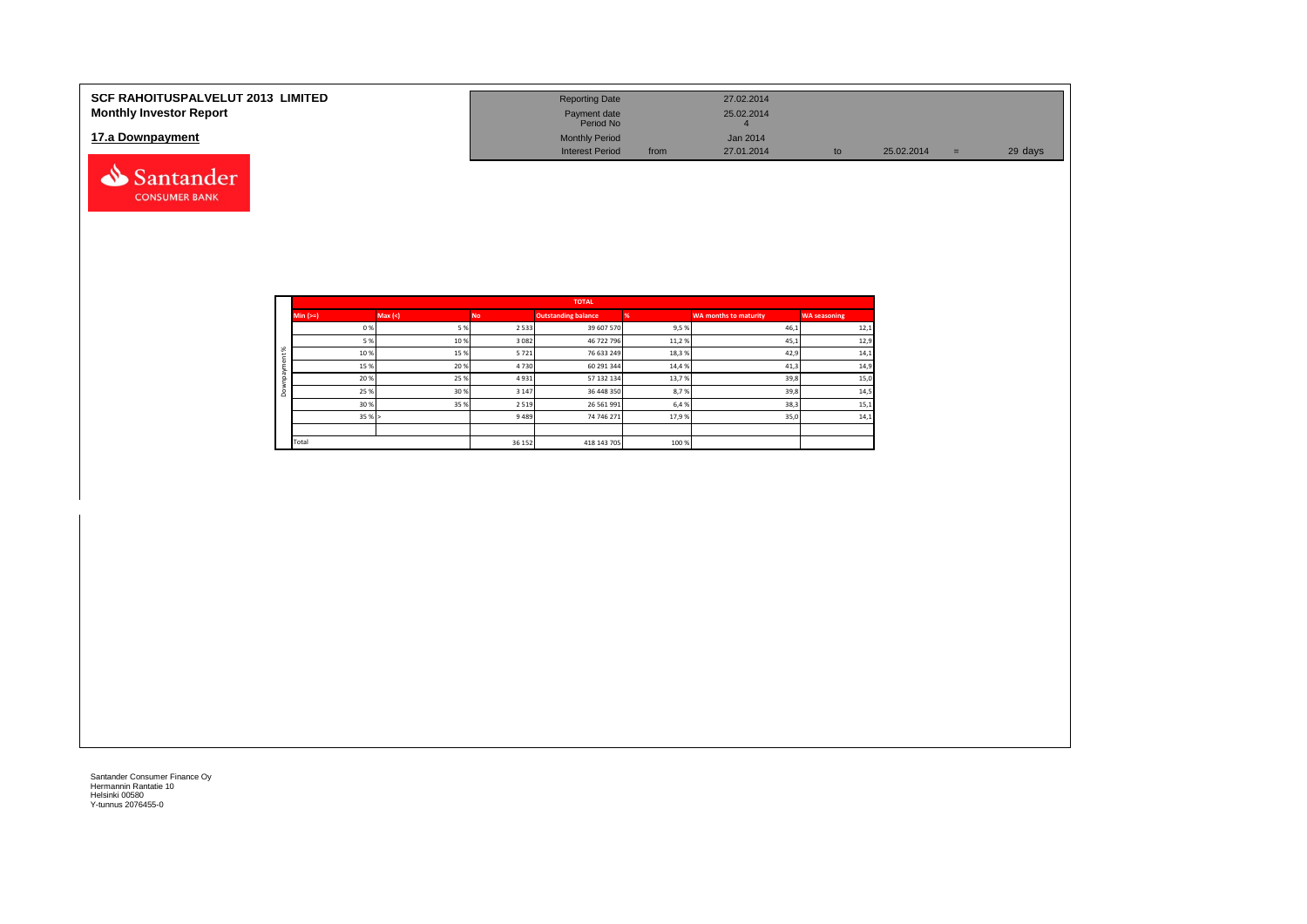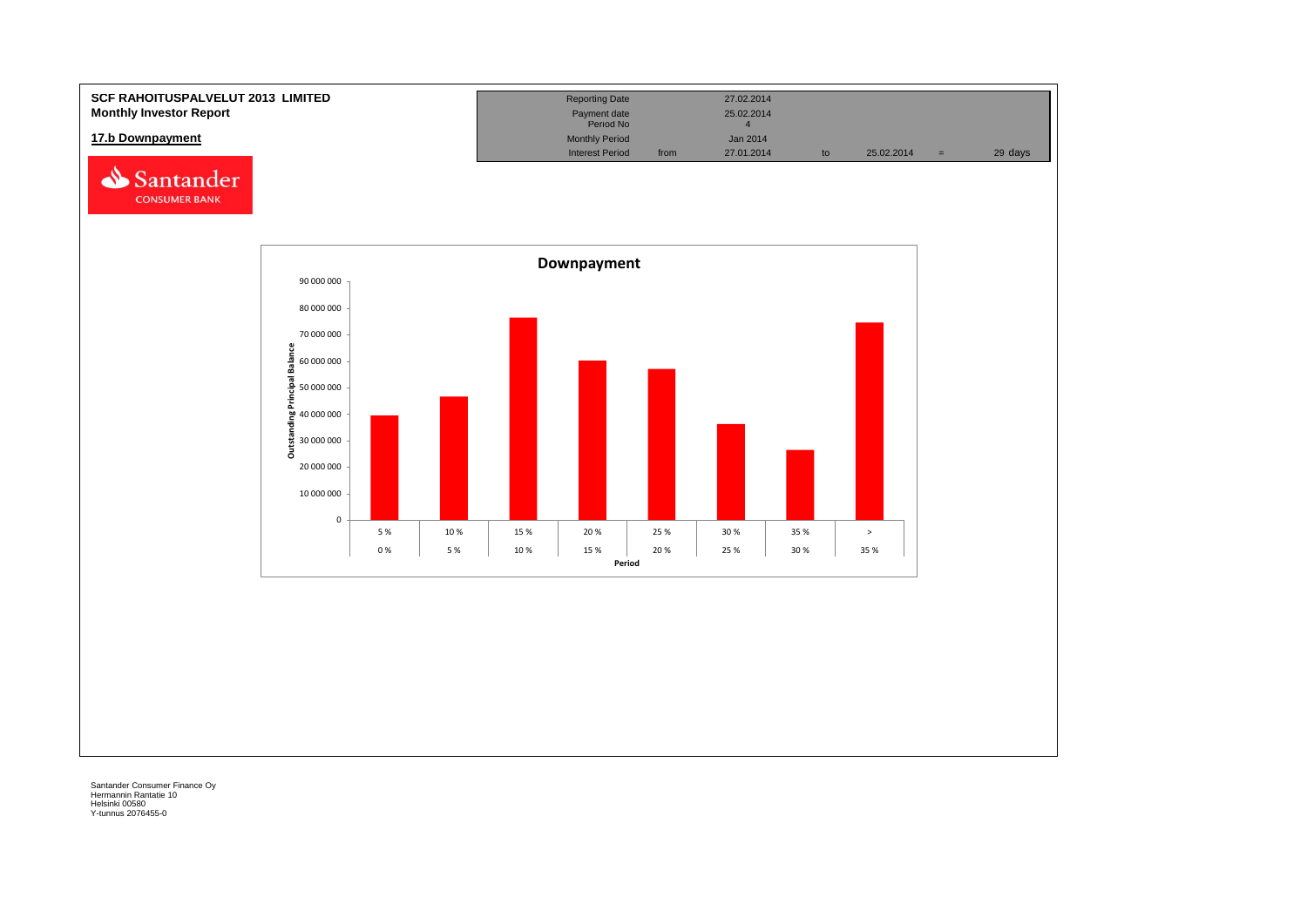| <b>SCF RAHOITUSPALVELUT 2013 LIMITED</b><br><b>Monthly Investor Report</b> | <b>Reporting Date</b><br>Payment date<br>Period No |      | 27.02.2014<br>25.02.2014 |    |            |     |         |
|----------------------------------------------------------------------------|----------------------------------------------------|------|--------------------------|----|------------|-----|---------|
| 18.a Vehicle Condtion                                                      | <b>Monthly Period</b><br><b>Interest Period</b>    | from | Jan 2014<br>27.01.2014   | to | 25.02.2014 | $=$ | 29 days |

|  |                          | <b>TOTAL</b> |                            |       |                              |                     |  |  |  |  |  |
|--|--------------------------|--------------|----------------------------|-------|------------------------------|---------------------|--|--|--|--|--|
|  | <b>Vehicle condition</b> | <b>No</b>    | <b>Outstanding balance</b> |       | <b>WA months to maturity</b> | <b>WA seasoning</b> |  |  |  |  |  |
|  | <b>INew</b>              | 23 351       | 231 378 726                | 55,3% | 40.2                         | 14,5                |  |  |  |  |  |
|  | lused                    | 12 801       | 186 764 979                | 44,7% | 41.6                         | 13,6                |  |  |  |  |  |
|  |                          |              |                            |       |                              |                     |  |  |  |  |  |
|  | <b>T</b> otal            | 36 152       | 418 143 705                | 100 % |                              |                     |  |  |  |  |  |

Santander **CONSUMER BANK**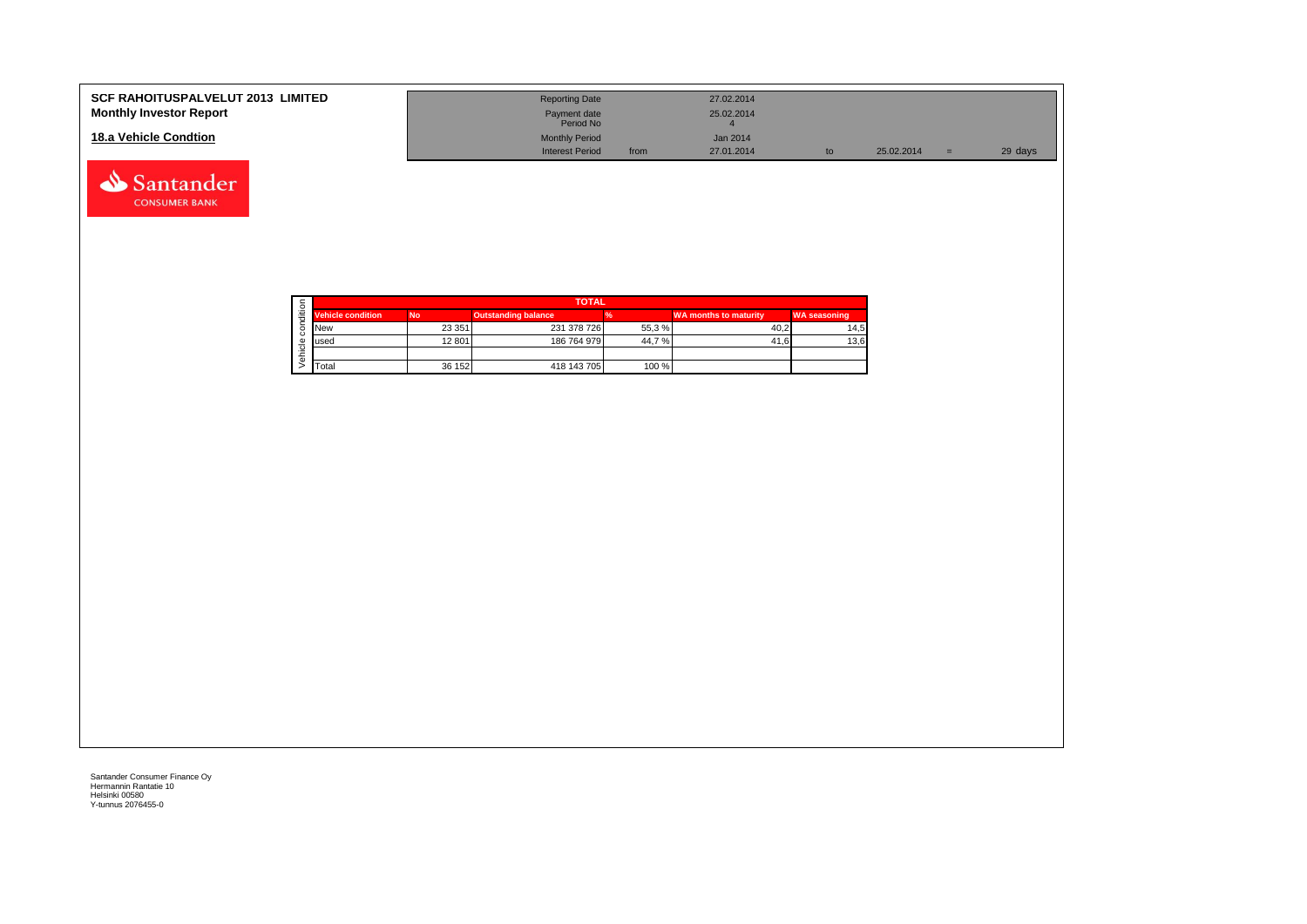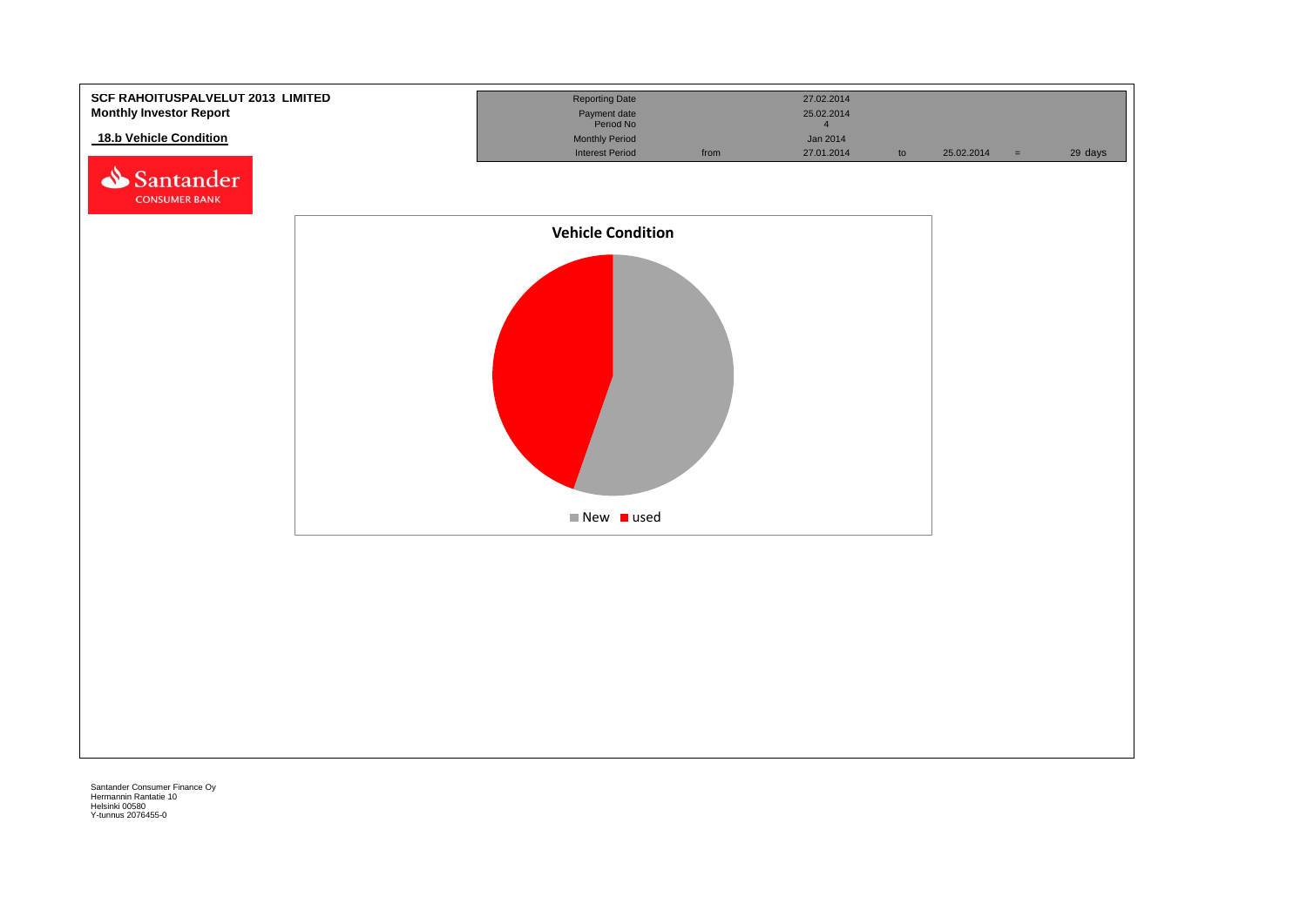| <b>SCF RAHOITUSPALVELUT 2013 LIMITED</b> | <b>Reporting Date</b>     |      | 27.02.2014 |            |         |
|------------------------------------------|---------------------------|------|------------|------------|---------|
| <b>Monthly Investor Report</b>           | Payment date<br>Period No |      | 25.02.2014 |            |         |
| 19.a Borrower Type                       | <b>Monthly Period</b>     |      | Jan 2014   |            |         |
|                                          | <b>Interest Period</b>    | from | 27.01.2014 | 25.02.2014 | 29 days |



 $\begin{array}{|c|c|c|c|}\n\hline\n\end{array}$  Total  $\begin{array}{|c|c|c|}\n\hline\n\end{array}$  36 152  $\begin{array}{|c|c|c|}\n\hline\n\end{array}$  418 143 705  $\begin{array}{|c|c|}\n\hline\n\end{array}$  100 %

Santander Consumer Finance Oy Hermannin Rantatie 10 Helsinki 00580 Y-tunnus 2076455-0

Santander **CONSUMER BANK**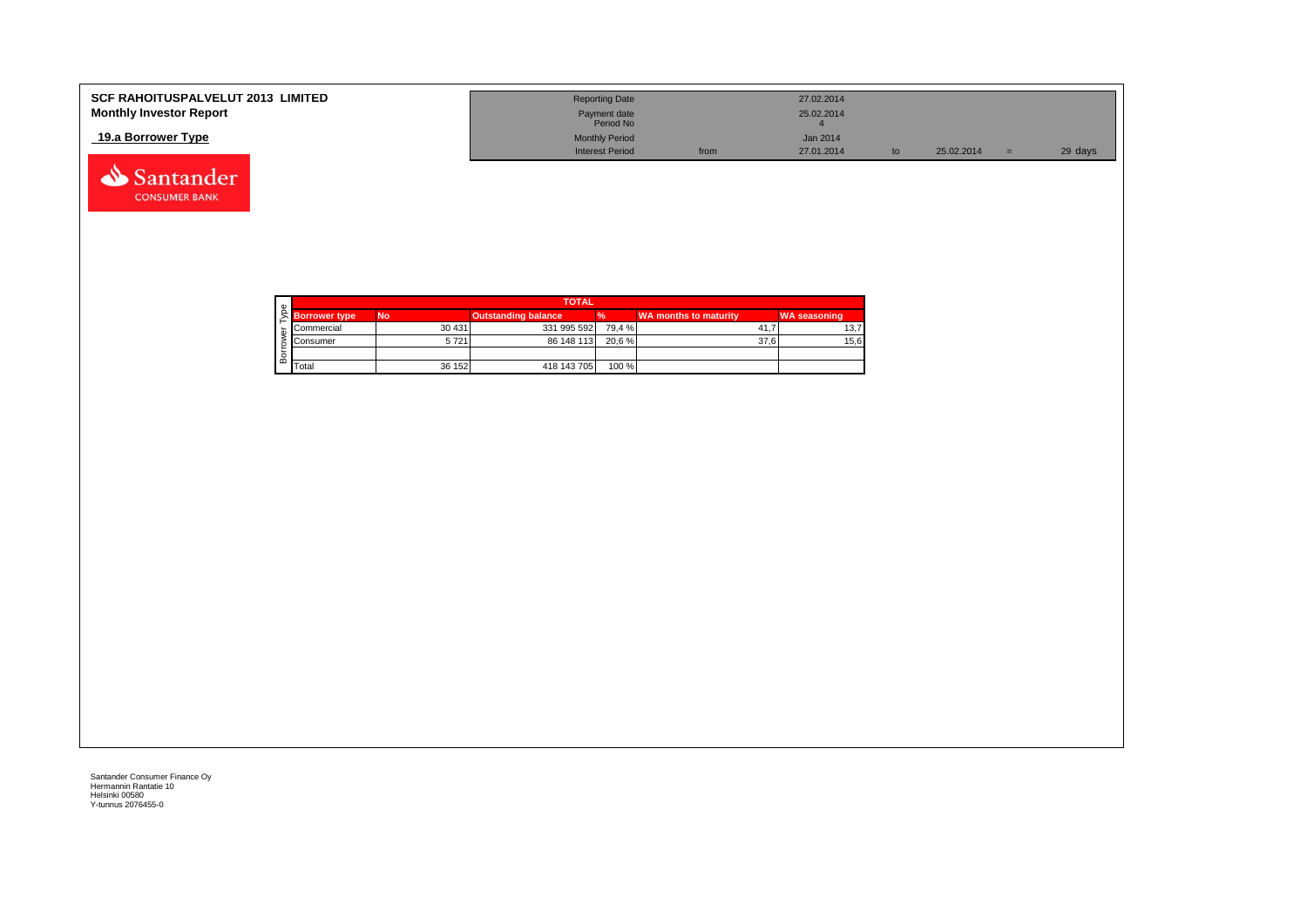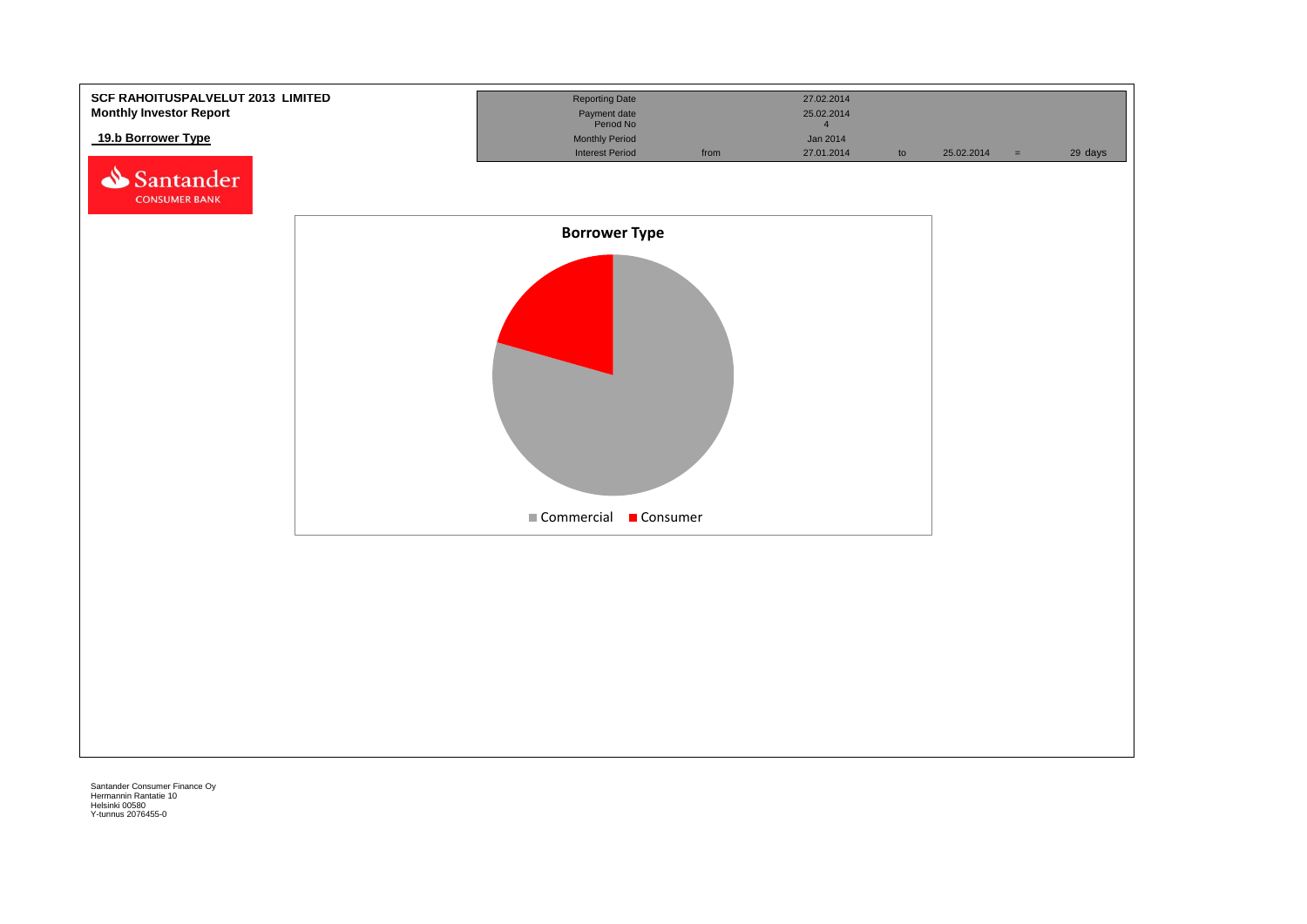| <b>SCF RAHOITUSPALVELUT 2013 LIMITED</b> | <b>Reporting Date</b>     |      | 27.02.2014 |            |     |         |
|------------------------------------------|---------------------------|------|------------|------------|-----|---------|
| <b>Monthly Investor Report</b>           | Payment date<br>Period No |      | 25.02.2014 |            |     |         |
| 20.a Vehicle type                        | <b>Monthly Period</b>     |      | Jan 2014   |            |     |         |
|                                          | <b>Interest Period</b>    | from | 27.01.2014 | 25.02.2014 | $=$ | 29 days |



Santander **CONSUMER BANK**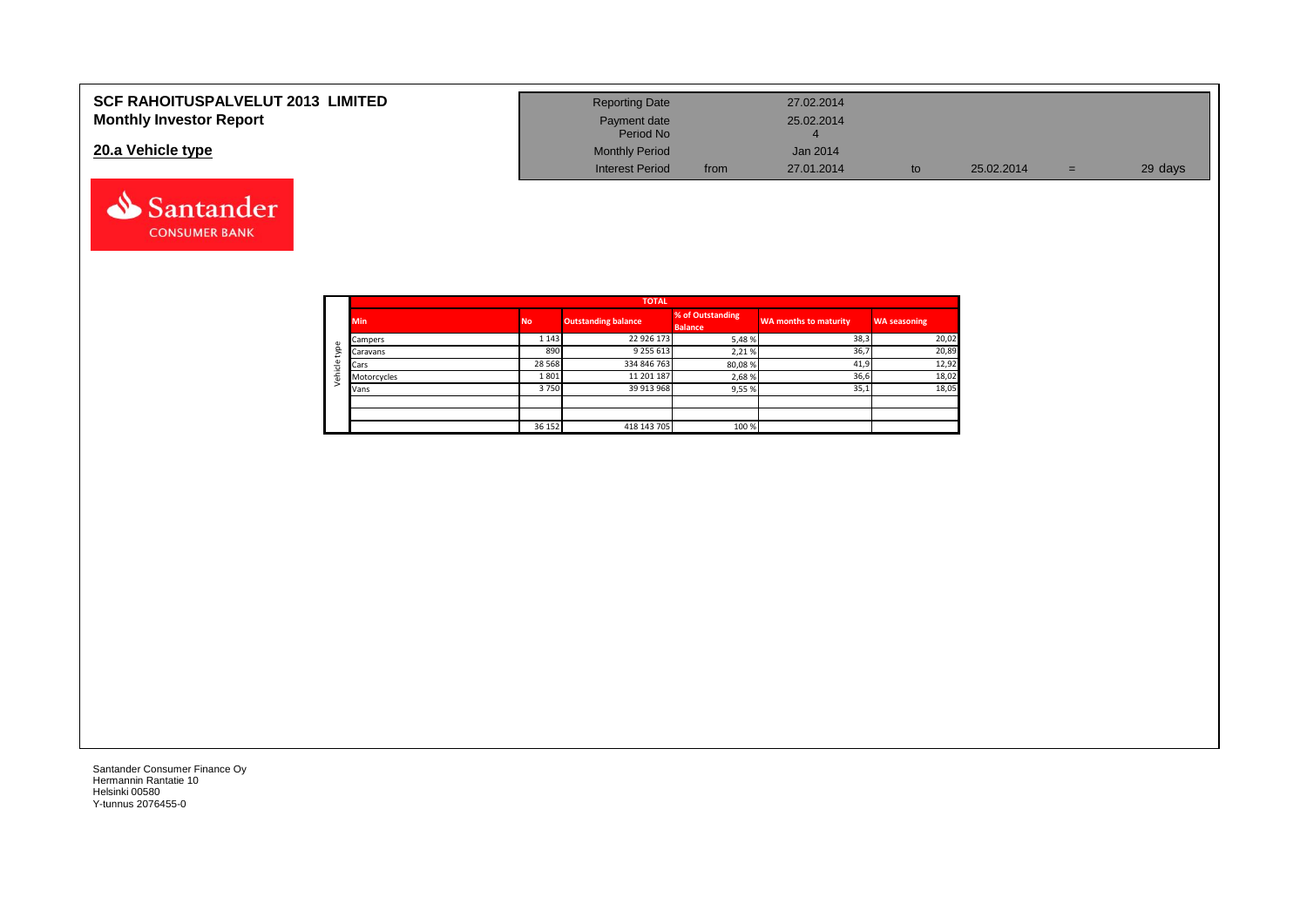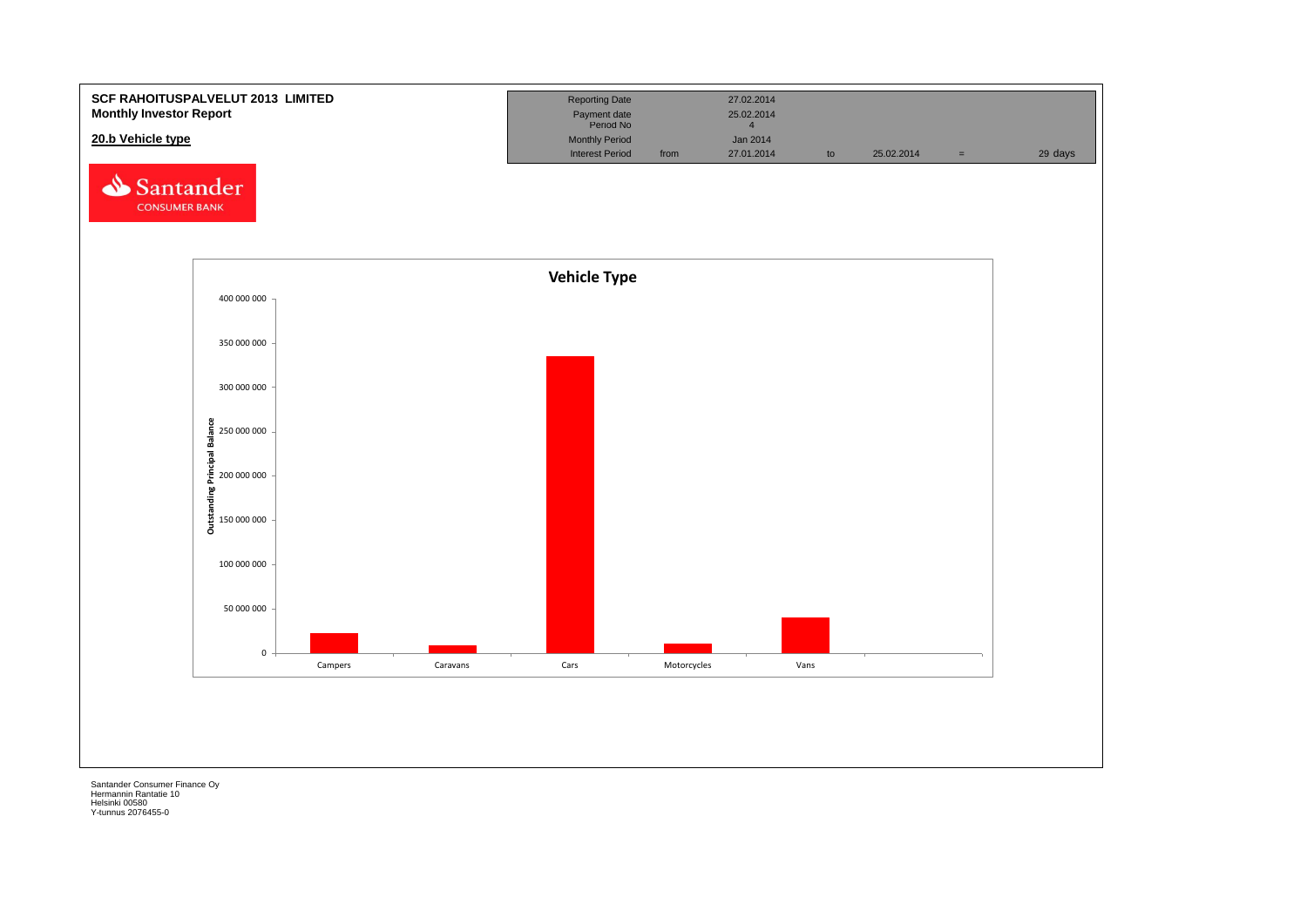| <b>SCF RAHOITUSPALVELUT 2013 LIMITED</b><br><b>Monthly Investor Report</b> |              |                                          |                                                                    | <b>Reporting Date</b><br>Payment date<br>Period No |      | 27.02.2014<br>25.02.2014<br>$\overline{4}$ |    |            |       |         |
|----------------------------------------------------------------------------|--------------|------------------------------------------|--------------------------------------------------------------------|----------------------------------------------------|------|--------------------------------------------|----|------------|-------|---------|
| 21.a Restructured Loans                                                    |              |                                          |                                                                    | <b>Monthly Period</b><br><b>Interest Period</b>    | from | Jan 2014<br>27.01.2014                     | to | 25.02.2014 | $=$ . | 29 days |
| Santander<br><b>CONSUMER BANK</b>                                          |              |                                          |                                                                    |                                                    |      |                                            |    |            |       |         |
|                                                                            |              | <b>Period</b>                            | <b>TOTAL</b><br>No                                                 | <b>Outstanding balance</b>                         |      |                                            |    |            |       |         |
|                                                                            |              | 2013 10<br>2013 11<br>2013 12<br>2014 01 | $\mathbf{1}$<br>$\overline{3}$<br>$\overline{2}$<br>$\overline{2}$ | 6896<br>22 012<br>11089<br>11 6 29                 |      |                                            |    |            |       |         |
|                                                                            | Restructured |                                          |                                                                    |                                                    |      |                                            |    |            |       |         |
|                                                                            |              |                                          |                                                                    |                                                    |      |                                            |    |            |       |         |
|                                                                            |              |                                          | $\mathbf{8}$                                                       | 51 626                                             |      |                                            |    |            |       |         |
|                                                                            |              |                                          |                                                                    |                                                    |      |                                            |    |            |       |         |
|                                                                            |              |                                          |                                                                    |                                                    |      |                                            |    |            |       |         |
|                                                                            |              |                                          |                                                                    |                                                    |      |                                            |    |            |       |         |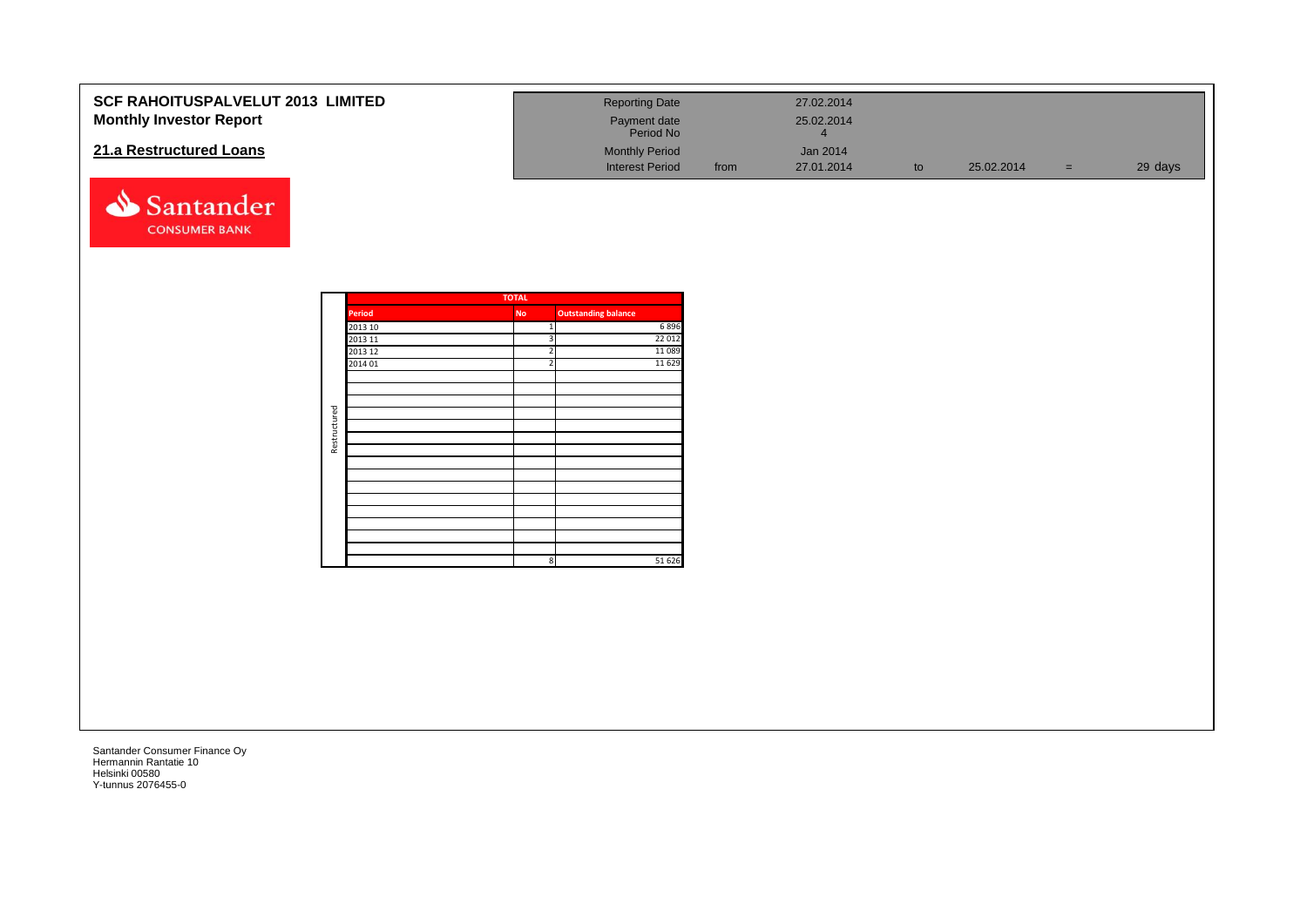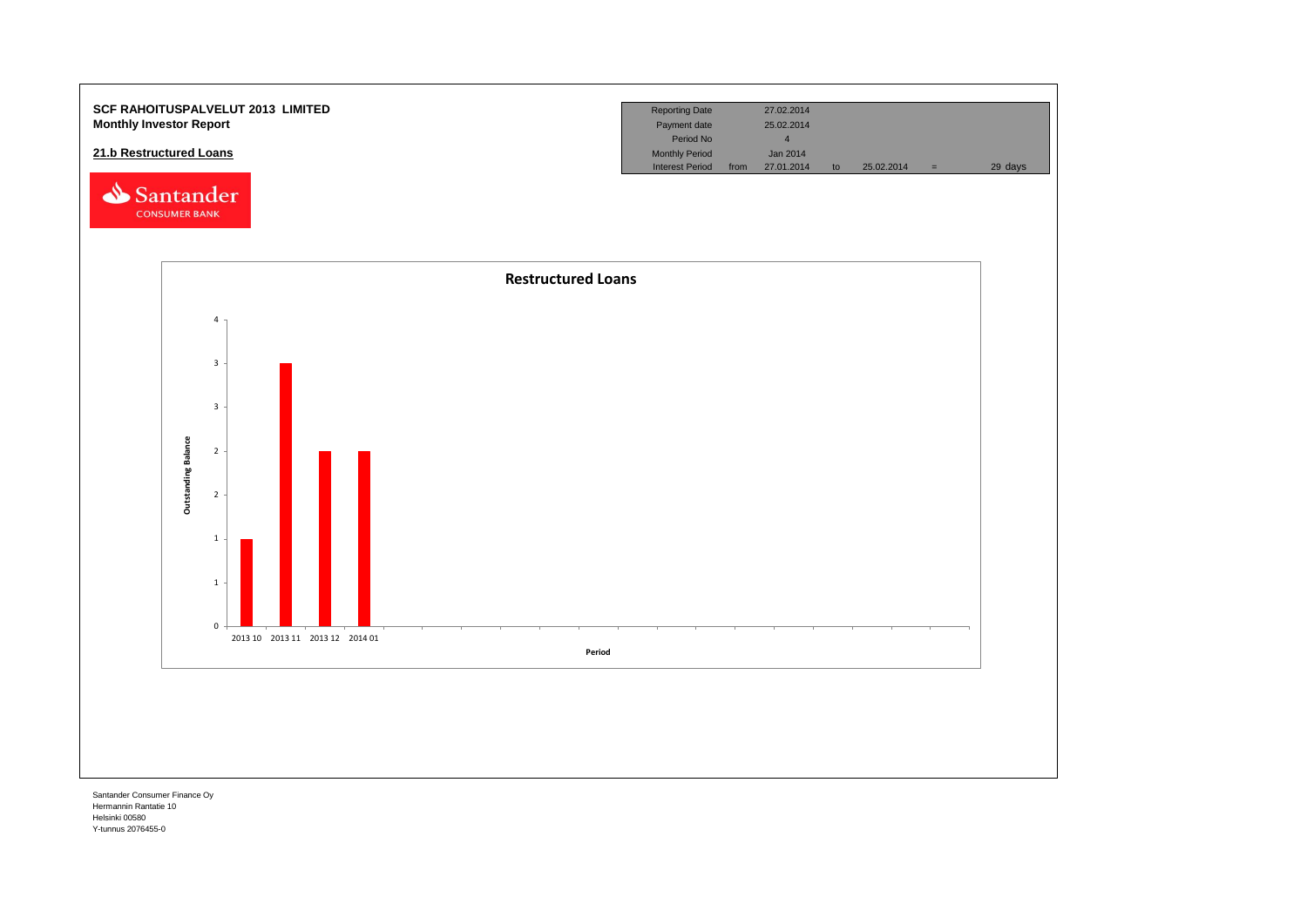#### **SCF RAHOITUSPALVELUT 2013 LI Monthly Investor Report**

#### **22.a Dynamic Interest rate**



| <b>MITED</b> | <b>Reporting Date</b><br>Payment date<br>Period No |      | 27.02.2014<br>25.02.2014 |    |            |     |         |
|--------------|----------------------------------------------------|------|--------------------------|----|------------|-----|---------|
|              | <b>Monthly Period</b><br><b>Interest Period</b>    | from | Jan 2014<br>27.01.2014   | to | 25.02.2014 | $=$ | 29 days |

| <b>TOTAL</b>  |                        |                         |
|---------------|------------------------|-------------------------|
| <b>Period</b> | <b>Closing balance</b> | <b>WA Interest rate</b> |
| 2013 10       | 479 099 092            | 4,768 %                 |
| 2013 11       | 458 398 637            | 4,770 %                 |
| 2013 12       | 439 817 265            | 4,768 %                 |
| 2014 01       | 418 143 705            | 4,768 %                 |
|               |                        |                         |
|               |                        |                         |
|               |                        |                         |
|               |                        |                         |
|               |                        |                         |
|               |                        |                         |
|               |                        |                         |
|               |                        |                         |
|               |                        |                         |
|               |                        |                         |
|               |                        |                         |
|               |                        |                         |
|               |                        |                         |
|               |                        |                         |
|               |                        |                         |
|               |                        |                         |
|               |                        |                         |
|               |                        |                         |
|               |                        |                         |
|               |                        |                         |
|               |                        |                         |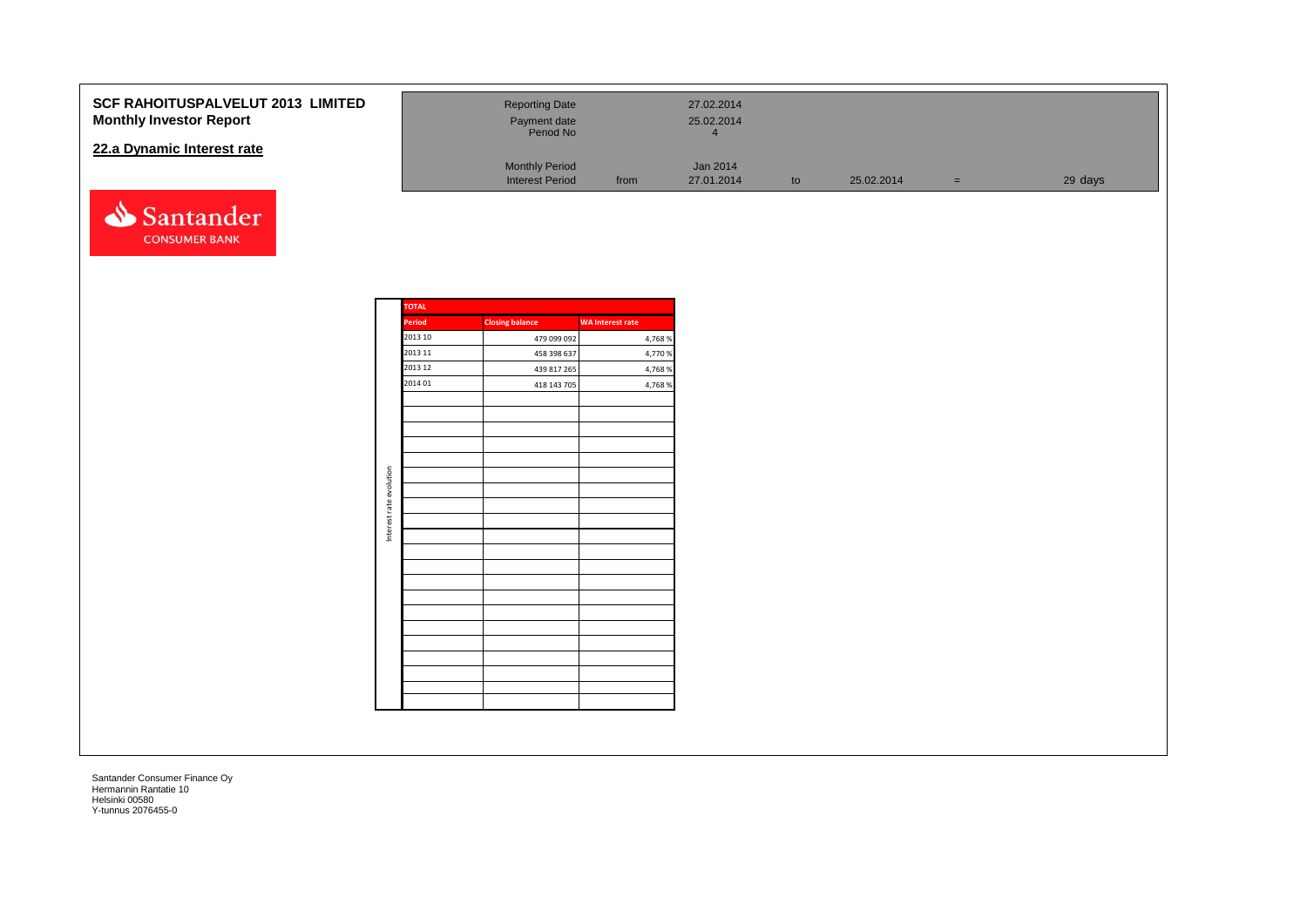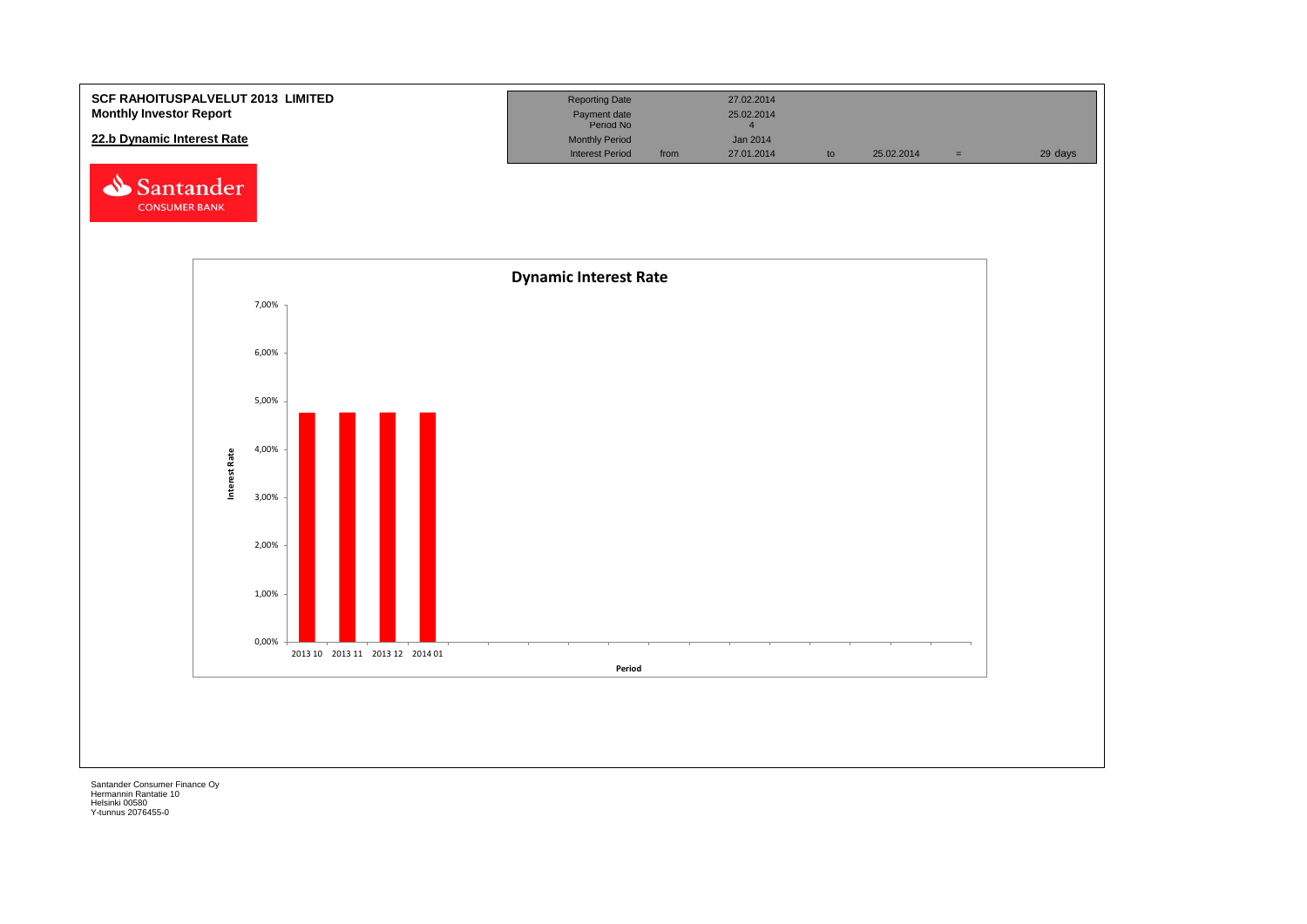| SCF RAHOITUSPALVELUT 2013 LIMITED<br><b>Monthly Investor Report</b><br>23.a Dynamic Pre-Payments |                      |              |                            |                        | <b>Reporting Date</b><br>Payment date<br>Period No |      | 27.02.2014<br>25.02.2014<br>$\overline{4}$ |    |            |          |         |
|--------------------------------------------------------------------------------------------------|----------------------|--------------|----------------------------|------------------------|----------------------------------------------------|------|--------------------------------------------|----|------------|----------|---------|
|                                                                                                  |                      |              |                            |                        | <b>Monthly Period</b><br><b>Interest Period</b>    | from | Jan 2014<br>27.01.2014                     | to | 25.02.2014 | $\equiv$ | 29 days |
| Santander<br><b>CONSUMER BANK</b>                                                                |                      |              |                            |                        |                                                    |      |                                            |    |            |          |         |
|                                                                                                  |                      | <b>TOTAL</b> |                            |                        |                                                    |      |                                            |    |            |          |         |
|                                                                                                  |                      | Period       | <b>Sum of Pre-Payments</b> | <b>Closing Balance</b> | <b>CPR Annual</b>                                  |      |                                            |    |            |          |         |
|                                                                                                  |                      | 2013 10      | 17 039 534                 | 479 099 092            | 35,25 %                                            |      |                                            |    |            |          |         |
|                                                                                                  |                      | 2013 11      | 10 397 072                 | 458 398 637            | 24,07%                                             |      |                                            |    |            |          |         |
|                                                                                                  |                      | 2013 12      | 8 341 808                  | 439 817 265            | 20,53 %                                            |      |                                            |    |            |          |         |
|                                                                                                  |                      | 2014 01      | 10 880 470                 | 418 143 705            | 27,12%                                             |      |                                            |    |            |          |         |
|                                                                                                  |                      |              |                            |                        |                                                    |      |                                            |    |            |          |         |
|                                                                                                  |                      |              |                            |                        |                                                    |      |                                            |    |            |          |         |
|                                                                                                  |                      |              |                            |                        |                                                    |      |                                            |    |            |          |         |
|                                                                                                  | Prepayment           |              |                            |                        |                                                    |      |                                            |    |            |          |         |
|                                                                                                  |                      |              |                            |                        |                                                    |      |                                            |    |            |          |         |
|                                                                                                  | $\frac{\omega}{\Xi}$ |              |                            |                        |                                                    |      |                                            |    |            |          |         |
|                                                                                                  | Dynan                |              |                            |                        |                                                    |      |                                            |    |            |          |         |
|                                                                                                  |                      |              |                            |                        |                                                    |      |                                            |    |            |          |         |
|                                                                                                  |                      |              |                            |                        |                                                    |      |                                            |    |            |          |         |
|                                                                                                  |                      |              |                            |                        |                                                    |      |                                            |    |            |          |         |
|                                                                                                  |                      |              |                            |                        |                                                    |      |                                            |    |            |          |         |
|                                                                                                  |                      |              |                            |                        |                                                    |      |                                            |    |            |          |         |
|                                                                                                  |                      |              |                            |                        |                                                    |      |                                            |    |            |          |         |
|                                                                                                  |                      |              |                            |                        |                                                    |      |                                            |    |            |          |         |
|                                                                                                  |                      |              |                            |                        |                                                    |      |                                            |    |            |          |         |
|                                                                                                  |                      |              |                            |                        |                                                    |      |                                            |    |            |          |         |
|                                                                                                  |                      |              |                            |                        |                                                    |      |                                            |    |            |          |         |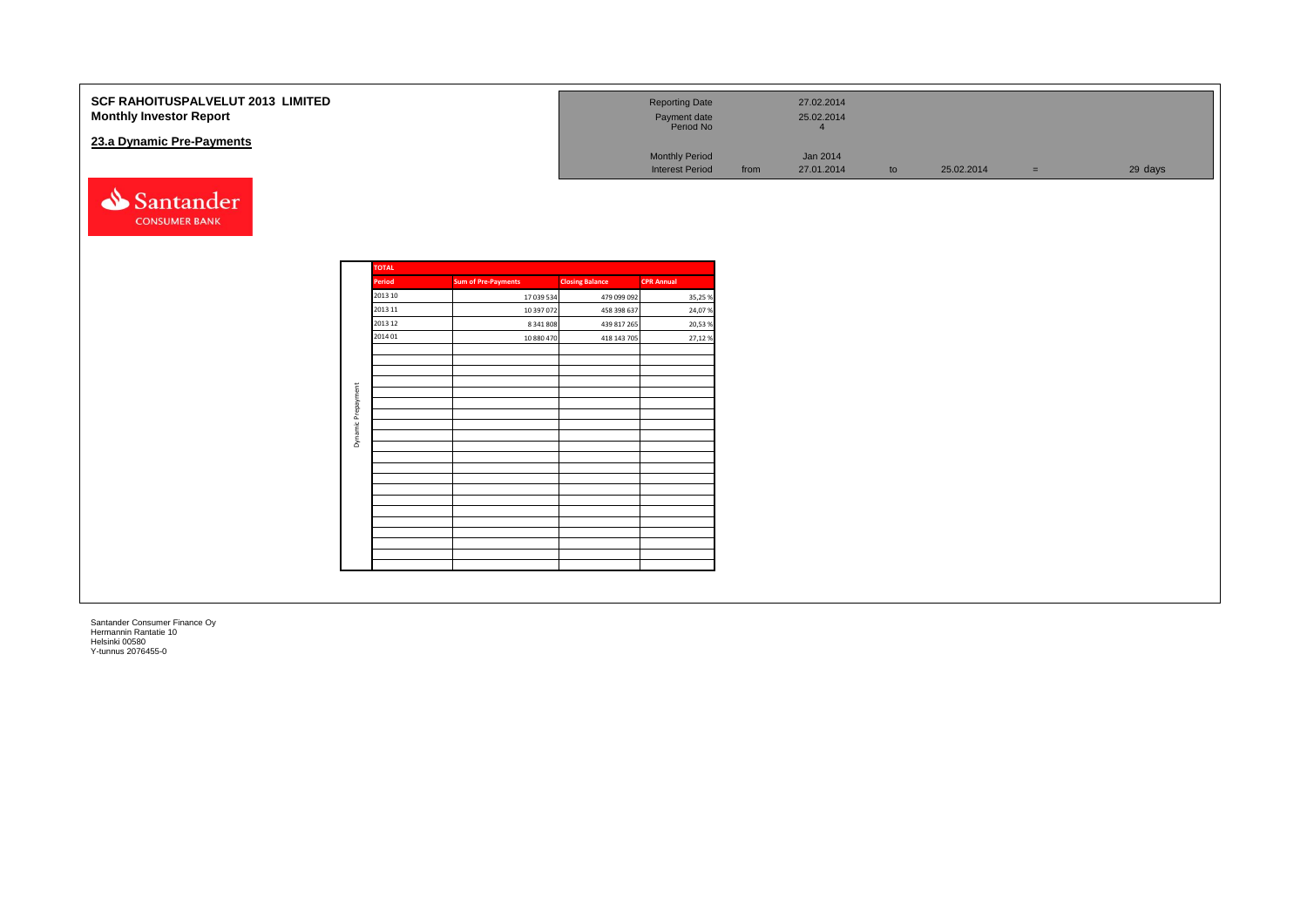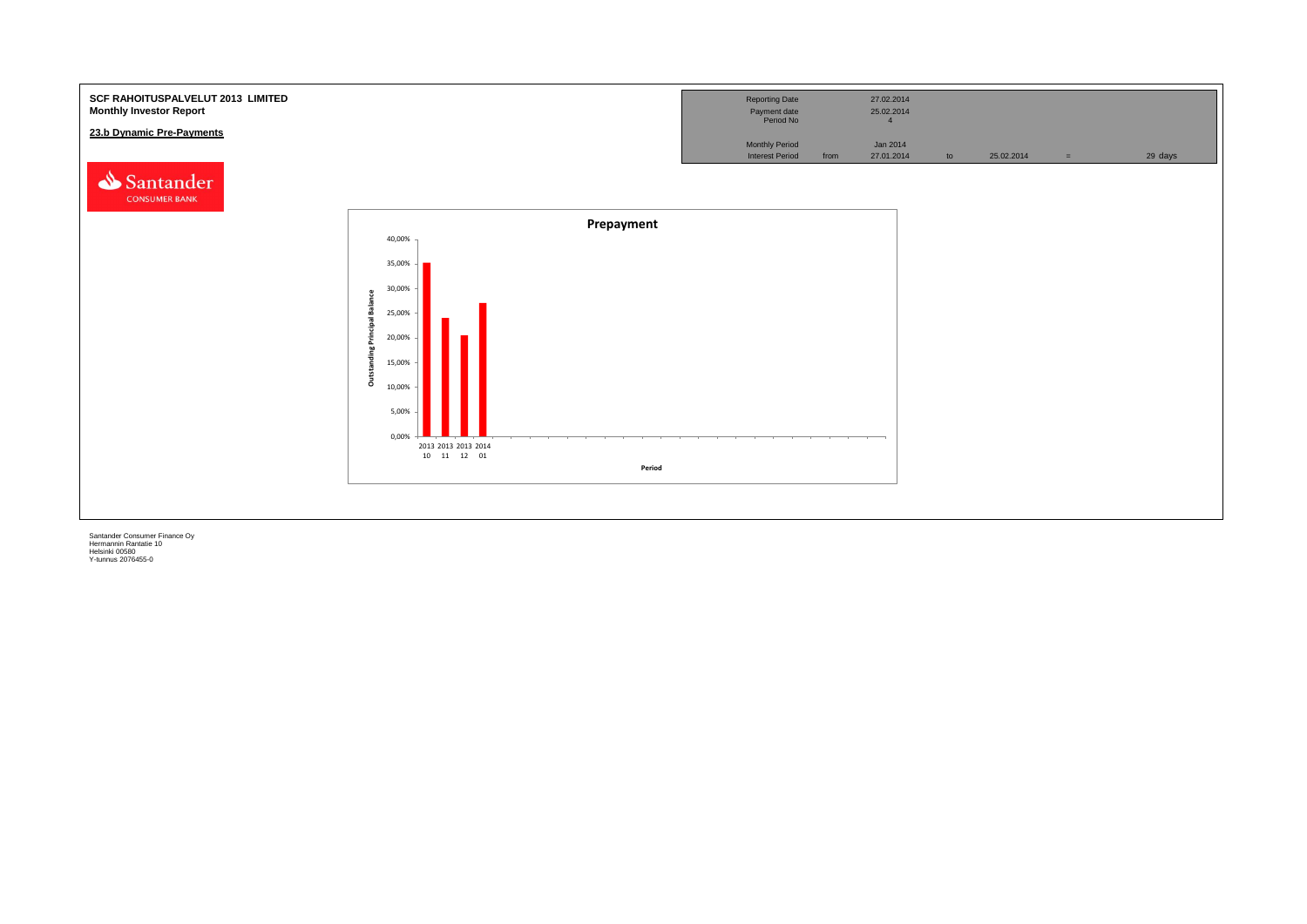|             |                | <b>Monthly Investor Report</b><br>24. Delinquency | SCF RAHOITUSPALVELUT 2013 LIMITED |                                |                                       |                          |            |                      |          |                   | <b>Reporting Date</b><br>Payment date<br>Period No<br>Monthly Period                     |                    | 27.02.2014<br>25.02.2014<br>$\overline{4}$<br>Jan 2014 |                    |                                                                   |          |              |                |
|-------------|----------------|---------------------------------------------------|-----------------------------------|--------------------------------|---------------------------------------|--------------------------|------------|----------------------|----------|-------------------|------------------------------------------------------------------------------------------|--------------------|--------------------------------------------------------|--------------------|-------------------------------------------------------------------|----------|--------------|----------------|
|             |                | Santander<br><b>CONSUMER BANK</b>                 |                                   |                                |                                       |                          |            |                      |          |                   | <b>Interest Period</b>                                                                   | from               | 27.01.2014                                             | to                 | 25.02.2014                                                        | $\equiv$ |              | 29 days        |
|             |                |                                                   |                                   |                                |                                       |                          |            |                      |          |                   |                                                                                          |                    |                                                        |                    |                                                                   |          | New defaults | New defaults   |
| vear mth    | 10             | Total outstanding<br>479 099 092                  | accounts current<br>36 474        | balance current<br>446 596 917 | accounts 1-30 balance 1-30<br>2 2 2 0 | 28 822 032               | 261        | 3 2 8 5 1 1 3        | 38       | 395 030           | accounts 30-60 balance 30-60 accounts 60-90 balance 60-90 accounts 90-120 balance 90-120 |                    |                                                        |                    | accounts 120-150 balance 120-150 accounts 150-180 balance 150-180 |          | Count        | <b>Balance</b> |
| $2013 - 11$ |                | 458 398 637                                       | 35 686                            | 428 532 436                    | 2002                                  | 25 230 809               | 288        | 3 566 770            | 71       | 894 089           | 17                                                                                       | 174 532            |                                                        |                    |                                                                   |          |              |                |
|             | 12             | 439 817 265<br>418 143 705                        | 34 122<br>33 673                  | 400 832 160<br>387 318 836     | 2679<br>2000                          | 33 548 784<br>24 880 198 | 290<br>358 | 3836015<br>4 382 442 | 83<br>62 | 986724<br>823 214 | 32<br>33                                                                                 | 443 473<br>390 625 | 17<br>18                                               | 170 109<br>264 163 |                                                                   | 84 227   |              |                |
|             |                |                                                   |                                   |                                |                                       |                          |            |                      |          |                   |                                                                                          |                    |                                                        |                    |                                                                   |          |              |                |
|             |                |                                                   |                                   |                                |                                       |                          |            |                      |          |                   |                                                                                          |                    |                                                        |                    |                                                                   |          |              |                |
|             | - 6            |                                                   |                                   |                                |                                       |                          |            |                      |          |                   |                                                                                          |                    |                                                        |                    |                                                                   |          |              |                |
| 2014        | $-6$           |                                                   |                                   |                                |                                       |                          |            |                      |          |                   |                                                                                          |                    |                                                        |                    |                                                                   |          |              |                |
|             | - 7            |                                                   |                                   |                                |                                       |                          |            |                      |          |                   |                                                                                          |                    |                                                        |                    |                                                                   |          |              |                |
|             | - 9            |                                                   |                                   |                                |                                       |                          |            |                      |          |                   |                                                                                          |                    |                                                        |                    |                                                                   |          |              |                |
|             | 10<br>11       |                                                   |                                   |                                |                                       |                          |            |                      |          |                   |                                                                                          |                    |                                                        |                    |                                                                   |          |              |                |
|             | $\frac{1}{12}$ |                                                   |                                   |                                |                                       |                          |            |                      |          |                   |                                                                                          |                    |                                                        |                    |                                                                   |          |              |                |
|             |                |                                                   |                                   |                                |                                       |                          |            |                      |          |                   |                                                                                          |                    |                                                        |                    |                                                                   |          |              |                |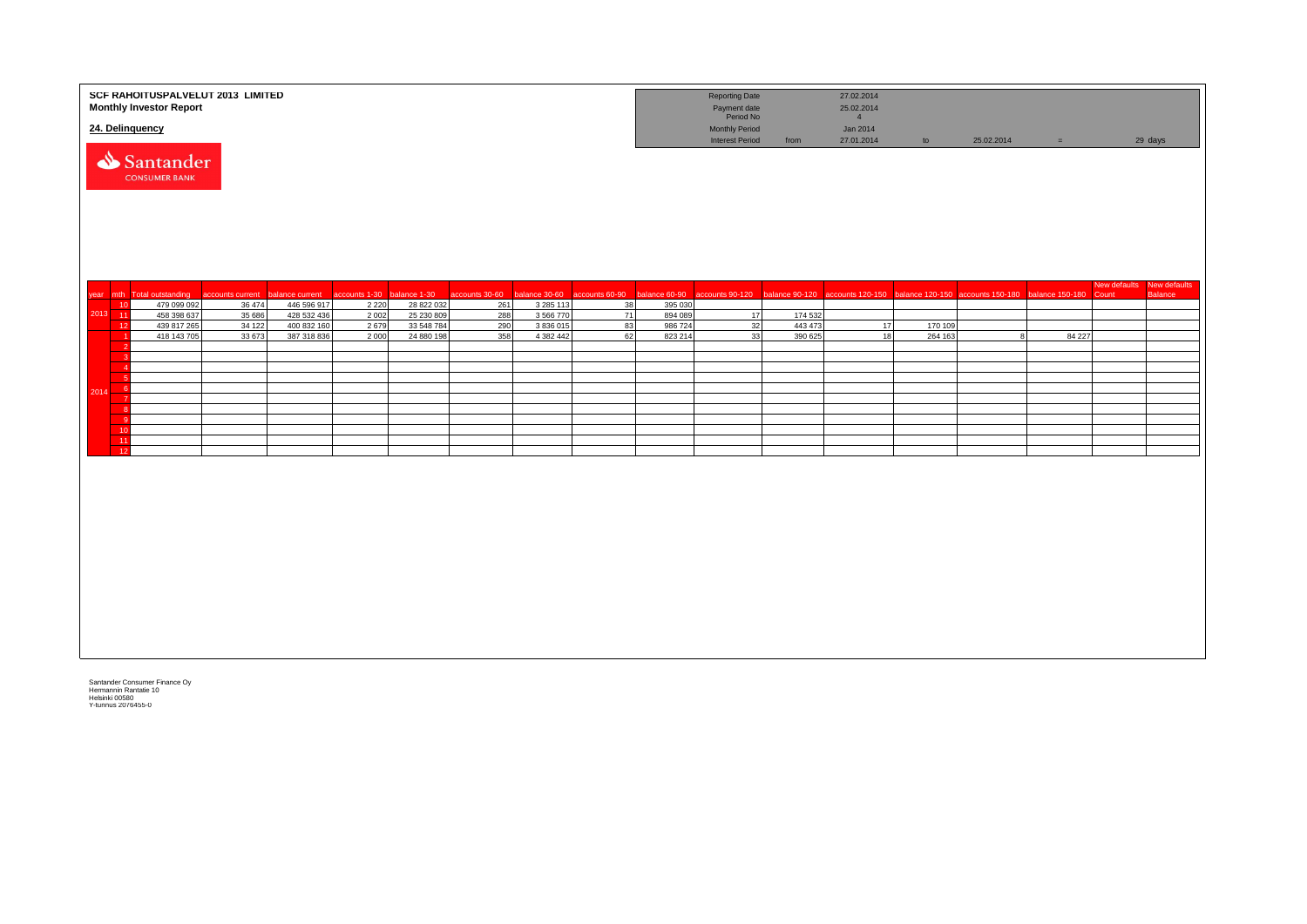| <b>SCF RAHOITUSPALVELUT 2013 LIMITED</b><br><b>Monthly Investor Report</b> | <b>Reporting Date</b><br>Payment date<br>Period No |      | 27.02.2014<br>25.02.2014 |               |            |         |
|----------------------------------------------------------------------------|----------------------------------------------------|------|--------------------------|---------------|------------|---------|
| 25. Defaults, Recoveries and Losses by Quarter of Default                  |                                                    |      |                          |               |            |         |
|                                                                            | <b>Monthly Period</b>                              |      | Jan 2014                 |               |            |         |
|                                                                            | <b>Interest Period</b>                             | from | 27.01.2014               | $\mathsf{to}$ | 25.02.2014 | 29 days |

Santander **CONSUMER BANK** 

|        |                                            | <b>Recovery Quarter</b> | 20134      |                           |       | 20141             |                           |         | 20142             |                           |      | 20143             |                           |      |  |
|--------|--------------------------------------------|-------------------------|------------|---------------------------|-------|-------------------|---------------------------|---------|-------------------|---------------------------|------|-------------------|---------------------------|------|--|
|        | Default Quarter Default Amount No Of Loans |                         | Recoveries | Cum.<br><b>Recoveries</b> | Loss  | <b>Recoveries</b> | Cum.<br><b>Recoveries</b> | Loss    | <b>Recoveries</b> | Cum.<br><b>Recoveries</b> | Loss | <b>Recoveries</b> | Cum.<br><b>Recoveries</b> | Loss |  |
| 2013 4 | 17 208                                     |                         | 310        | 310                       | 16898 | 8452              | 8762                      | 8 4 4 6 |                   |                           |      |                   |                           |      |  |
| 2014 1 | 58 536                                     |                         |            |                           |       | 7755              | 7755                      | 50 781  |                   |                           |      |                   |                           |      |  |
| 2014 2 |                                            |                         |            |                           |       |                   |                           |         |                   |                           |      |                   |                           |      |  |
| 2014 3 |                                            |                         |            |                           |       |                   |                           |         |                   |                           |      |                   |                           |      |  |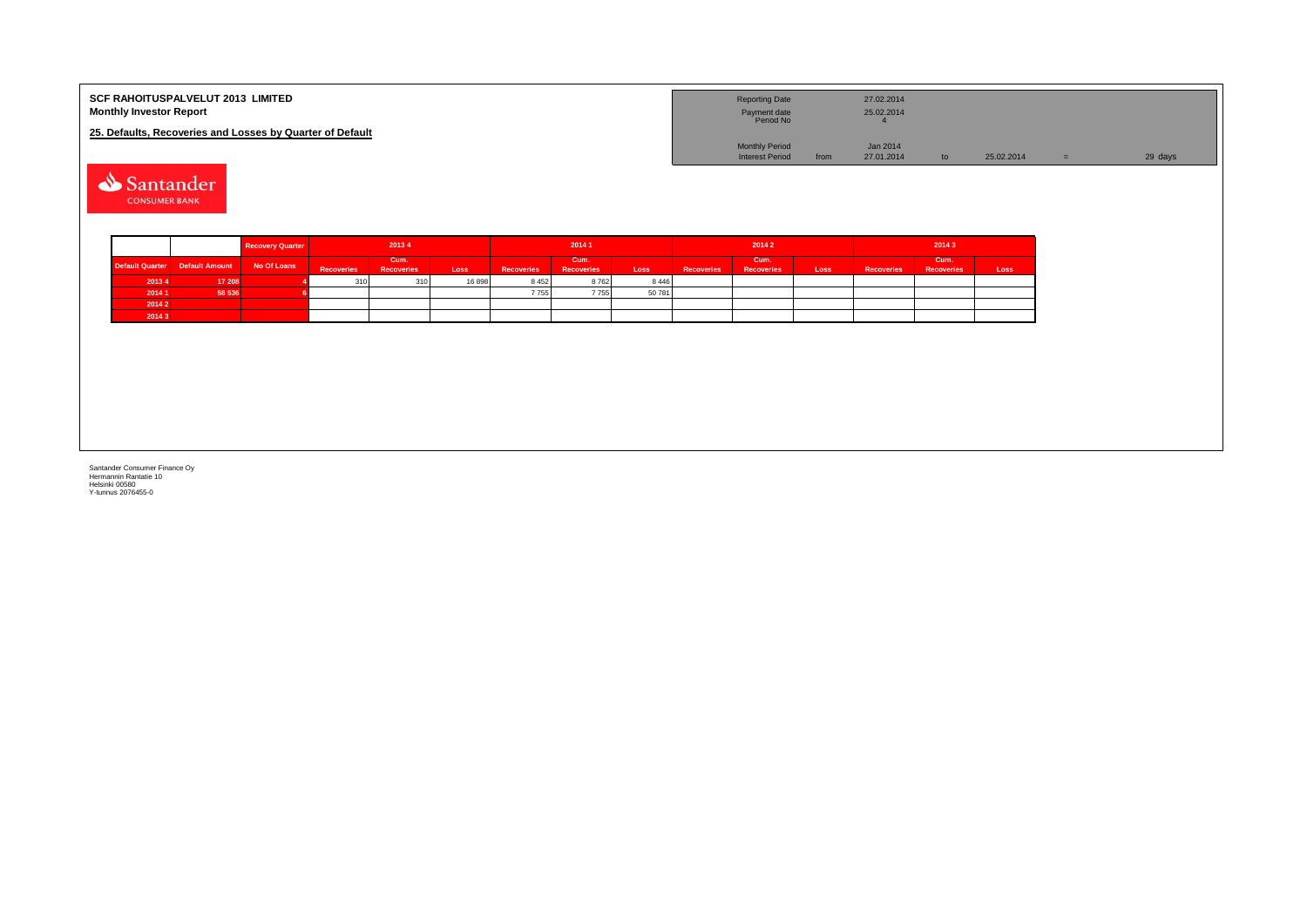| SCF RAHOITUSPALVELUT 2013 LIMITED<br><b>Monthly Investor Report</b>     |                          | <b>Reporting Date</b><br>Payment date                        |      | 27.02.2014<br>25.02.2014                 |    |            |     |         |
|-------------------------------------------------------------------------|--------------------------|--------------------------------------------------------------|------|------------------------------------------|----|------------|-----|---------|
| 26. Priority of Payments                                                |                          | Period No<br><b>Monthly Period</b><br><b>Interest Period</b> | from | $\overline{4}$<br>Jan 2014<br>27.01.2014 | to | 25.02.2014 | $=$ | 29 days |
| Santander<br><b>CONSUMER BANK</b>                                       |                          |                                                              |      |                                          |    |            |     |         |
| <b>Purchaser Priority of Payments</b>                                   |                          |                                                              |      |                                          |    |            |     |         |
| Purchaser Available Distribution Amount<br>$+$                          |                          | 23 918 019,35 EUR                                            |      |                                          |    |            |     |         |
| Senior Expenses                                                         |                          | 4 578,33 EUR                                                 |      |                                          |    |            |     |         |
| Servicing Fee                                                           |                          | 234 044,32 EUR                                               |      |                                          |    |            |     |         |
| Interest on Loan to Issuer                                              | ٠                        | 2 004 991,46 EUR                                             |      |                                          |    |            |     |         |
| Principal on Loan to Issuer                                             | $\overline{\phantom{a}}$ | 21 674 405,24 EUR                                            |      |                                          |    |            |     |         |
|                                                                         |                          | $\overline{\phantom{a}}$                                     |      |                                          |    |            |     |         |
| <b>Issuer Priority of Payments</b>                                      |                          |                                                              |      |                                          |    |            |     |         |
| <b>Issuer Available Distribution Amount</b><br>$+$                      |                          | 36 518 307,92 EUR                                            |      |                                          |    |            |     |         |
| Senior Expenses                                                         |                          | 4 370,00 EUR                                                 |      |                                          |    |            |     |         |
| Interest Class A                                                        |                          | 244 251,00 EUR                                               |      |                                          |    |            |     |         |
| Prior to a PDTE - Interest Class B                                      |                          | 36 681,00 EUR                                                |      |                                          |    |            |     |         |
| Credit the Reserve Account up to the requirred Liquidity Reserve Amount |                          | 5 133 550,00 EUR                                             |      |                                          |    |            |     |         |
| Principal Payments on Class A                                           |                          | 21 674 405,24 EUR                                            |      |                                          |    |            |     |         |
| Following a PDTE - Interest Class B                                     |                          | N/A EUR                                                      |      |                                          |    |            |     |         |
| Principal Payments Class B                                              |                          | <b>EUR</b><br>$\sim$                                         |      |                                          |    |            |     |         |
| Credit Reserve Account up tp Required Reserve Amount                    |                          | 7 700 325,00 EUR                                             |      |                                          |    |            |     |         |
| Interest Class C<br>Principal Payments on Class C                       |                          | 21 338,00 EUR<br>- EUR                                       |      |                                          |    |            |     |         |
| Interest Issuer Subordinated Loan                                       |                          | 34 651,46 EUR                                                |      |                                          |    |            |     |         |
| Principal Issuer Subordinated Loan                                      |                          | - EUR                                                        |      |                                          |    |            |     |         |
| Payment to Purchaser                                                    |                          | 1 668 736,21 EUR                                             |      |                                          |    |            |     |         |
|                                                                         |                          |                                                              |      |                                          |    |            |     |         |
| <b>Purchaser Priority of Payments: Second Pass</b>                      |                          |                                                              |      |                                          |    |            |     |         |
| Available Distribution Amount<br>$+$                                    |                          | 1 668 736,21 EUR                                             |      |                                          |    |            |     |         |
| Servicer Advance Reserve Fund Replenishment                             | ٠                        | - EUR                                                        |      |                                          |    |            |     |         |
| Interest on Purchaser Subordinated Loan (SAF)                           | $\overline{\phantom{a}}$ | 270,00 EUR                                                   |      |                                          |    |            |     |         |
| Principal on Purchaser Subordinated Loan (SAF)                          | $\overline{\phantom{a}}$ | <b>EUR</b><br>$\overline{\phantom{a}}$                       |      |                                          |    |            |     |         |
| Payment of residual funds to Seller<br>$=$                              |                          | 1 668 466,21 EUR                                             |      |                                          |    |            |     |         |
|                                                                         |                          |                                                              |      |                                          |    |            |     |         |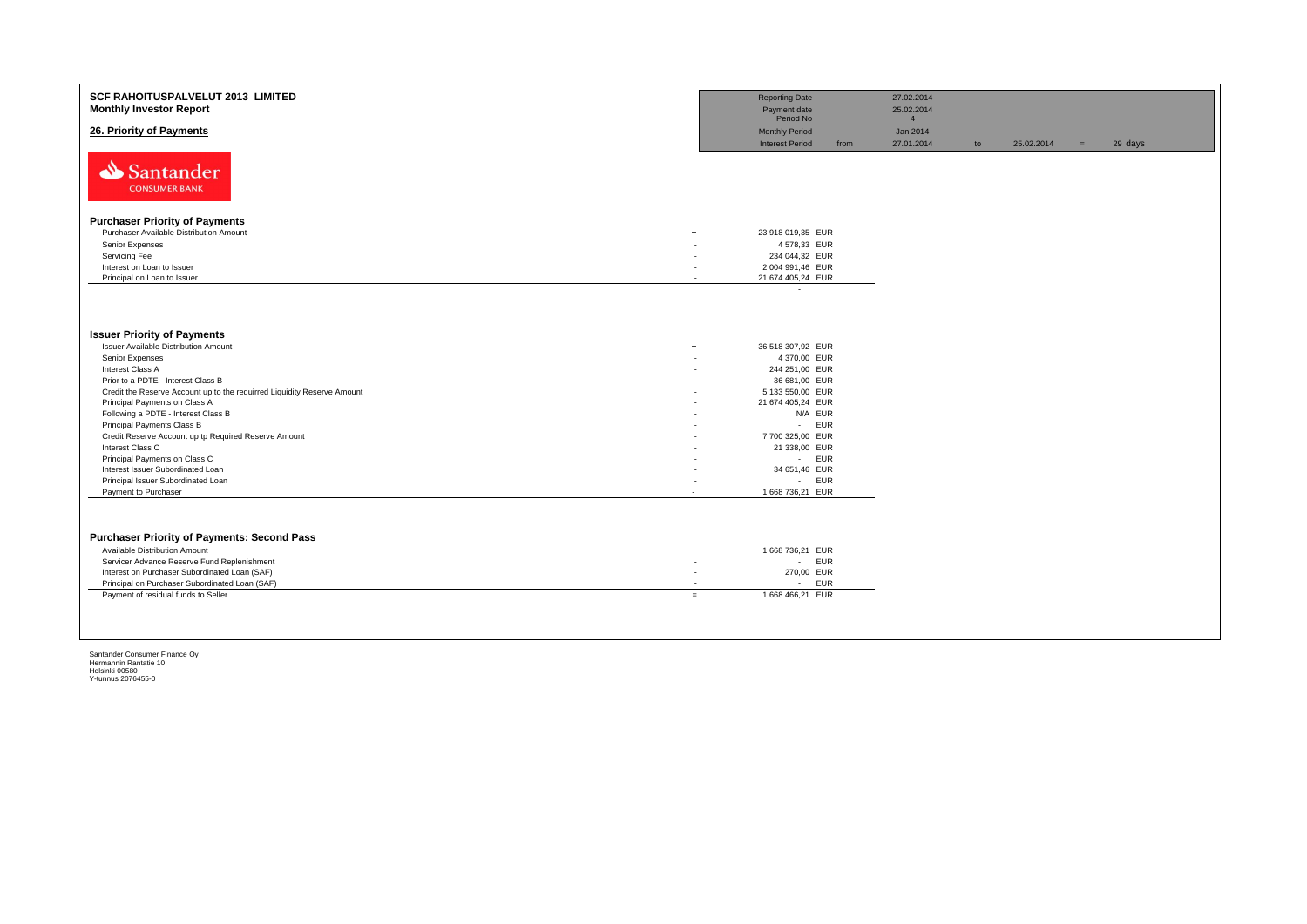| <b>SCF RAHOITUSPALVELUT 2013 LIMITED</b><br><b>Monthly Investor Report</b><br>27. Transaction Costs<br>Santander<br><b>CONSUMER BANK</b> |                                        | <b>Reporting Date</b><br>Payment date<br>Period No<br><b>Monthly Period</b><br><b>Interest Period</b><br>from | 27.02.2014<br>25.02.2014<br>Jan 2014<br>27.01.2014<br>to | 25.02.2014<br>$=$ | 29 days |
|------------------------------------------------------------------------------------------------------------------------------------------|----------------------------------------|---------------------------------------------------------------------------------------------------------------|----------------------------------------------------------|-------------------|---------|
| <b>Transaction Costs</b>                                                                                                                 | <b>All Notes</b>                       | <b>Class A</b>                                                                                                | <b>Class B</b>                                           | <b>Class C</b>    |         |
| Senior Expenses                                                                                                                          | 4 578,33 EUR                           |                                                                                                               |                                                          |                   |         |
| Interest accrued for the Period                                                                                                          | 302 270,00 EUR                         | 244 251,00 EUR                                                                                                | 36 681,00 EUR                                            | 21 338,00 EUR     |         |
| Cumulative Interest accrued                                                                                                              | 1 497 214,00 EUR                       | 1 232 001,00 EUR                                                                                              | 167 465,00 EUR                                           | 97 748,00 EUR     |         |
| <b>Interest Payments</b>                                                                                                                 | 302 270,00 EUR                         | 244 251,00 EUR                                                                                                | 36 681,00 EUR                                            | 21 338,00 EUR     |         |
| <b>Cumulative Interest Payments</b>                                                                                                      | 1 497 214,00 EUR                       | 1 232 001,00 EUR                                                                                              | 167 465,00 EUR                                           | 97 748,00 EUR     |         |
| Interest accrued on Subordinated Loan for the Period                                                                                     | 34 651,46 EUR                          |                                                                                                               |                                                          |                   |         |
| Cumulative Interest accrued on Subordinated Loan                                                                                         | 155 462,95 EUR                         |                                                                                                               |                                                          |                   |         |
| Interest Payments on Subordinated Loan                                                                                                   | 34 651,46 EUR                          |                                                                                                               |                                                          |                   |         |
| Cumulative Interest Payments on Subordinated Loan                                                                                        | 155 462,95 EUR                         |                                                                                                               |                                                          |                   |         |
| Unpaid Interest for the Period                                                                                                           | <b>EUR</b><br>$\overline{\phantom{0}}$ |                                                                                                               |                                                          |                   |         |
| <b>Cumulative Unpaid Interest</b>                                                                                                        | <b>EUR</b><br>$\overline{\phantom{0}}$ |                                                                                                               |                                                          |                   |         |